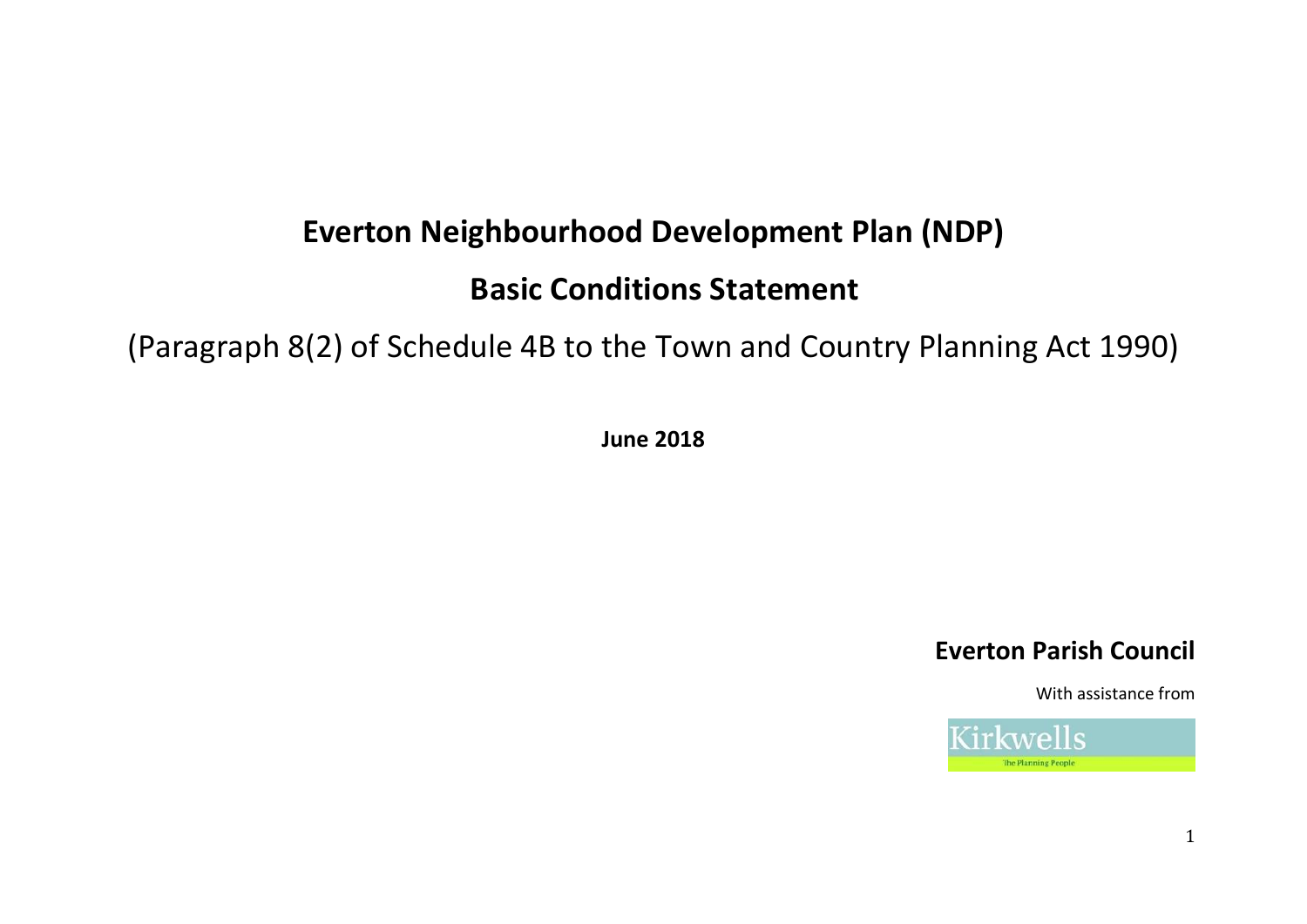## **1.0 INTRODUCTION**

 $\overline{\phantom{a}}$ 

1.1 Planning Practice Guidance (Paragraph: 065 Reference ID: 41-065-20140306)<sup>1</sup> sets out that only a draft neighbourhood Plan or Order that meets each of a set of basic conditions can be put to a referendum and be made. The basic conditions are set out in [paragraph 8\(2\)](http://www.legislation.gov.uk/ukpga/2011/20/schedule/9/enacted)  [of Schedule 4B to the Town and Country Planning Act 1990](http://www.legislation.gov.uk/ukpga/2011/20/schedule/9/enacted) as applied to neighbourhood plans by section 38A of the Planning and Compulsory Purchase Act 2004. The basic conditions are:

a. having regard to national policies and advice contained in guidance issued by the Secretary of State it is appropriate to make the order (or neighbourhood plan).

b. having special regard to the desirability of preserving any listed building or its setting or any features of special architectural or historic interest that it possesses, it is appropriate to make the order. This applies only to Orders.

c. having special regard to the desirability of preserving or enhancing the character or appearance of any conservation area, it is appropriate to make the order. This applies only to Orders.

d. the making of the order (or neighbourhood plan) contributes to the achievement of sustainable development.

e. the making of the order (or neighbourhood plan) is in general conformity with the strategic policies contained in the development plan for the area of the authority (or any part of that area).

f. the making of the order (or neighbourhood plan) does not breach, and is otherwise compatible with, EU obligations.

g. prescribed conditions are met in relation to the Order (or plan) and prescribed matters have been complied with in connection with the proposal for the order (or neighbourhood plan).

1.2 This Basic Conditions Statement sets out how the Everton NDP has been prepared to meet the basic conditions. It has been prepared as a supporting document for consideration by the NDP independent Examiner.

<sup>1</sup> <https://www.gov.uk/guidance/neighbourhood-planning--2#basic-conditions-for-neighbourhood-plan-to-referendum>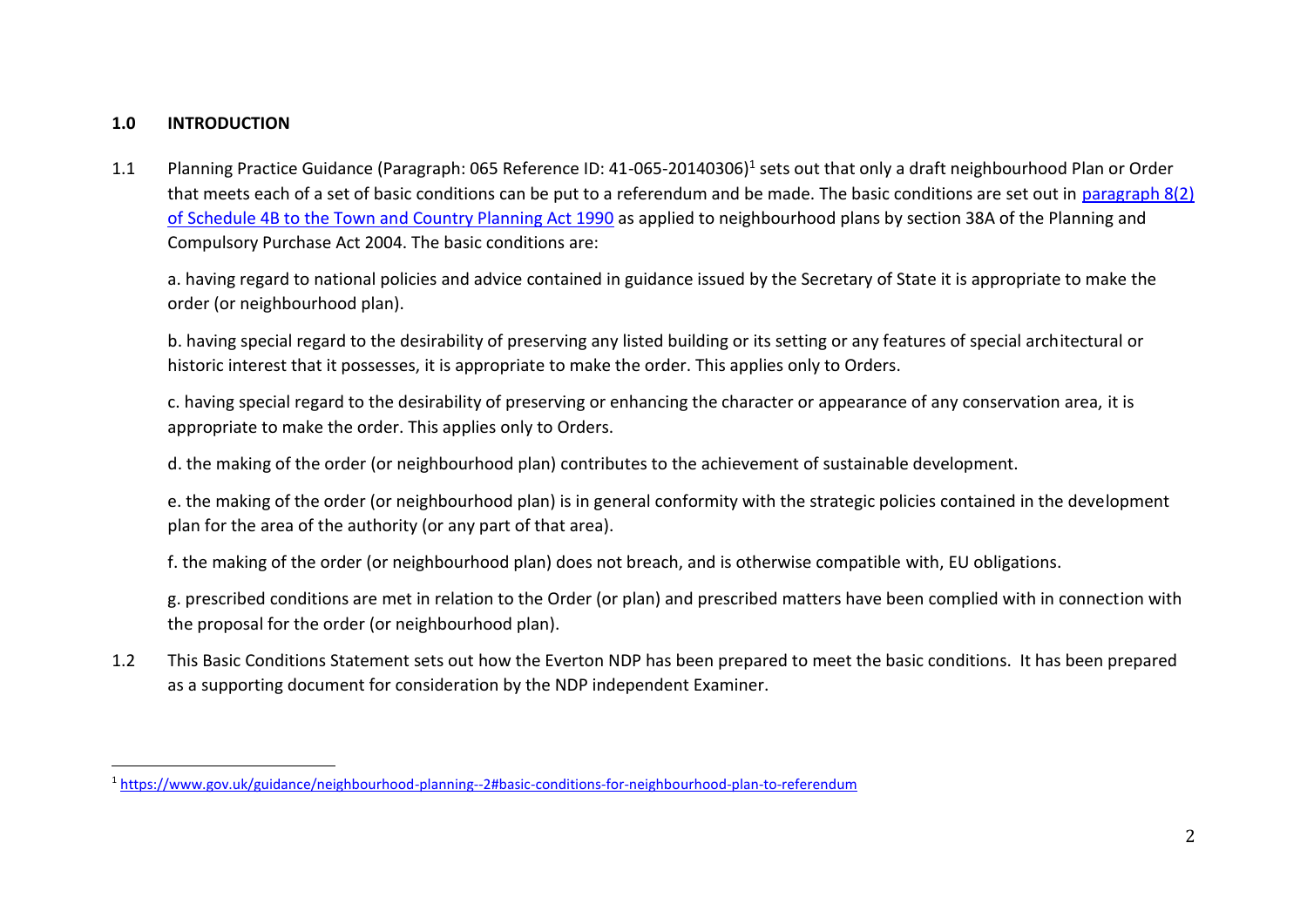## **2.0 LEGAL REQUIREMENTS**

### **2.1 The Submission Plan is being submitted by a qualifying body**

This Submission Plan is being submitted by a qualifying body, namely the Everton Parish Council.

#### **2.2 What is being proposed is a neighbourhood development plan**

The plan being proposed relates to planning matters (the use and development of land) and has been prepared in accordance with the statutory requirements and processes set out in the Town and Country Planning Act 1990 (as amended by the Localism Act 2011) and the Neighbourhood Planning Regulations 2012.

## **2.3 The proposed Neighbourhood Plan states the period for which it is to have effect**

The proposed Neighbourhood Plan states the period for which it is to have effect. That period is from 2017 to 2034 (the same period as the emerging Bassetlaw Plan).

#### **2.4 The policies do not relate to excluded development**

The Neighbourhood Plan proposal does not deal with county matters (mineral extraction and waste development), nationally significant infrastructure or any other matters set out in Section 61K of the Town and Country Planning Act 1990.

## **2.5 The proposed Neighbourhood Plan does not relate to more than one neighbourhood area and there are no other neighbourhood development plans in place within the neighbourhood area.**

The Neighbourhood Plan proposal relates to the designated Everton Neighbourhood Area and to no other area. There are no other Neighbourhood Plans relating to that neighbourhood area. The Designated Neighbourhood Plan Area has the same boundary as that of the Parish at the time of the designation and is shown on Map 1 in the NDP.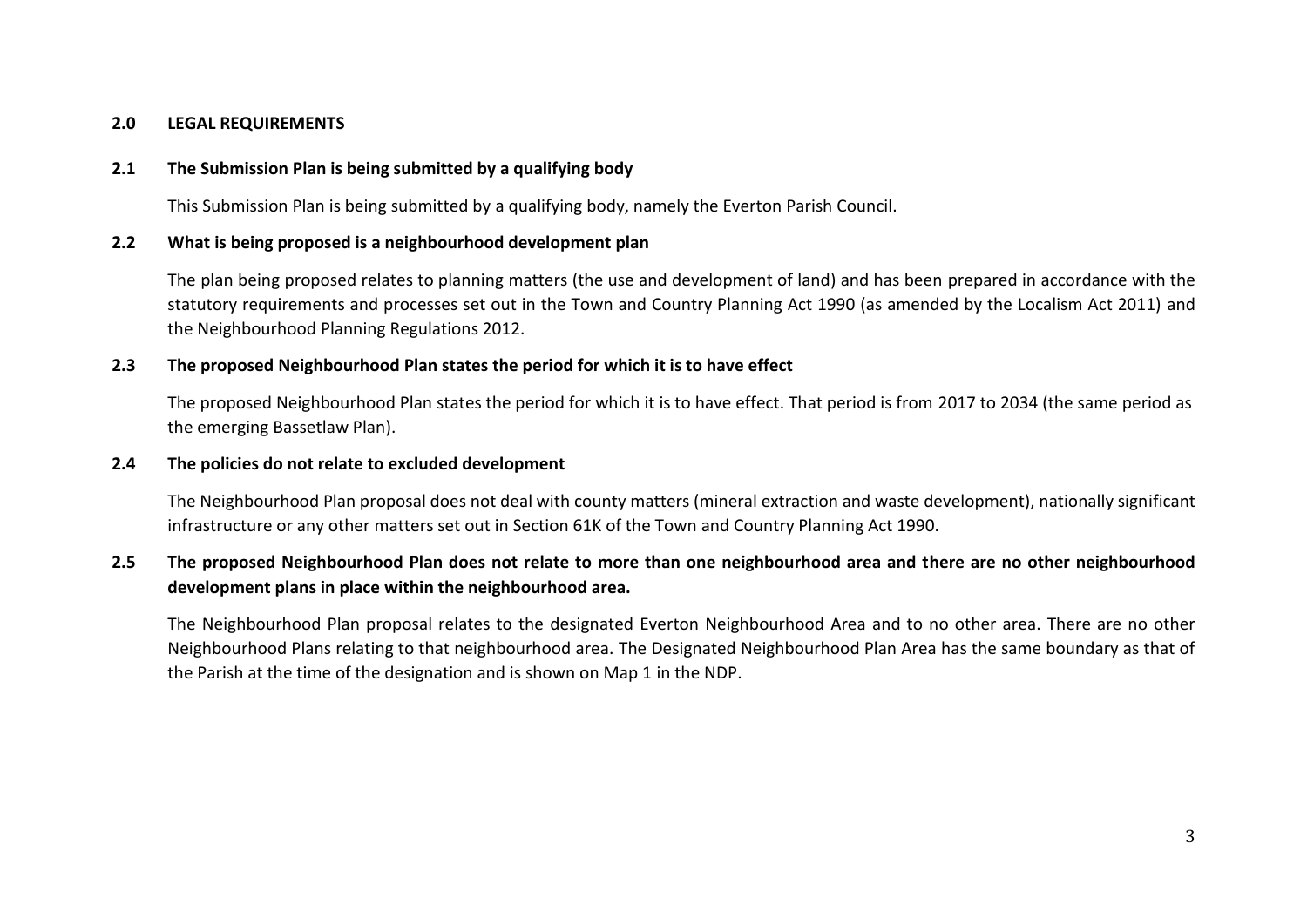## **3.0 BASIC CONDITIONS**

## **3.1 a. Having regard to national policies and advice contained in guidance issued by the Secretary of State, it is appropriate to make the plan**

The Everton Neighbourhood Development Plan has been produced with appropriate regard to the guidance contained within the National Planning Policy Framework (NPPF). Paragraphs 183-185 of the NPPF outline specific guidance in relation to the production of Neighbourhood Plans. Paragraph 184 states that "The ambition of the neighbourhood should be aligned with the strategic needs and priorities of the local area. Neighbourhood Plans must be in general conformity with the strategic policies of the local plan." The Neighbourhood Plan has been drafted with regard to the relevant strategic planning policies for Bassetlaw District Council, and the comprehensive evidence base that supports these policies.

Paragraph 184 also states that Neighbourhood Plans should "not promote less development than set out in the Local Plan or undermine its strategic policies". The Everton Neighbourhood Plan does not undermine the strategic policies of Bassetlaw District Council. The Plan aims to support these policies by protecting the natural environment and built heritage assets, allocating housing sites around the village to support appropriate housing growth, supporting local business growth and the rural economy, providing a broad framework to support future investment in improved local community and recreational facilities, promoting improved connectivity and accessibility with the Parish, and requiring development to be designed to reduce flood risk.

The Plan has regard to the twelve core planning principles set out within paragraph 17 of the Framework, as set out in Table 1 below: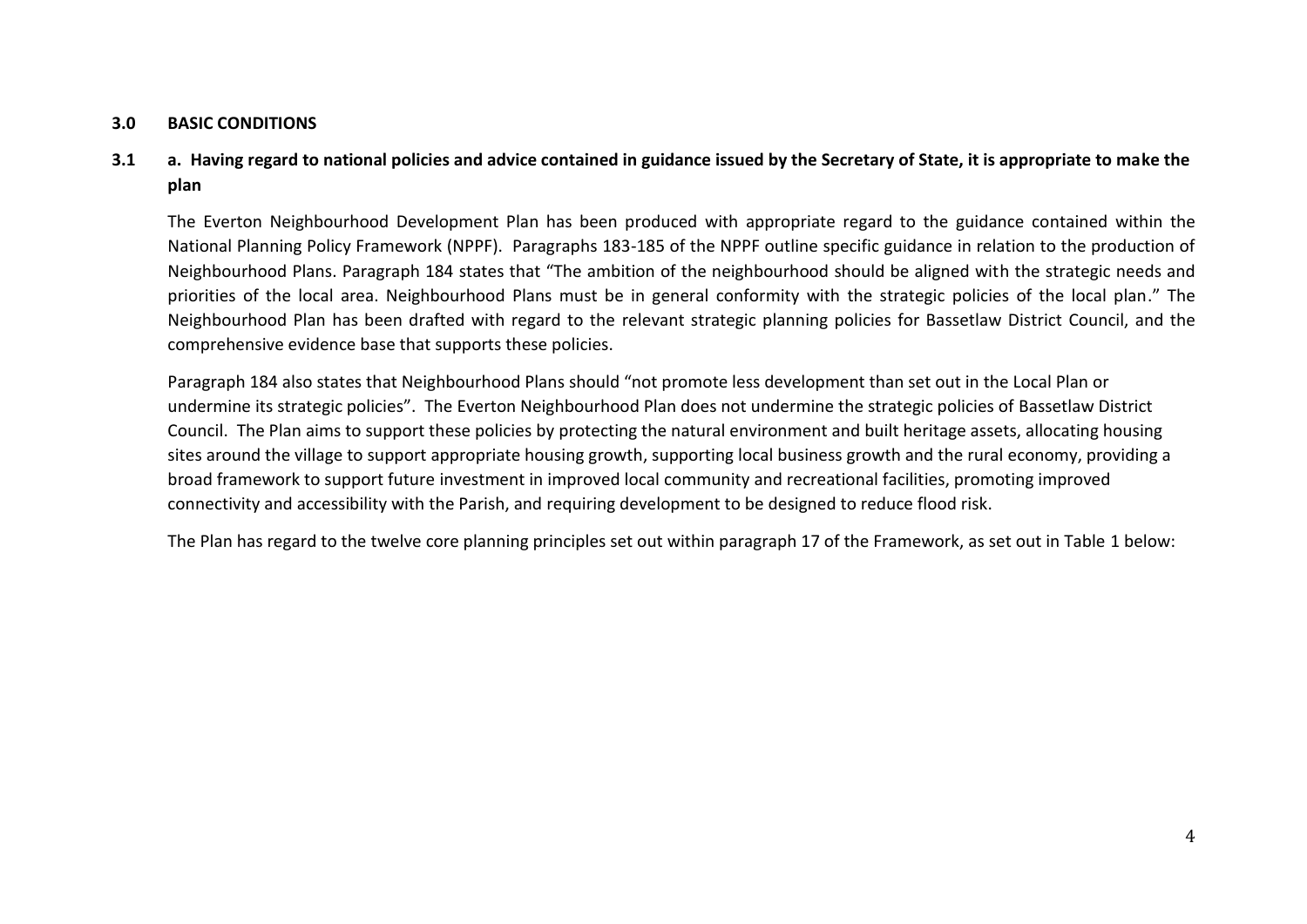| <b>NPPF Core Planning Principle</b>                                                                                                                                                                                                                                                                                                                                                                                                                                                                    | Regard that the Everton Neighbourhood Development Plan has to<br>guidance                                                                                                                                                                                                                                                                                                                                                                                                                                                                                                                                                                                                                                                                                      |
|--------------------------------------------------------------------------------------------------------------------------------------------------------------------------------------------------------------------------------------------------------------------------------------------------------------------------------------------------------------------------------------------------------------------------------------------------------------------------------------------------------|----------------------------------------------------------------------------------------------------------------------------------------------------------------------------------------------------------------------------------------------------------------------------------------------------------------------------------------------------------------------------------------------------------------------------------------------------------------------------------------------------------------------------------------------------------------------------------------------------------------------------------------------------------------------------------------------------------------------------------------------------------------|
| Planning should be genuinely plan-led, empowering local people<br>to shape their surroundings, with succinct local and<br>Neighbourhood Plans setting out a positive vision for the future<br>of the area. Plans should be kept up to date, and be based on<br>joint working and co-operation to address larger than local<br>issues. They should provide a practical framework within which<br>decisions on planning applications can be made with a high<br>degree of predictability and efficiency. | The Parish Council has produced the Submission Plan in line with this<br>guidance.<br>It will provide a framework to ensure that development is genuinely plan-<br>led, and by involving the local community in shaping its policies and<br>proposals through extensive consultation and engagement activities, the<br>Plan has provided local people with an opportunity to shape their<br>surroundings.<br>The vision, objectives, policies and proposals in the Plan have been<br>developed through a thorough approach to community engagement.<br>The Plan sets out a positive vision for the Parish up to 2034.<br>The Neighbourhood Plan sets out a concise and practical suite of policies<br>(15 in total) to guide development management decisions. |
| Planning should not simply be about scrutiny, but instead be a<br>creative exercise in finding ways to enhance and improve the<br>places in which people live their lives.                                                                                                                                                                                                                                                                                                                             | The Submission Neighbourhood Plan has been prepared taking into<br>careful consideration the results of various public consultation processes.<br>These included the concerns of local residents about the design, scale<br>and type of new housing in the village. Plan policies have been prepared<br>to help ensure new housing development is sympathetic to the existing<br>context, rather than generic in character and is of a high quality.                                                                                                                                                                                                                                                                                                           |

## **Table 1 NPPF Core Planning Principles and the Everton Submission Neighbourhood Development Plan**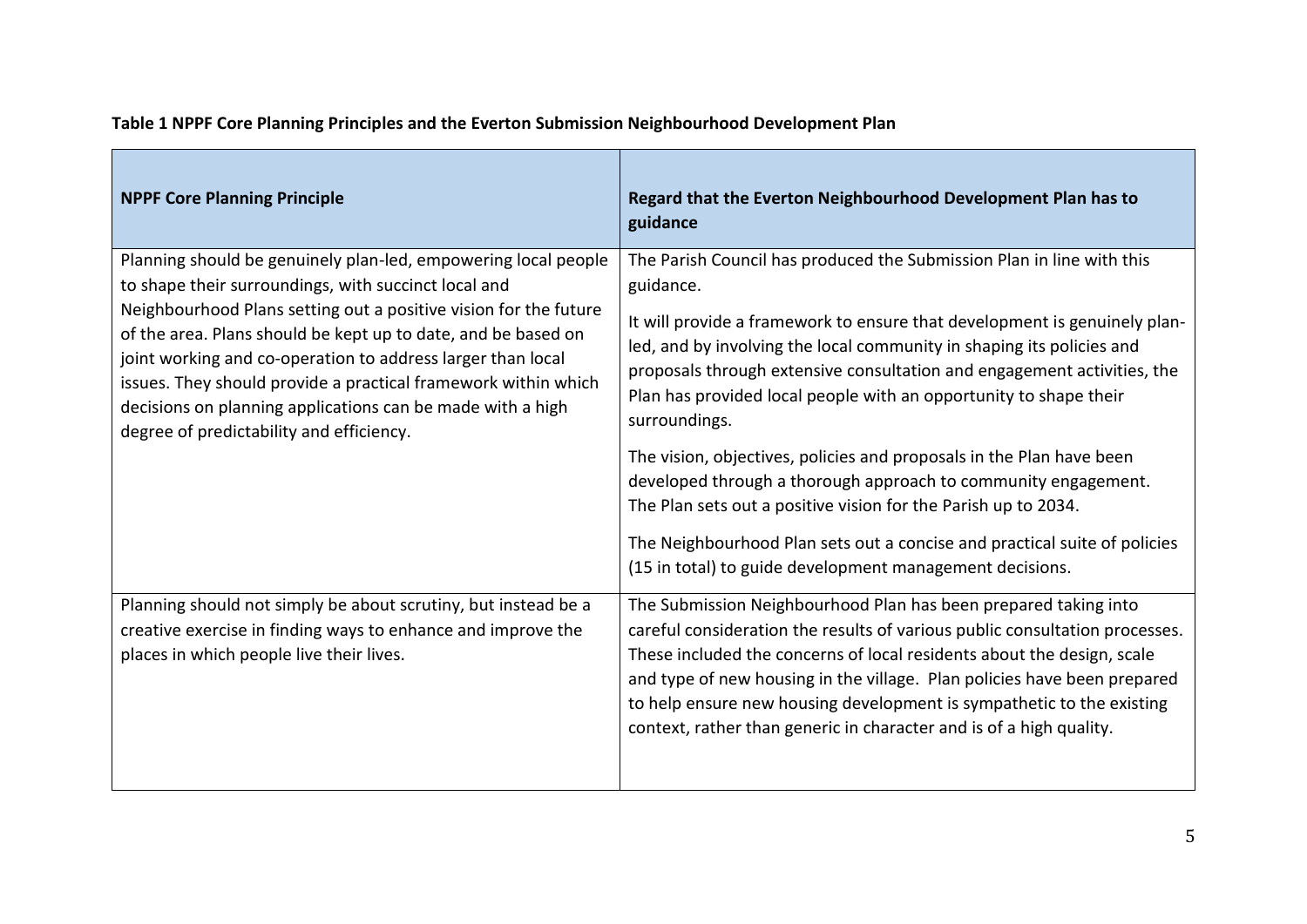| <b>NPPF Core Planning Principle</b>                                                                                                                                                                                                                                                                                                                                                                                                                                                                                                                                                                                                                                                                 | Regard that the Everton Neighbourhood Development Plan has to<br>guidance                                                                                                                                                                                                                                                                                                                                                                                                                                                                                                                                                                                                                                                                                                                                                                                                      |
|-----------------------------------------------------------------------------------------------------------------------------------------------------------------------------------------------------------------------------------------------------------------------------------------------------------------------------------------------------------------------------------------------------------------------------------------------------------------------------------------------------------------------------------------------------------------------------------------------------------------------------------------------------------------------------------------------------|--------------------------------------------------------------------------------------------------------------------------------------------------------------------------------------------------------------------------------------------------------------------------------------------------------------------------------------------------------------------------------------------------------------------------------------------------------------------------------------------------------------------------------------------------------------------------------------------------------------------------------------------------------------------------------------------------------------------------------------------------------------------------------------------------------------------------------------------------------------------------------|
|                                                                                                                                                                                                                                                                                                                                                                                                                                                                                                                                                                                                                                                                                                     | In addition the NDP seeks to provide a positive planning framework for<br>emerging proposals from the Metcalfe Trust including a new village hall /<br>sports club type facility which would provide improved opportunities for<br>enhancing physical and mental health and well being.                                                                                                                                                                                                                                                                                                                                                                                                                                                                                                                                                                                        |
| Planning should proactively drive and support sustainable<br>economic development to deliver the homes, business and<br>industrial units, infrastructure and thriving local places that the<br>country needs. Every effort should be made objectively to<br>identify and then meet the housing, business and other<br>development needs of an area, and respond to wider<br>opportunities for growth. Plans should take account of market<br>signals, such as land prices and housing affordability, and set out<br>a clear strategy for allocating sufficient land which is suitable for<br>development in their area, taking account of the needs of the<br>residential and business communities. | The Everton NDP recognises that Everton Parish includes a range of local<br>businesses which together contribute towards a diverse and thriving local<br>economy. The Plan supports appropriate economic development which<br>is in keeping with Everton Parish's rural location, setting and historic<br>character and surrounding land uses.<br>The need for improved communication technologies in the area is<br>recognised in the NDP and faster broadband and better mobile phone<br>reception should support business growth.<br>The proposed target for housing growth and site allocations for new<br>housing have been prepared in close consultation with Bassetlaw District<br>Council. The proposed growth of the village is in line with the Objectively<br>Assessed Housing Need identified in the evidence base for the District's<br>emerging new Local Plan. |
| Planning should always seek to secure high quality design and a<br>good standard of amenity for all existing and future occupants<br>of land and buildings.                                                                                                                                                                                                                                                                                                                                                                                                                                                                                                                                         | The Submission Neighbourhood Plan sets out policies to protect and<br>enhance local character and ensure that amenity is protected. Policies<br>encourage high quality design in new development.                                                                                                                                                                                                                                                                                                                                                                                                                                                                                                                                                                                                                                                                              |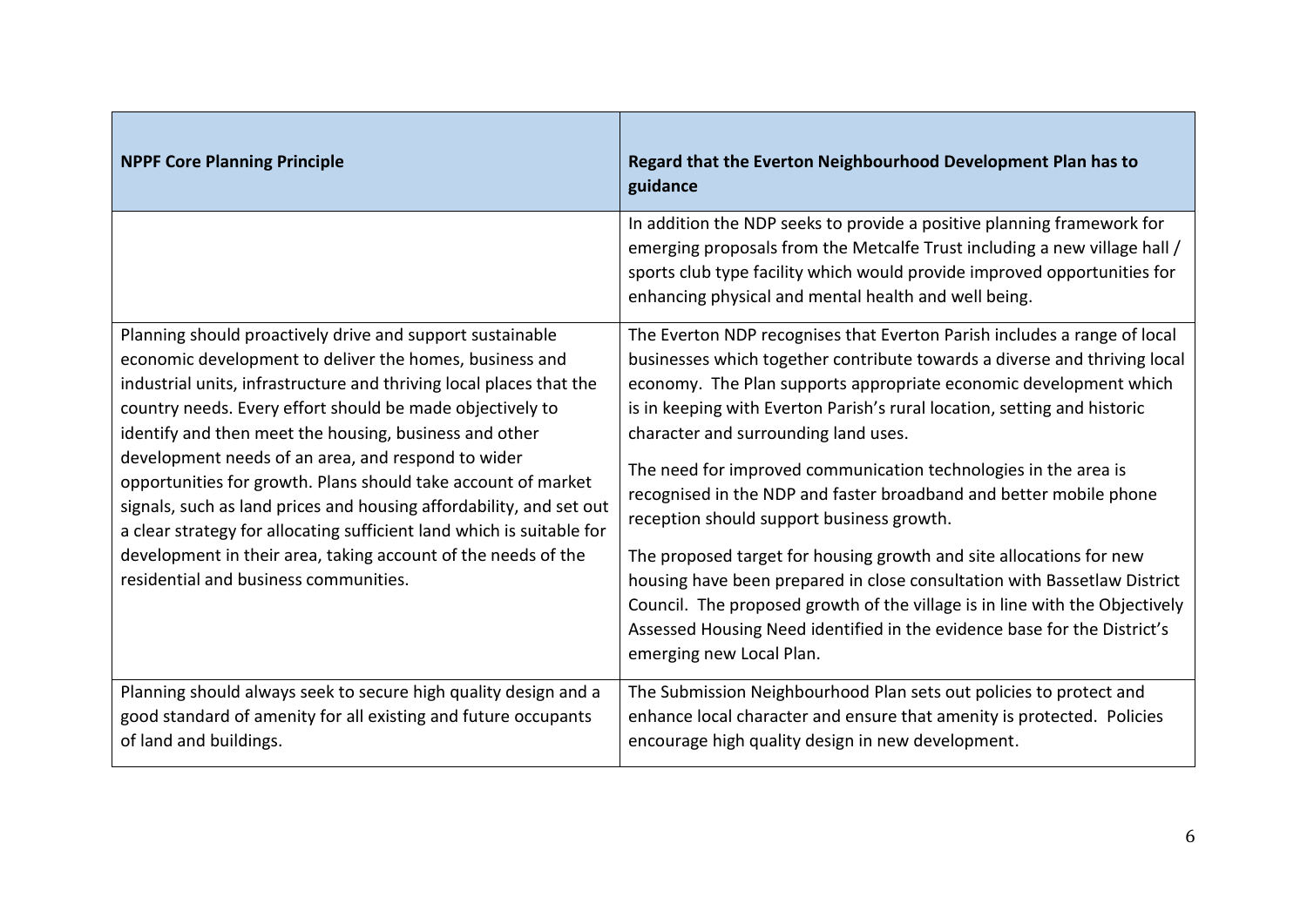| <b>NPPF Core Planning Principle</b>                                                                                                                                                                                                                                                                                                      | Regard that the Everton Neighbourhood Development Plan has to<br>guidance                                                                                                                                                                                                                                                                                                                                                                                                                                                                                                                                                                                                                        |
|------------------------------------------------------------------------------------------------------------------------------------------------------------------------------------------------------------------------------------------------------------------------------------------------------------------------------------------|--------------------------------------------------------------------------------------------------------------------------------------------------------------------------------------------------------------------------------------------------------------------------------------------------------------------------------------------------------------------------------------------------------------------------------------------------------------------------------------------------------------------------------------------------------------------------------------------------------------------------------------------------------------------------------------------------|
| Planning should take account of the different roles and<br>character of different areas, promoting the vitality of our main<br>urban areas, protecting the Green Belts around them,<br>recognising the intrinsic character and beauty of the countryside<br>and supporting thriving rural communities within it.                         | The Everton Neighbourhood Plan has been prepared taking into<br>consideration a series of different character areas including 2 character<br>areas in the Conservation Area identified in the Conservation Area<br>Appraisal and Management Plan, and a number of other Character Areas<br>around the village and outside the boundary of the Conservation Area.<br>The Plan seeks to protect the surrounding local landscape character and<br>biodiversity. A policy on green infrastructure seeks to identify and<br>enhance green infrastructure in the parish, recognising the multiple<br>functions of GI networks.                                                                         |
| Support the transition to a low carbon future in a changing<br>climate, taking full account of flood risk and coastal change, and<br>encourage the reuse of existing resources, including conversion<br>of existing buildings, and encourage the use of renewable<br>resources (for example, by the development of renewable<br>energy). | Everton NDP includes policies to guide development to lower areas of<br>flood risk and to reduce the overall level of flood risk in the area through<br>the layout and form of the development, and use of SuDS.<br>Policies encourage the incorporation of sustainable design and energy<br>efficiency measures in new housing to help tackle climate change and<br>reduce fuel poverty.<br>Policies encourage schemes to incorporate energy saving materials, and<br>materials of high quality, which have been reclaimed, salvaged or<br>recycled from appropriate sources to support resource efficiency.<br>Policies also support carefully sited and designed renewable energy<br>schemes. |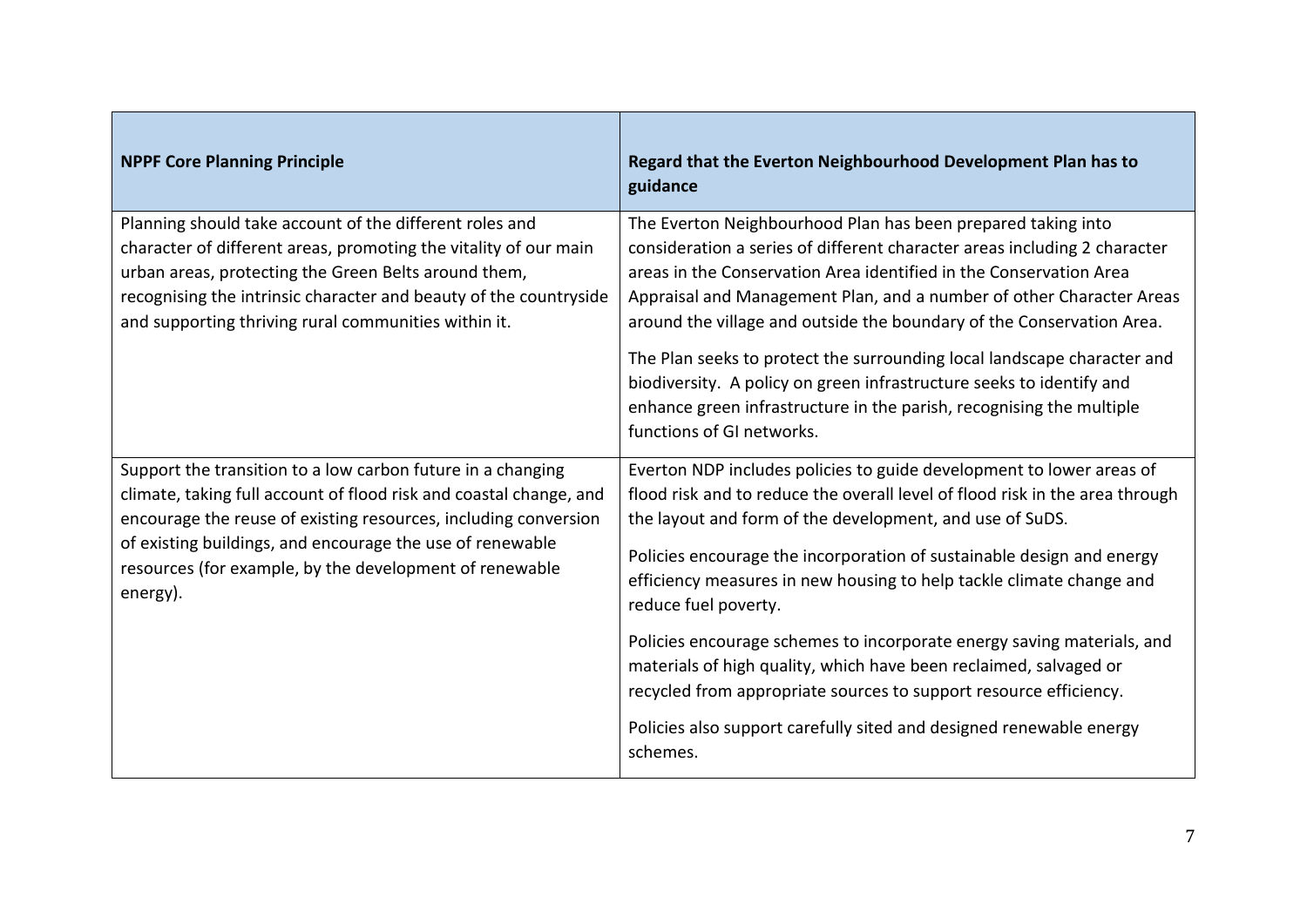| <b>NPPF Core Planning Principle</b>                                                                                                                                                                                                                                                             | Regard that the Everton Neighbourhood Development Plan has to<br>guidance                                                                                                                                                                                                                                                                                           |
|-------------------------------------------------------------------------------------------------------------------------------------------------------------------------------------------------------------------------------------------------------------------------------------------------|---------------------------------------------------------------------------------------------------------------------------------------------------------------------------------------------------------------------------------------------------------------------------------------------------------------------------------------------------------------------|
| Planning should contribute to conserving and enhancing the<br>natural environment and reducing pollution. Allocations of land<br>for development should prefer land of lesser environmental<br>value, where consistent with other policies in the Framework.                                    | The Submission Plan aims to help protect local biodiversity and green<br>infrastructure networks. Schemes are encouraged to minimise light<br>pollution.<br>Schemes that encourage walking and cycling (and therefore reduce<br>reliance on the car) are identified in an appendix as potential projects for<br>which CIL / developer contributions will be sought. |
| Planning should encourage the effective use of land by reusing<br>land that has been previously developed (Brownfield land),<br>provided that it is not of high environmental value.                                                                                                            | Housing policies support the conversion, re-use or extension of existing<br>buildings.<br>Proposals which include the redevelopment or re-use of existing former<br>agricultural buildings, workshops or previously used sites in the<br>countryside are encouraged for economic uses.                                                                              |
| Planning should promote mixed-use developments, and<br>encourage multiple benefits from the use of land in urban and<br>rural areas, recognising that some open land can perform many<br>functions (such as wildlife, recreation, flood risk mitigation,<br>carbon storage or food production). | The Submission Plan promotes a green infrastructure approach to new<br>development.<br>Plan policies encourage development to protect and enhance existing<br>green infrastructure assets and to support the creation of new multi-<br>functional green infrastructure networks.                                                                                    |
| Planning should conserve heritage assets in a manner<br>appropriate to their significance, so that they can be enjoyed for<br>their contribution to the quality of life of this and future<br>generations                                                                                       | The Submission Neighbourhood Plan is fully in line with this principle.<br>The Plan summarises the historical development of the parish and village<br>and makes reference to the Conservation Area and other heritage assets<br>including listed buildings, an unregistered park and garden and non-                                                               |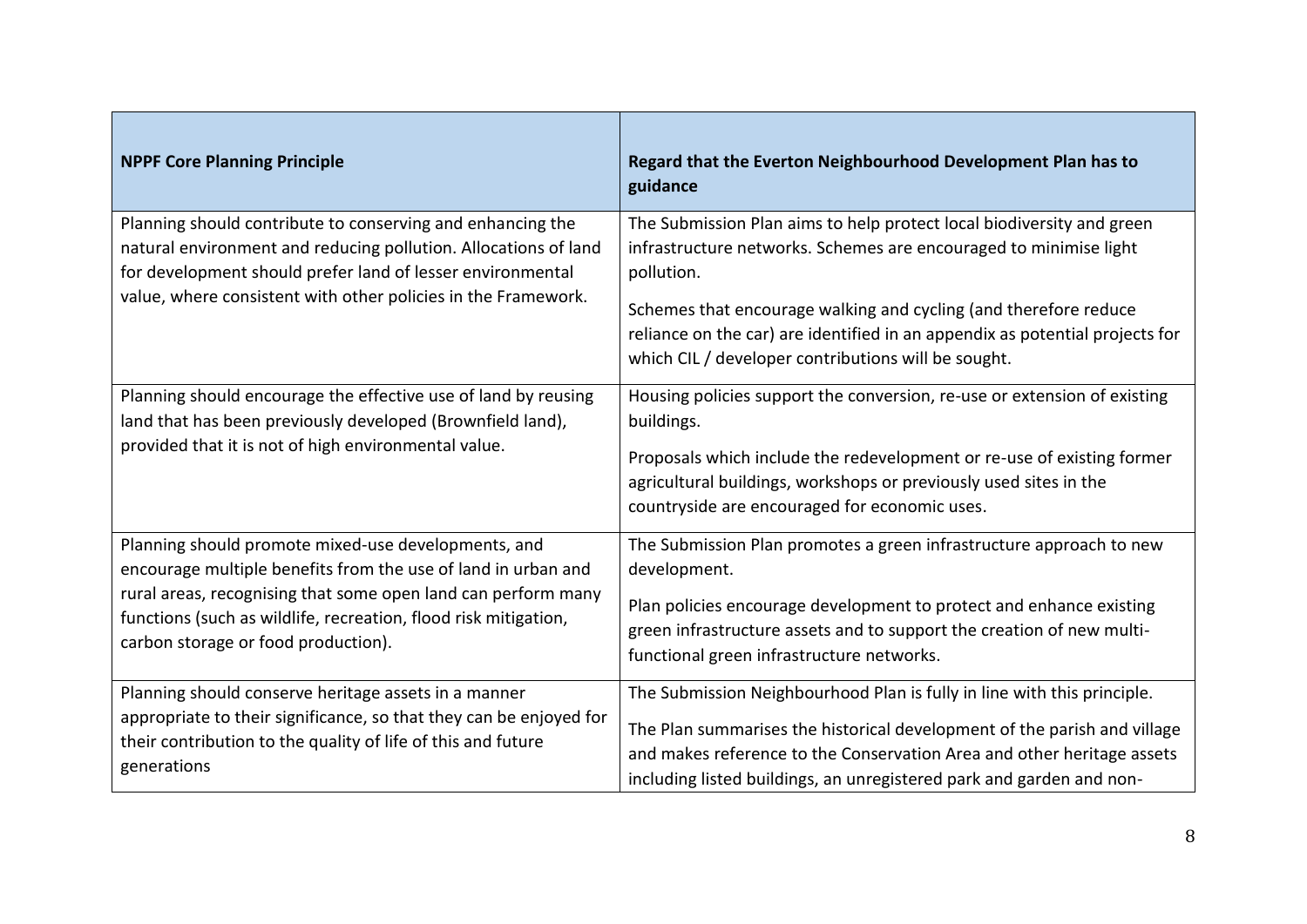| <b>NPPF Core Planning Principle</b>                                                                                                                                                                                        | Regard that the Everton Neighbourhood Development Plan has to<br>guidance                                                                                                                                                                                                                                                                                                                                                                                                                                                        |
|----------------------------------------------------------------------------------------------------------------------------------------------------------------------------------------------------------------------------|----------------------------------------------------------------------------------------------------------------------------------------------------------------------------------------------------------------------------------------------------------------------------------------------------------------------------------------------------------------------------------------------------------------------------------------------------------------------------------------------------------------------------------|
|                                                                                                                                                                                                                            | designated heritage assets. Policies protect archaeology and the<br>conservation area and its setting from inappropriate development.                                                                                                                                                                                                                                                                                                                                                                                            |
| Planning should actively manage patterns of growth to make the<br>fullest possible use of public transport, walking and cycling, and<br>focus significant development in locations which are or can be<br>made sustainable | The Submission Neighbourhood Plan supports measures which promote<br>walking and cycling and improve pedestrian safety. Policy E3 encourages<br>a GI approach encouraging opportunities to extend existing footpath and<br>cycle networks into new residential and employment areas and the open<br>countryside to facilitate sustainable travel options.<br>Various proposals are included in an appendix and identified as projects<br>which may require support from developer contributions and other<br>sources of funding. |
| Planning should take account of and support local strategies to<br>improve health, social and cultural wellbeing for all, and deliver<br>sufficient community and cultural services to meet local needs                    | The Neighbourhood Plan is fully in accord with this principle. Policies in<br>the plan safeguard and support investment in community and<br>recreational facilities to enhance local wellbeing. Policies promote<br>energy efficiency in new housing as part of measures to address fuel<br>poverty.<br>The Plan includes a policy supporting the provision of a new or extended<br>cemetery.                                                                                                                                    |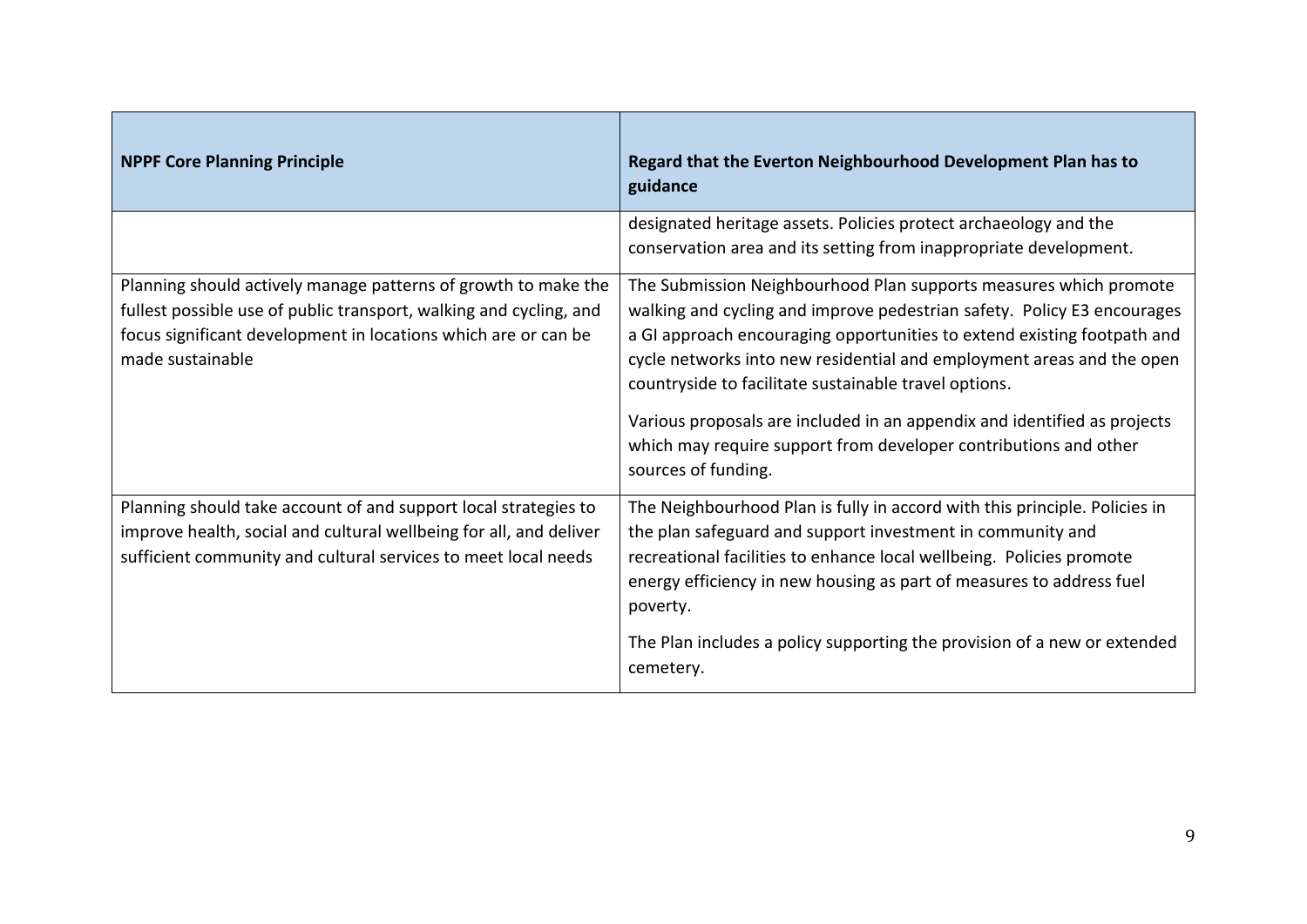## **3.2 b. Having Special Regard to the Desirability of Preserving any Listed Building or its Setting or any Features of Special Architectural or Historic Interest**

There are 24 Listed Buildings in the Neighbourhood Plan area, as well as an unregistered park and garden and several non-designated heritage assets of local interest which have been identified by Bassetlaw District Council. The Submission Neighbourhood Plan has special regard to the desirability of preserving listed buildings and their settings, and features of architectural or historic interest within the town through Policies E4 and E5.

*[Note: this Basic Condition only applies to Neighbourhood Development Orders but has been included for the sake of completeness].*

## **3.3 c. Having Special Regard to the Desirability of Preserving or Enhancing Character or Appearance of any Conservation Area**

The Plan area has a Conservation Area and this is referred to in Policy E5.

*[Note: this Basic Condition only applies to Neighbourhood Development Orders but has been included for the sake of completeness].*

#### **3.4 d. Contributes to the Achievement of Sustainable Development**

The Submission Neighbourhood Development Plan contributes strongly to the achievement of sustainable development.

Paragraphs 6-10 of the National Planning Policy Framework outline the Government's definition of sustainable development.

The UK Government's interpretation of the concept of sustainable development builds on that of the UN resolution 24/187, which is 'meeting the needs of the present without compromising the ability of future generations to meet their own needs.'

The NPPF amplifies this simple definition, at paragraph 7, stating that sustainable development has three dimensions, economic, social and environmental. Planning needs to perform a number of roles in relation to these issues:

❑ "an economic role - contributing to building a strong, responsive and competitive economy, by ensuring that sufficient land of the right type is available in the right places at the right time to support growth and innovation; and by identifying and coordinating development requirements, including the provision of infrastructure;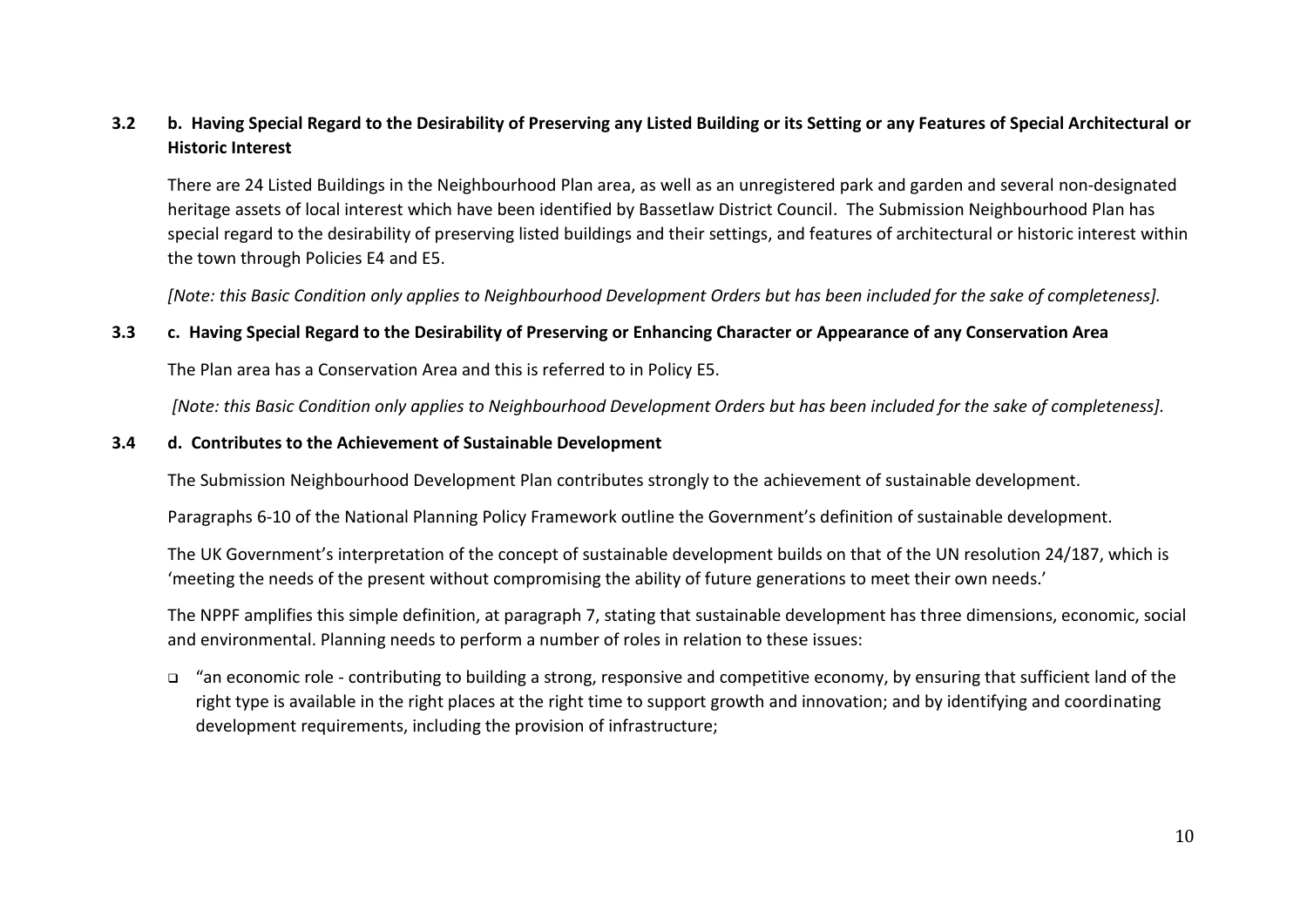- ❑ a social role supporting strong, vibrant and healthy communities, by providing the supply of housing required to meet the needs of the present and future generations; and by creating a high quality built environment, with accessible local services that reflect the community's needs and support its health, social and cultural well- being; and
- ❑ an environmental role contributing to protecting and enhancing our natural, built and historic environment; and as part of this, helping to improve biodiversity, use natural resources prudently, minimise waste and pollution, and mitigate and adapt to climate change including moving to a low carbon economy."

In Paragraph 6, the NPPF states that "the policies in paragraphs 18-219, taken as a whole, constitute the Government's view of what sustainable development in England means in practice for the planning system".

Table 1 above gives a clear and comprehensive narrative of how the framework complies with the Core Planning Principles of the NPPF, and by corollary, the achievement of sustainable development.

Table 2 below summarises how the policies and allocations in the Everton Submission Plan contribute to the economic, social and environmental aspects of sustainable development.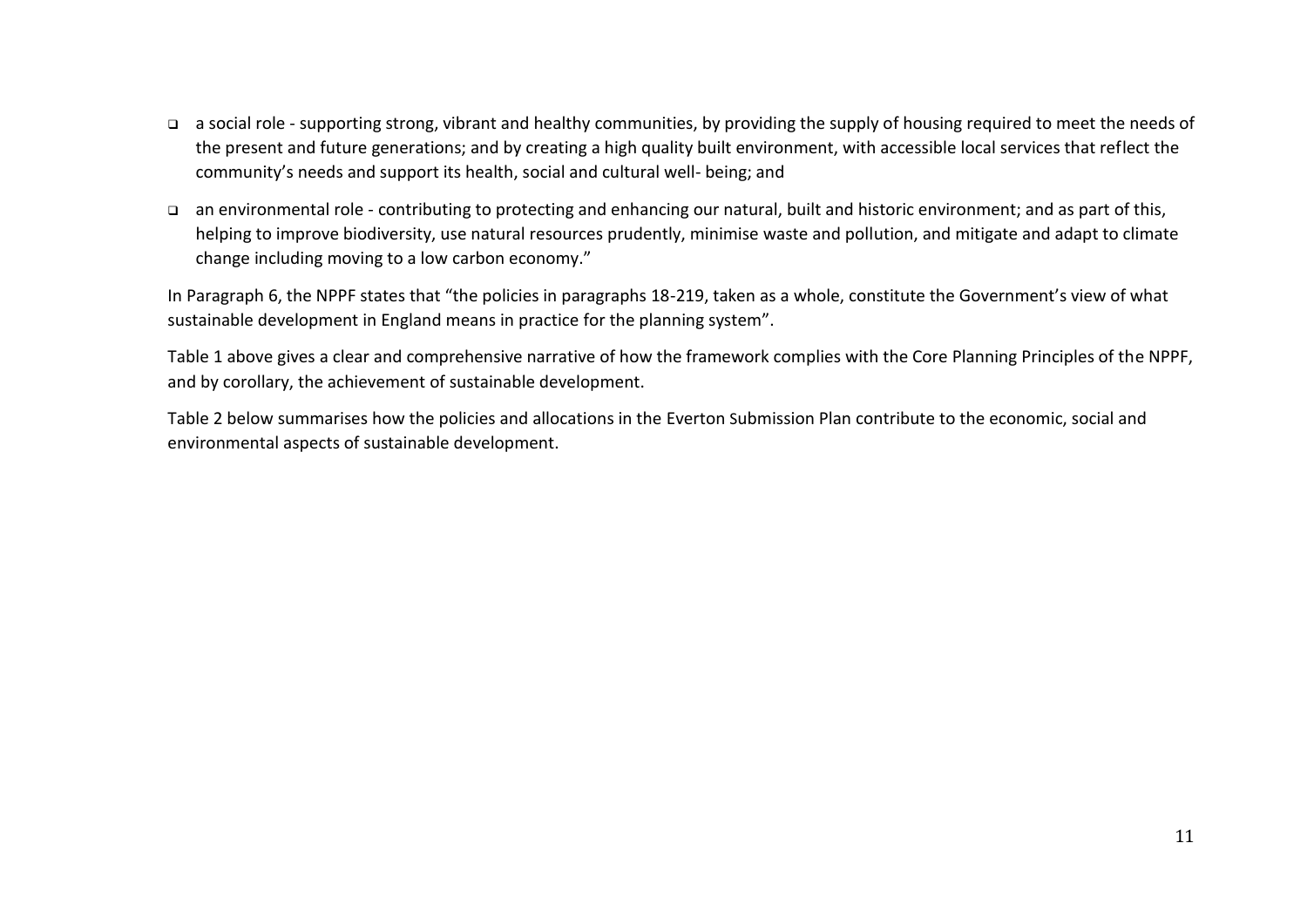| <b>Sustainable Development Role</b> | <b>Neighbourhood Development Plan's Contribution</b>                                                                                                                                                                                                                                                                                                                                                                                                                                                                                                    |
|-------------------------------------|---------------------------------------------------------------------------------------------------------------------------------------------------------------------------------------------------------------------------------------------------------------------------------------------------------------------------------------------------------------------------------------------------------------------------------------------------------------------------------------------------------------------------------------------------------|
| <b>Economic</b>                     | The Submission Neighbourhood Plan seeks to support local business and employment provision.<br>By supporting significant housing growth as identified in the emerging Local Plan the<br>Neighbourhood Plan recognises the need to plan for housing and jobs together.                                                                                                                                                                                                                                                                                   |
| <b>Social</b>                       | The Neighbourhood Plan sets a strong framework that will help to support the achievement of<br>sustainable social development. The plan protects community facilities and provides a supportive<br>framework for investment in community facilities including a new village hall and sports pavilion,<br>and therefore promotes health and well-being.<br>The proposed housing site allocations and supporting policies promote a mix of house types and<br>tenures with an emphasis on providing smaller properties and more housing for older people. |
|                                     | The need for greater energy efficiency is also recognised in the Plan in relation to the need to<br>address local fuel poverty issues.                                                                                                                                                                                                                                                                                                                                                                                                                  |
| Environmental                       | The Submission Neighbourhood Plan sets out policies that protect landscape character, local<br>wildlife and biodiversity and green infrastructure.<br>Policies seek to promote the local distinctiveness of the area, and recognise the significance of<br>locally important natural and built heritage assets to local residents as an important aspect of<br>the Parish's identity.                                                                                                                                                                   |

## **Table 2 Everton Submission Plan's contribution to the economic, social and environmental aspects of sustainable development.**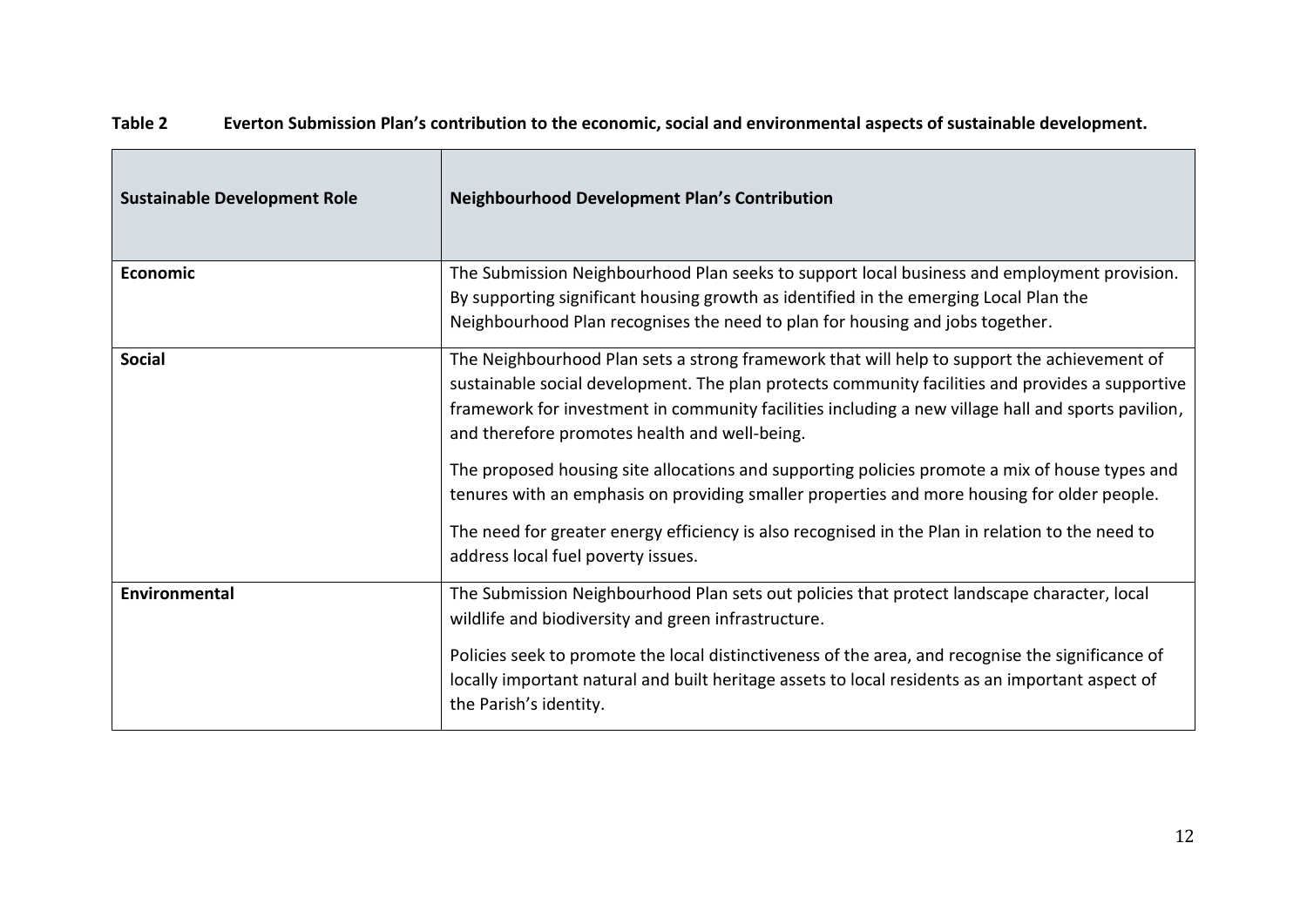## **3.5 e. In General Conformity with Strategic Local Planning Policy**

The Submission Neighbourhood Plan is in general conformity with strategic Local Plan policies contained in the Bassetlaw Core Strategy and Development Management Policies DPD Adopted December 2011. Table 3 below sets out the way that the Neighbourhood Plan conforms to the relevant strategic policies from this Local Plan. Note is also made of the emerging strategy set out in the Initial Draft Bassetlaw Plan 2016.

#### **Everton NDP Policies | Bassetlaw Core Strategy & Development Management Policies DPD Adopted December 2011 Initial Draft Bassetlaw Plan 2016 General Conformity Policy E1 Protection of the Landscape** Landscaping proposals should take into consideration the relevant local guidance set out in the latest Landscape **Character** Assessment for Bassetlaw. Historic Boundaries Schemes should demonstrate how any existing drainage ditches, hedgerow **POLICY DM9: GREEN INFRASTRUCTURE; BIODIVERSITY & GEODIVERSITY; LANDSCAPE; OPEN SPACE AND SPORTS FACILITIES C. Landscape Character** New development proposals in and adjoining the countryside will be expected to be designed so as to be sensitive to their landscape setting. They will be expected to enhance the distinctive qualities of the landscape character policy zone in which they would be situated, as identified in the Bassetlaw Landscape Character Assessment. Proposals will be **Proposed Policy Approach: Landscape**  - Seek to manage the cumulative impact of development on the character of the countryside over time; - Protect the separate identity of settlements and the intrinsic quality of the countryside (including its built and natural heritage); - Only support development outside of the established built form of settlements where they are identified as being suitable for growth in **Policy DM9** requires proposals to be sensitive to their landscape setting and refers to the Bassetlaw Landscape Character Assessment. **NDP Policy E1** refers to the latest Landscape Character Assessment for Bassetlaw which identifies the landscape character policy zones. **NDP Policy E1** includes more detailed design guidance drawn from the relevant policy zones including references to drainage ditches, field boundaries, and field patterns.

## **Table 3 Conformity with Strategic Local Planning Policy**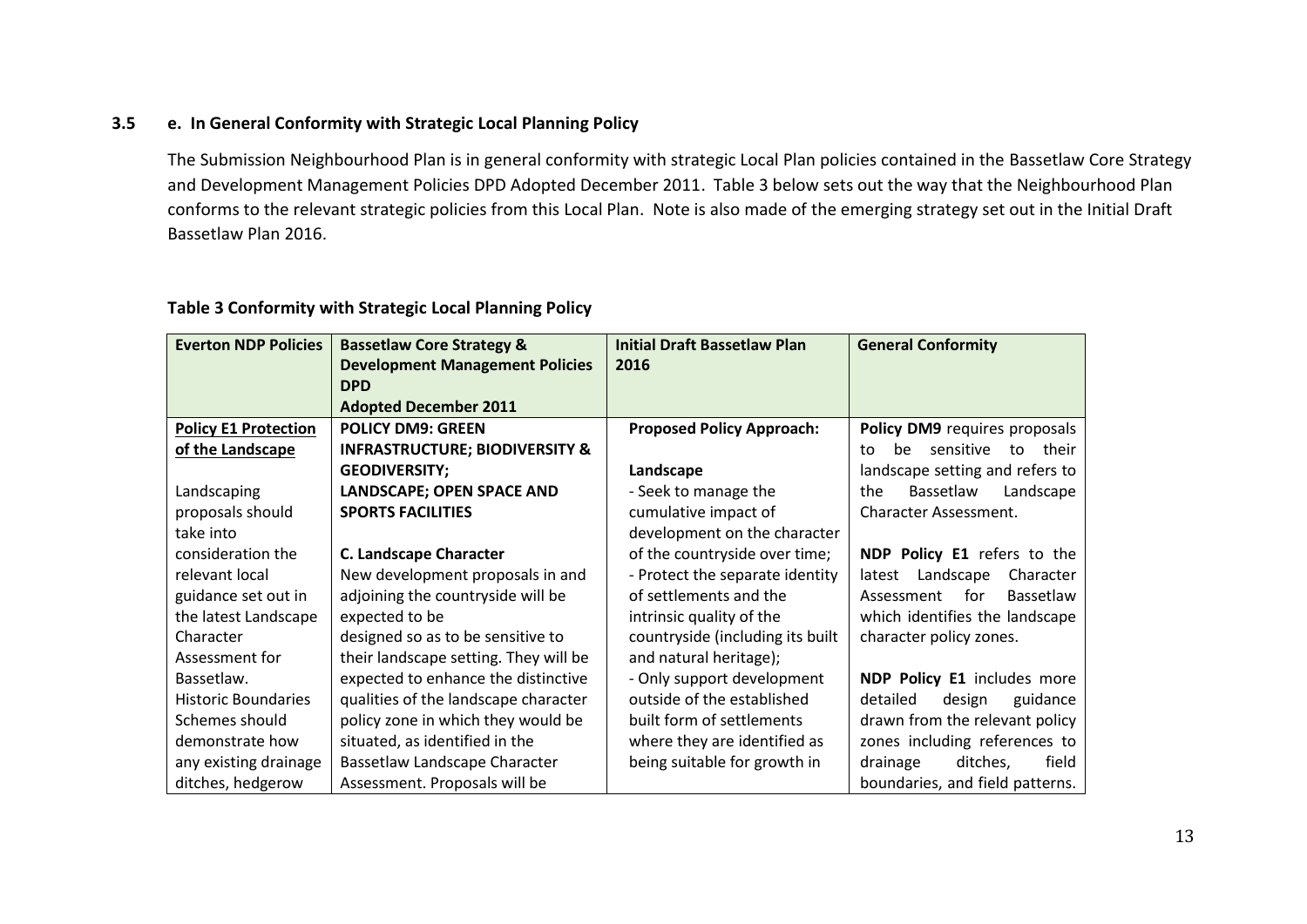| <b>Everton NDP Policies</b> | <b>Bassetlaw Core Strategy &amp;</b>       | <b>Initial Draft Bassetlaw Plan</b> | <b>General Conformity</b>          |
|-----------------------------|--------------------------------------------|-------------------------------------|------------------------------------|
|                             | <b>Development Management Policies</b>     | 2016                                |                                    |
|                             | <b>DPD</b><br><b>Adopted December 2011</b> |                                     |                                    |
| field boundaries and        | expected to respond to the local           | the hierarchy of the spatial        | The Policy also includes more      |
| historic field              | recommendations made in the                | strategy;                           | locally relevant guidance to       |
| patterns have been          | Assessment by conserving, restoring,       | - Promote development that          | the<br>Everton's<br>protect        |
| retained and                | reinforcing or creating landscape          | is sensitive to its setting, in     | distinctive qualities<br>including |
| enhanced and                | forms and features accordingly.            | line with the local                 | between<br>green<br>the<br>gap     |
| incorporated into           |                                            | recommendations made for            | settlements, encouraging new       |
| landscaping                 |                                            | each Policy Zone in the             | buildings in the countryside to    |
| proposals (see              |                                            | <b>Bassetlaw Landscape</b>          | adjoin existing settlements and    |
| Appendix I).                |                                            | <b>Character Assessment;</b>        | requiring agricultural buildings   |
| Green Gaps (See             |                                            |                                     | to be designed and sited           |
| Map 2 Everton NDP           |                                            |                                     | sensitively in this largely low    |
| Policies Map)               |                                            |                                     | lying rural area.                  |
| The openness of the         |                                            | Encourage applicants to give        |                                    |
| green gaps between          |                                            | careful consideration to how        |                                    |
| Everton village and         |                                            | existing landscape features         |                                    |
| Harwell, and Everton        |                                            | may be utilised and integrated      |                                    |
| village towards the         |                                            | within development                  |                                    |
| hamlet of                   |                                            | proposals.                          |                                    |
| Drakeholes, and             |                                            |                                     |                                    |
| Everton village             |                                            |                                     |                                    |
| towards Mattersey           |                                            |                                     |                                    |
| as far as the junction      |                                            |                                     |                                    |
| with Eel Pool Road,         |                                            |                                     |                                    |
| should be regarded          |                                            |                                     |                                    |
| as open countryside,        |                                            |                                     |                                    |
| and preserved to            |                                            |                                     |                                    |
| prevent built up            |                                            |                                     |                                    |
| areas from merging,         |                                            |                                     |                                    |
| and to ensure               |                                            |                                     |                                    |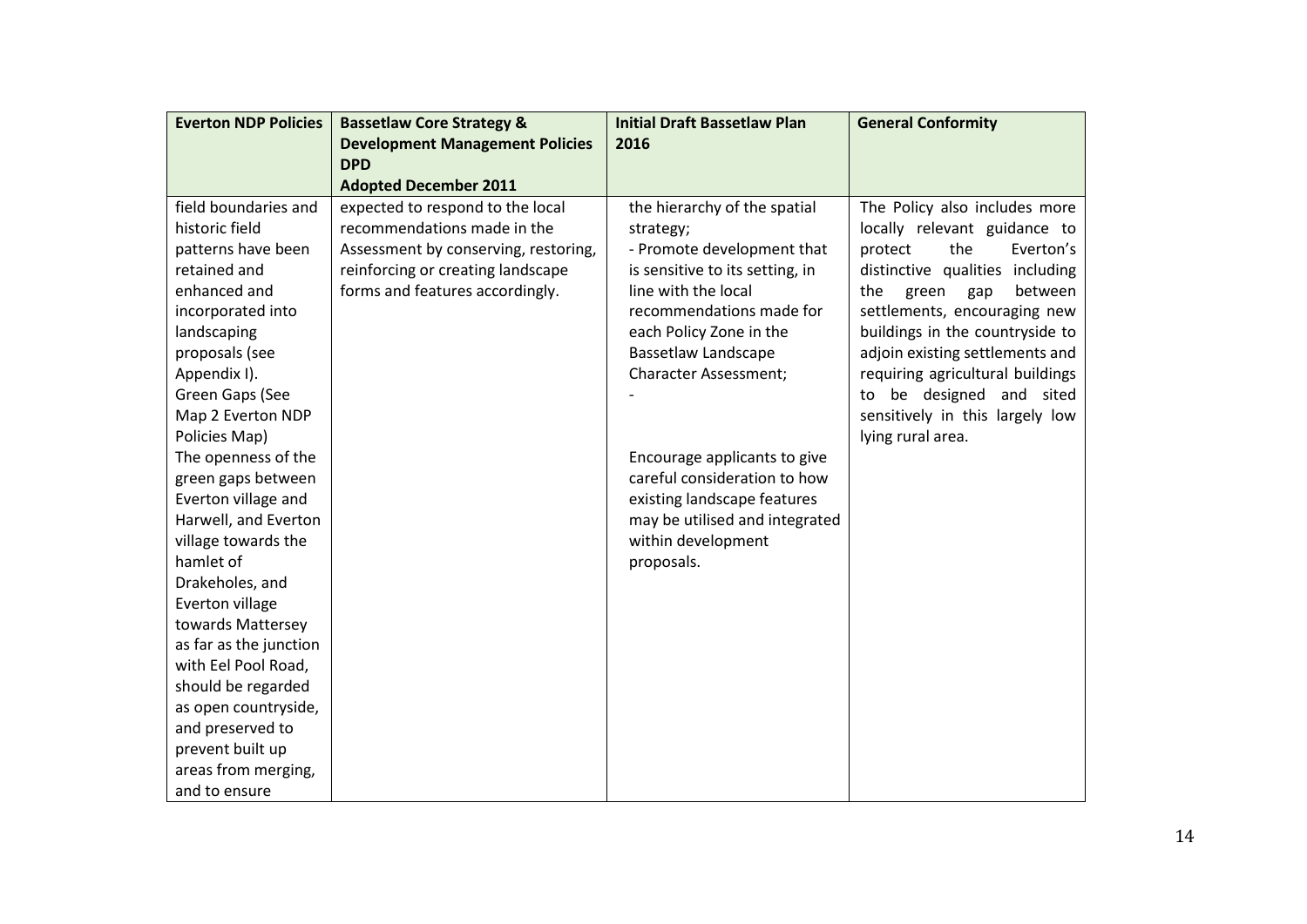| <b>Everton NDP Policies</b> | <b>Bassetlaw Core Strategy &amp;</b>      | <b>Initial Draft Bassetlaw Plan</b> | <b>General Conformity</b>           |
|-----------------------------|-------------------------------------------|-------------------------------------|-------------------------------------|
|                             | <b>Development Management Policies</b>    | 2016                                |                                     |
|                             | <b>DPD</b>                                |                                     |                                     |
|                             | <b>Adopted December 2011</b>              |                                     |                                     |
| individual                  |                                           |                                     |                                     |
| settlements remain          |                                           |                                     |                                     |
| distinct.                   |                                           |                                     |                                     |
| Policy E2 Type and          | <b>POLICY DM9: GREEN</b>                  | <b>Proposed Policy Approach:</b>    | Policy DM9 requires proposals       |
| Location of                 | <b>INFRASTRUCTURE; BIODIVERSITY &amp;</b> |                                     | be sensitive<br>to their<br>to      |
| Development in the          | <b>GEODIVERSITY;</b>                      | Landscape                           | landscape setting and refers to     |
| Countryside                 | LANDSCAPE; OPEN SPACE AND                 | - Seek to manage the                | Bassetlaw<br>the<br>Landscape       |
|                             | <b>SPORTS FACILITIES</b>                  | cumulative impact of                | Character Assessment.               |
| Where new                   |                                           | development on the character        |                                     |
| development outside         | <b>C. Landscape Character</b>             | of the countryside over time;       |                                     |
| the village of Everton      | New development proposals in and          | - Protect the separate identity     | <b>NDP Policy E2</b> encourages new |
| is demonstrated to          | adjoining the countryside will be         | of settlements and the              | buildings in the countryside to     |
| be acceptable it            | expected to be                            | intrinsic quality of the            | adjoin existing settlements and     |
| should, where               | designed so as to be sensitive to         | countryside (including its built    | requires agricultural buildings     |
| possible, adjoin the        | their landscape setting. They will be     | and natural heritage);              | be designed and sited<br>to         |
| existing built form of      | expected to enhance the distinctive       | - Only support development          | sensitively in this largely low     |
| hamlets, farmsteads         | qualities of the landscape character      | outside of the established          | lying rural area.                   |
| or other dispersed          | policy zone in which they would be        | built form of settlements           |                                     |
| groups of buildings.        | situated, as identified in the            | where they are identified as        |                                     |
| New agricultural and        | Bassetlaw Landscape Character             | being suitable for growth in        |                                     |
| commercial buildings        | Assessment. Proposals will be             | the hierarchy of the spatial        |                                     |
| and structures              | expected to respond to the local          | strategy;                           |                                     |
| should be sited and         | recommendations made in the               | - Promote development that          |                                     |
| designed sensitively.       | Assessment by conserving, restoring,      | is sensitive to its setting, in     |                                     |
| They should be sited        | reinforcing or creating landscape         | line with the local                 |                                     |
| where possible to           | forms and features accordingly.           | recommendations made for            |                                     |
| avoid breaking the          |                                           | each Policy Zone in the             |                                     |
| skyline when viewed         |                                           | <b>Bassetlaw Landscape</b>          |                                     |
| from public rights of       |                                           | <b>Character Assessment;</b>        |                                     |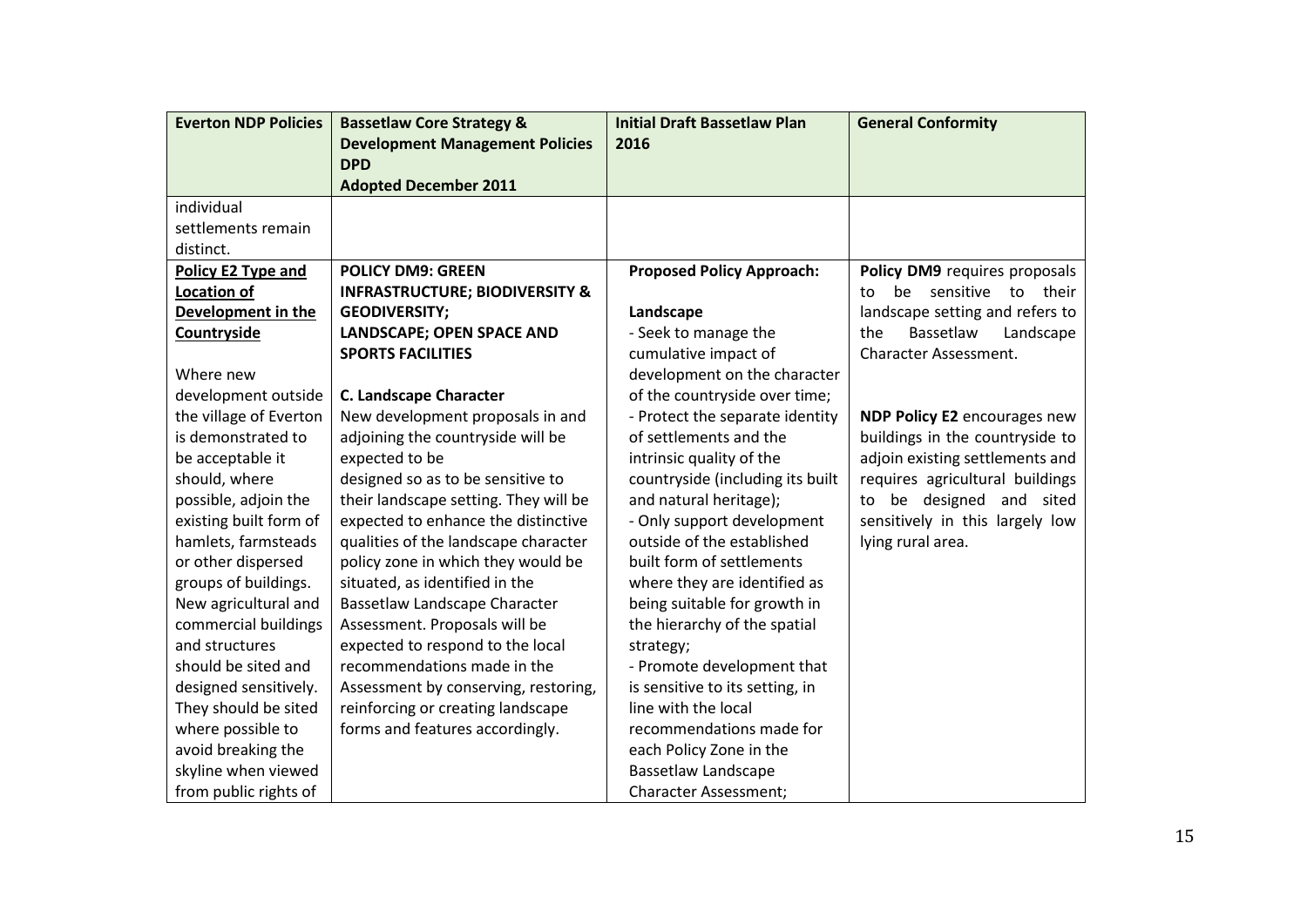| <b>Everton NDP Policies</b> | <b>Bassetlaw Core Strategy &amp;</b>      | <b>Initial Draft Bassetlaw Plan</b>    | <b>General Conformity</b>      |
|-----------------------------|-------------------------------------------|----------------------------------------|--------------------------------|
|                             | <b>Development Management Policies</b>    | 2016                                   |                                |
|                             | <b>DPD</b>                                |                                        |                                |
|                             | <b>Adopted December 2011</b>              |                                        |                                |
| way, and should             |                                           |                                        |                                |
| minimise adverse            |                                           |                                        |                                |
| visual impacts on the       |                                           |                                        |                                |
| settings of nearby          |                                           | Encourage applicants to give           |                                |
| heritage assets             |                                           | careful consideration to how           |                                |
| through appropriate         |                                           | existing landscape features            |                                |
| screening and               |                                           | may be utilised and integrated         |                                |
| landscaping using           |                                           | within development                     |                                |
| local native species.       |                                           | proposals.                             |                                |
| Larger buildings            |                                           |                                        |                                |
| should be "broken           |                                           |                                        |                                |
| up" using a change in       |                                           |                                        |                                |
| materials or colour         |                                           |                                        |                                |
| or a break in the roof      |                                           |                                        |                                |
| span.                       |                                           |                                        |                                |
| <b>Policy E3 Protecting</b> | <b>POLICY DM9: GREEN</b>                  | <b>Proposed Policy Approach:</b>       | <b>Policy DM9 expects</b>      |
| and Enhancing               | <b>INFRASTRUCTURE; BIODIVERSITY &amp;</b> | <b>Biodiversity &amp; Geodiversity</b> | development proposals to       |
| <b>Biodiversity</b>         | <b>GEODIVERSITY;</b>                      | Development Management                 | restore or enhance habitats    |
|                             | LANDSCAPE; OPEN SPACE AND                 | policies in the emerging plan          | and species.                   |
| Appropriate                 | <b>SPORTS FACILITIES</b>                  | will be designed to ensure that:       |                                |
| development                 |                                           | - New development in the               | <b>NDP Policy E3 supports</b>  |
| proposals that              | <b>B. Biodiversity and Geodiversity</b>   | district that will conserve, and       | development proposals which    |
| conserve or enhance         | Development proposals will be             | where possible restore or              | conserve and enhance           |
| biodiversity, and           | expected to take opportunities to         | enhance, biodiversity will be          | biodiversity and proposes that |
| incorporate                 | restore or enhance                        | supported, subject to other            | where there are unacceptable   |
| biodiversity in and         | habitats and species' populations         | planning policy considerations;        | impacts development            |
| around them will be         | and to demonstrate that they will         | - Provision of new and                 | proposals should be refused.   |
| supported.                  | not adversely affect or result in the     | enhancement of existing open           |                                |
|                             |                                           | spaces in close proximity to new       |                                |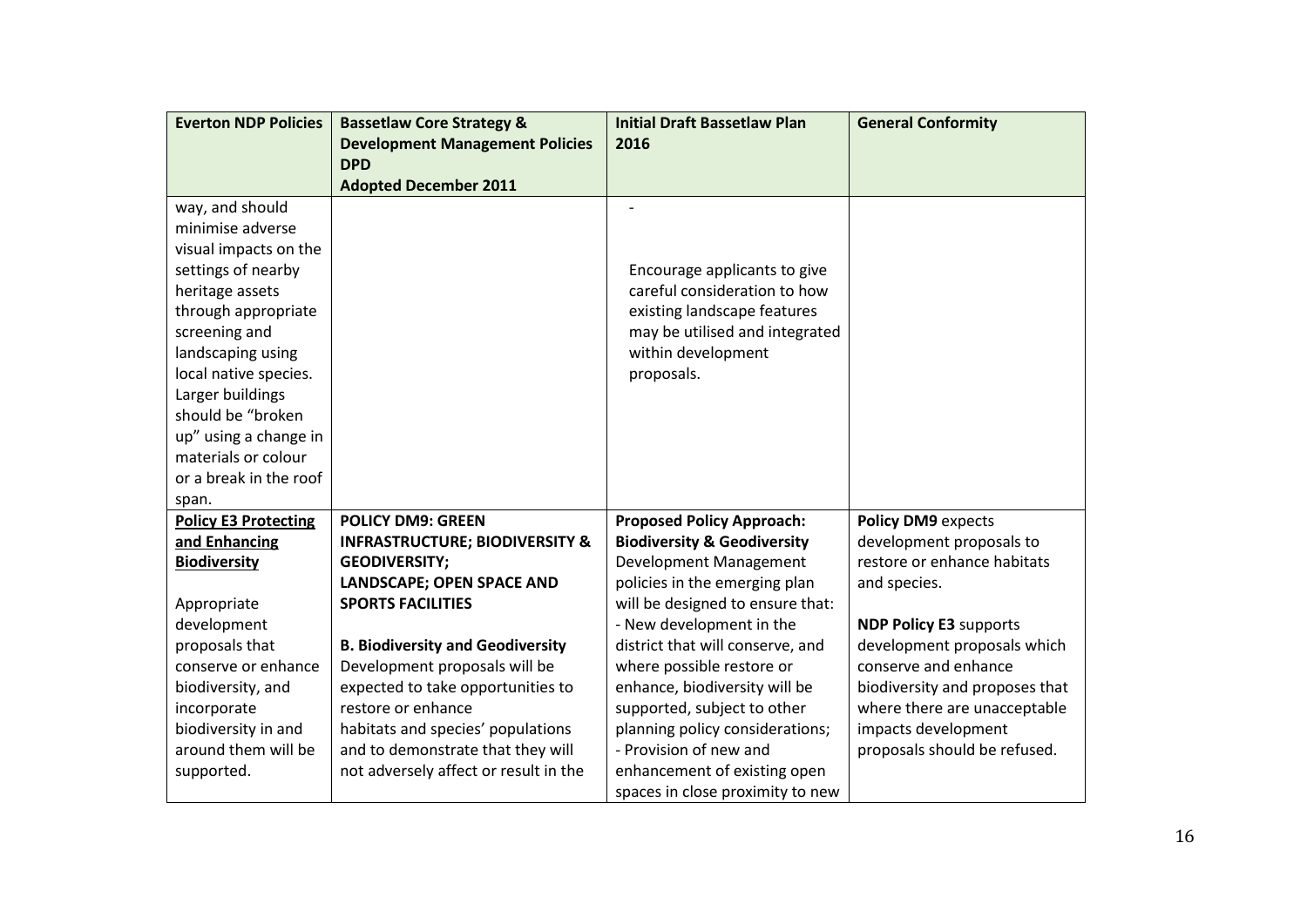| <b>Everton NDP Policies</b> | <b>Bassetlaw Core Strategy &amp;</b>      | <b>Initial Draft Bassetlaw Plan</b> | <b>General Conformity</b> |
|-----------------------------|-------------------------------------------|-------------------------------------|---------------------------|
|                             | <b>Development Management Policies</b>    | 2016                                |                           |
|                             | <b>DPD</b>                                |                                     |                           |
|                             | <b>Adopted December 2011</b>              |                                     |                           |
| Development                 | loss of features of recognised            | developments will help alleviate    |                           |
| proposals should            | importance, including:                    | recreational pressure;              |                           |
| promote                     | i. Protected trees and hedgerows;         | - Development likely to result in   |                           |
| preservation,               | ii. Ancient woodlands;                    | the loss, deterioration or harm     |                           |
| restoration and             | iii. Sites of Special Scientific Interest | to habitats or species of           |                           |
| recreation of priority      | (SSSI);                                   | importance to biodiversity or       |                           |
| habitats, ecological        | iv. Regionally Important Geodiversity     | geological conservation             |                           |
| networks and the            | Sites; v. Local Wildlife Sites (Sites of  | interests, either directly or       |                           |
| protection and              | <b>Importance for Nature Conservation</b> | indirectly, will not be permitted   |                           |
| recovery of priority        | $(SINC))$ ;                               | unless:                             |                           |
| species populations         | vi. Local and UK Biodiversity Action      | - the need for, and benefits of,    |                           |
| where applicable.           | Plan Habitats (including Open             | the development in the              |                           |
| This could include for      | <b>Mosaic Habitats on</b>                 | proposed location outweighs         |                           |
| instance the                | Previously Developed Land); and           | the adverse effect on the           |                           |
| incorporation of            | vii. Protected Species.                   | relevant biodiversity interest;     |                           |
| roosting                    |                                           | - it can be demonstrated that it    |                           |
| opportunities for           | Development that will result in the       | could not reasonably be located     |                           |
| bats or the                 | loss of such features may be              | on an alternative site that         |                           |
| installation of bird        | supported where                           | would result in less or no harm     |                           |
| nest boxes and swift        | replacement provision is made that        | to the biodiversity interests;      |                           |
| boxes as part of any        | is considered to be of equal or           | and                                 |                           |
| new development             | greater value than that which will be     | - measures can be provided          |                           |
| proposal.                   | lost and which is likely to result in a   | (secured through planning           |                           |
| Development                 | net gain in biodiversity. Where new       | conditions or legal agreements),    |                           |
| proposals that              | development may have an adverse           | that would avoid, mitigate          |                           |
| cannot avoid                | impact on such features, alternative      | against or, as a last resort,       |                           |
| (through locating an        | scheme designs that minimise              | compensate for the adverse          |                           |
| alternative site with       | impact must be presented to the           | effects likely to result from       |                           |
| less harmful                | Council for consideration before the      | development.                        |                           |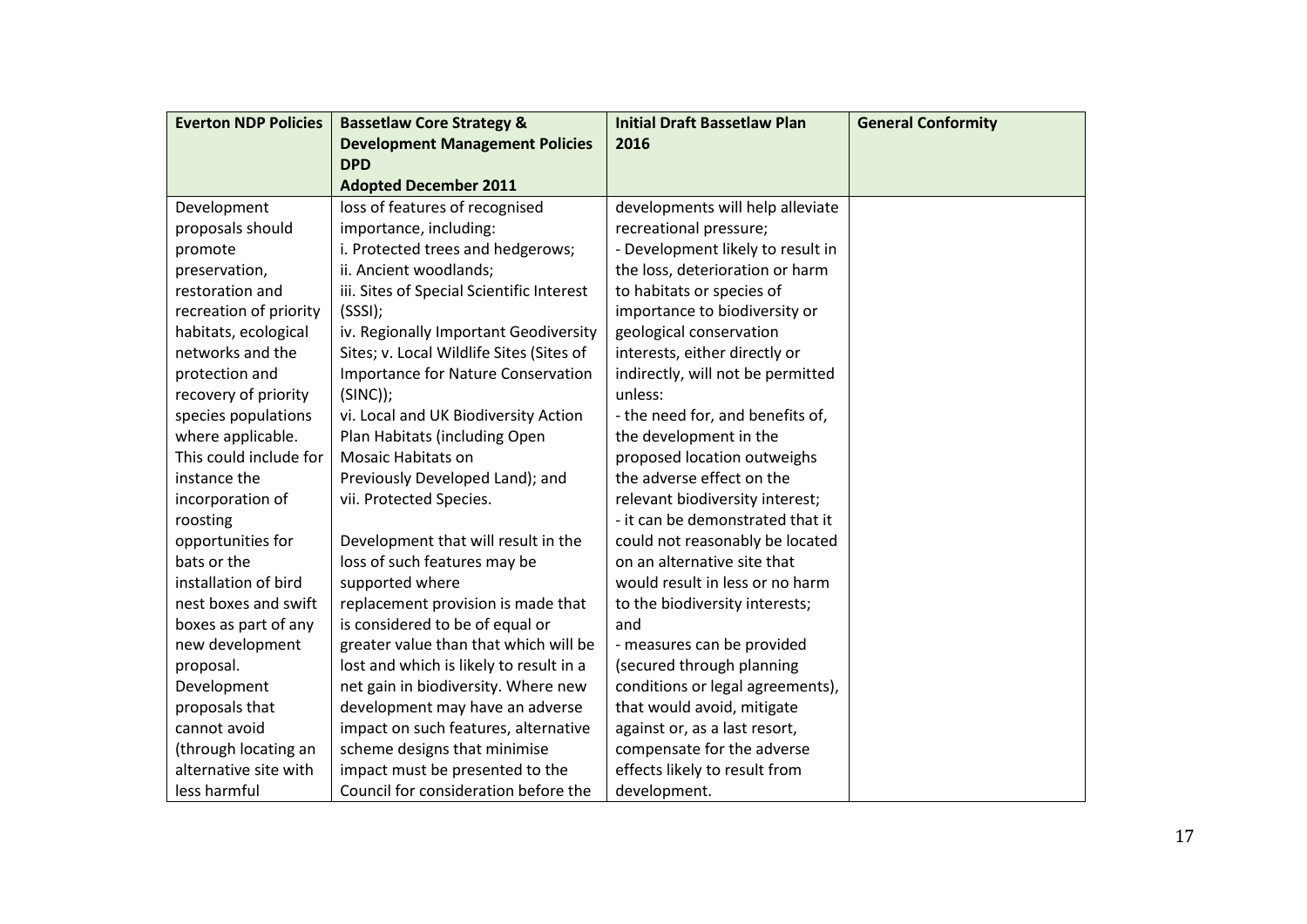| <b>Everton NDP Policies</b> | <b>Bassetlaw Core Strategy &amp;</b>   | <b>Initial Draft Bassetlaw Plan</b> | <b>General Conformity</b> |
|-----------------------------|----------------------------------------|-------------------------------------|---------------------------|
|                             | <b>Development Management Policies</b> | 2016                                |                           |
|                             | <b>DPD</b>                             |                                     |                           |
|                             | <b>Adopted December 2011</b>           |                                     |                           |
| impacts), adequately        | use of mitigation measures is          | The habitats and species of         |                           |
| mitigate, or, as a last     | considered. Where sufficient           | importance to biodiversity and      |                           |
| resort, compensate          | mitigation measures cannot be          | sites of geological interest        |                           |
| for the loss of a           | delivered, compensation measures       | considered in relation to the       |                           |
| locally or nationally       | must be provided as a last resort.     | above comprise:                     |                           |
| identified site of          |                                        | - Sites of Special Scientific       |                           |
| biodiversity value          |                                        | Interest (SSSIs);                   |                           |
| will be refused.            |                                        | - Legally protected species;        |                           |
|                             |                                        | - Local Wildlife Sites (LWSs);      |                           |
|                             |                                        | - Regionally Important              |                           |
|                             |                                        | Geological Sites (RIGS);            |                           |
|                             |                                        | - Local Nature Reserves (LNRs);     |                           |
|                             |                                        | - Priority habitats and species     |                           |
|                             |                                        | listed in the national and local    |                           |
|                             |                                        | <b>Biodiversity Action Plans;</b>   |                           |
|                             |                                        | - Ancient woodland;                 |                           |
|                             |                                        | - Protected trees and               |                           |
|                             |                                        | hedgerows;                          |                           |
|                             |                                        | - Aged and veteran trees, and       |                           |
|                             |                                        | hedgerows; and                      |                           |
|                             |                                        | - Features of the landscape that    |                           |
|                             |                                        | function as 'stepping stones' or    |                           |
|                             |                                        | form part of a wider network of     |                           |
|                             |                                        | sites by virtue of their coherent   |                           |
|                             |                                        | ecological structure or function    |                           |
|                             |                                        | or are of importance for the        |                           |
|                             |                                        | migration, dispersal and genetic    |                           |
|                             |                                        | exchange of wild species.           |                           |
|                             |                                        |                                     |                           |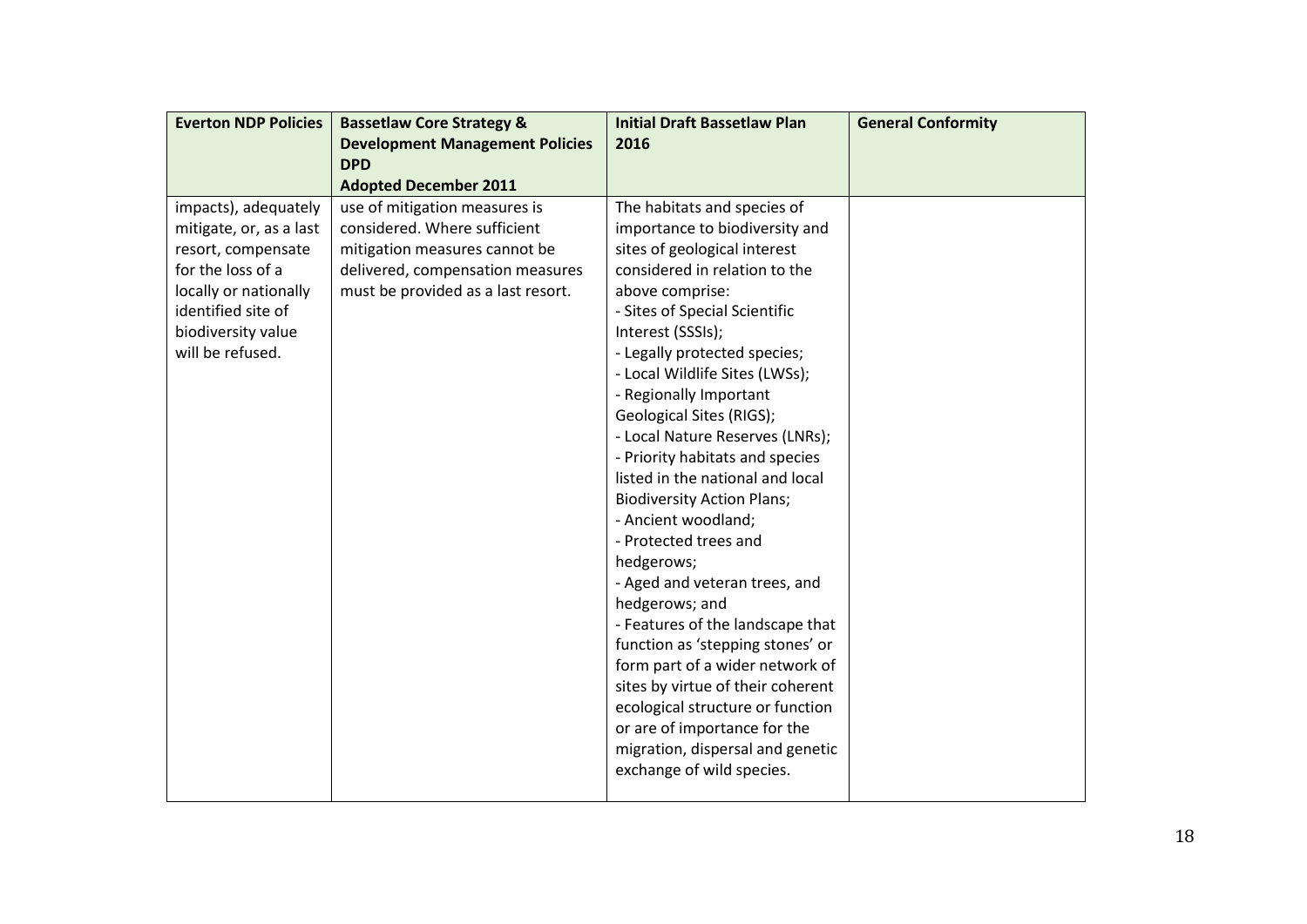| <b>Everton NDP Policies</b> | <b>Bassetlaw Core Strategy &amp;</b>      | <b>Initial Draft Bassetlaw Plan</b> | <b>General Conformity</b>        |
|-----------------------------|-------------------------------------------|-------------------------------------|----------------------------------|
|                             | <b>Development Management Policies</b>    | 2016                                |                                  |
|                             | <b>DPD</b>                                |                                     |                                  |
|                             | <b>Adopted December 2011</b>              |                                     |                                  |
|                             |                                           | The level of protection and         |                                  |
|                             |                                           | mitigation should be                |                                  |
|                             |                                           | proportionate to the status of      |                                  |
|                             |                                           | the habitat or species and its      |                                  |
|                             |                                           | importance individually and as      |                                  |
|                             |                                           | part of a wider network.            |                                  |
|                             |                                           |                                     |                                  |
|                             |                                           |                                     |                                  |
| New development             | <b>POLICY DM9: GREEN</b>                  | <b>Proposed Policy Approach:</b>    | Policy DM9 expects proposals     |
| should protect and          | <b>INFRASTRUCTURE; BIODIVERSITY &amp;</b> | <b>Green Infrastructure</b>         | to support delivery, protection  |
| where possible              | <b>GEODIVERSITY;</b>                      | - Support for proposals that will   | and enhancement of GI. The       |
| enhance existing            | LANDSCAPE; OPEN SPACE AND                 | further the development of          | River Idle Project is identified |
| green infrastructure        | <b>SPORTS FACILITIES</b>                  | strategic Green Infrastructure      | as a project which proposals     |
| assets. Development         |                                           | projects, including the             | are encouraged to support.       |
| which delivers the          | A. Green Infrastructure                   | Sherwood and Trent Valley           |                                  |
| creation of new             | Development proposals will be             | Landscape Partnerships,             | <b>NDP Policy E4 requires</b>    |
| multi-functional            | expected to support the Council's         | supported by the Lowland            | development to protect and       |
| green infrastructure        | strategic approach to the                 | Derbyshire and                      | enhance existing GI assets in    |
| will be supported.          | delivery, protection and                  | Nottinghamshire Local Nature        | the Parish and these are         |
| <b>These networks</b>       | enhancement of multi-functional           | Partnership, along with the Idle    | identified on a map. NDP         |
| should contribute           | Green Infrastructure, to be               | Valley Living Landscape project;    | Policy E4 provides some local    |
| towards ecological          | achieved through the establishment        | - Support for provision of          | detail about existing GI         |
| enhancements,               | of a network of green corridors and       | multifunctional green spaces        | networks in the Parish and       |
| flood risk and water        | assets (please refer to the Council's     | including but not limited to:       | refers to woodlands and          |
| quality                     | Green Infrastructure work for a full      | - Recreational space for local      | watercourses around the River    |
| management, and             | list of Green Corridors and Nodes         | communities and/or specific         | Idle. Developments are           |
| enhance the                 | within, and running beyond, the           | sports and leisure activities;      | encouraged to take               |
| landscape and               | District) at local, sub-regional and      |                                     | opportunities to extend          |
| historic character of       | regional levels. Particular support       |                                     |                                  |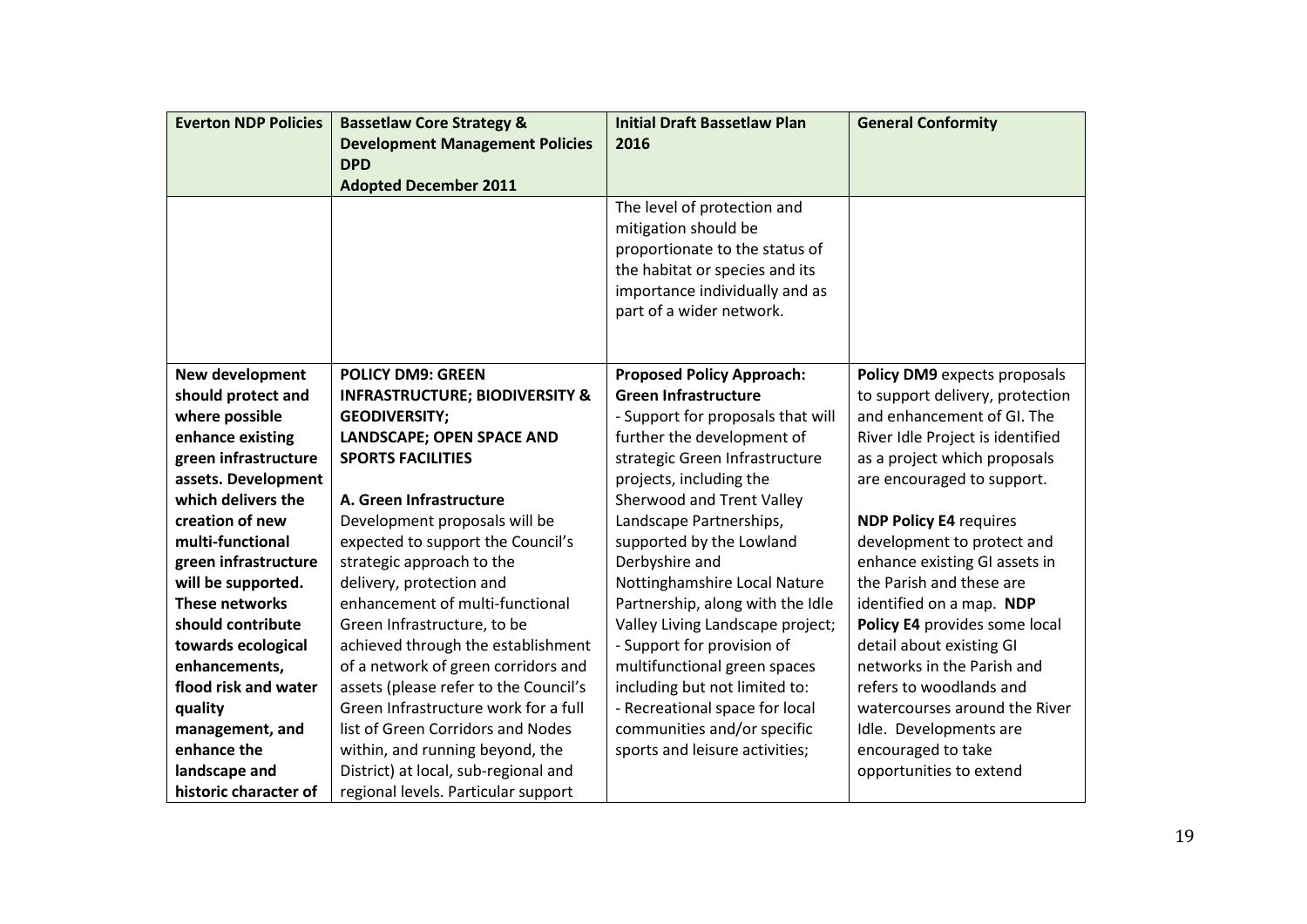| <b>Everton NDP Policies</b> | <b>Bassetlaw Core Strategy &amp;</b>   | <b>Initial Draft Bassetlaw Plan</b> | <b>General Conformity</b>    |
|-----------------------------|----------------------------------------|-------------------------------------|------------------------------|
|                             | <b>Development Management Policies</b> | 2016                                |                              |
|                             | <b>DPD</b>                             |                                     |                              |
|                             | <b>Adopted December 2011</b>           |                                     |                              |
| <b>Policy E4 Green</b>      | will be given to proposals that will   | - Increased flood storage           | existing footpath and cycle  |
| Infrastructure              | further the development of:            | capacity in areas demonstrated      | networks to green corridors. |
|                             | The Idle Valley Project;               | to be at risk of flooding;          |                              |
| New development             | The Trent Vale Partnership;            | - BAP habitat creation,             |                              |
| should protect and          | Sherwood Forest Regional Park.         | restoration or enhancement          |                              |
| where possible              |                                        | schemes;                            |                              |
| enhance existing            | Development proposals will be          | - Landscape buffers or screening    |                              |
| green infrastructure        | expected to demonstrate, in line       | for other forms of visually         |                              |
| assets. Development         | with the Council's Green               | prominent development;              |                              |
| which delivers the          | Infrastructure work, that:             | - Improved pedestrian and cycle     |                              |
| creation of new             | i. they protect and enhance green      | accessibility and connectivity;     |                              |
| multi-functional            | infrastructure assets affected by the  | - Regeneration of previously        |                              |
| green infrastructure        | development and take opportunities     | developed land in and around        |                              |
| will be supported.          | to improve linkages between green      | Worksop and Retford town            |                              |
|                             | corridors;                             | centres                             |                              |
| These networks              | ii. where they overlap with or will    | - Focused measures to create        |                              |
| should contribute           | affect existing green infrastructure   | and enhance Green                   |                              |
| towards ecological          | nodes or                               | Infrastructure as part of           |                              |
| enhancements, flood         | corridors, such assets are protected   | residential and other               |                              |
| risk and water              | and enhanced to improve public         | development allocations;            |                              |
| quality management,         | access and use;                        | - Where there are clear             |                              |
| and enhance the             | iii. where opportunities exist,        | opportunities to do so, make        |                              |
| landscape and               | development proposals provide          | connections to existing defined     |                              |
| historic character of       | improvements to the                    | nodes and corridors;                |                              |
| Everton Parish.             | green infrastructure network that      | - Promoting development of          |                              |
| Proposals should            | benefit biodiversity through the       | green corridors that provide        |                              |
| demonstrate how             | incorporation of                       | connectivity for people and         |                              |
| these networks will         | retained habitats and by the creation  | wildlife.                           |                              |
| be achieved and             | of new areas of habitat; and           |                                     |                              |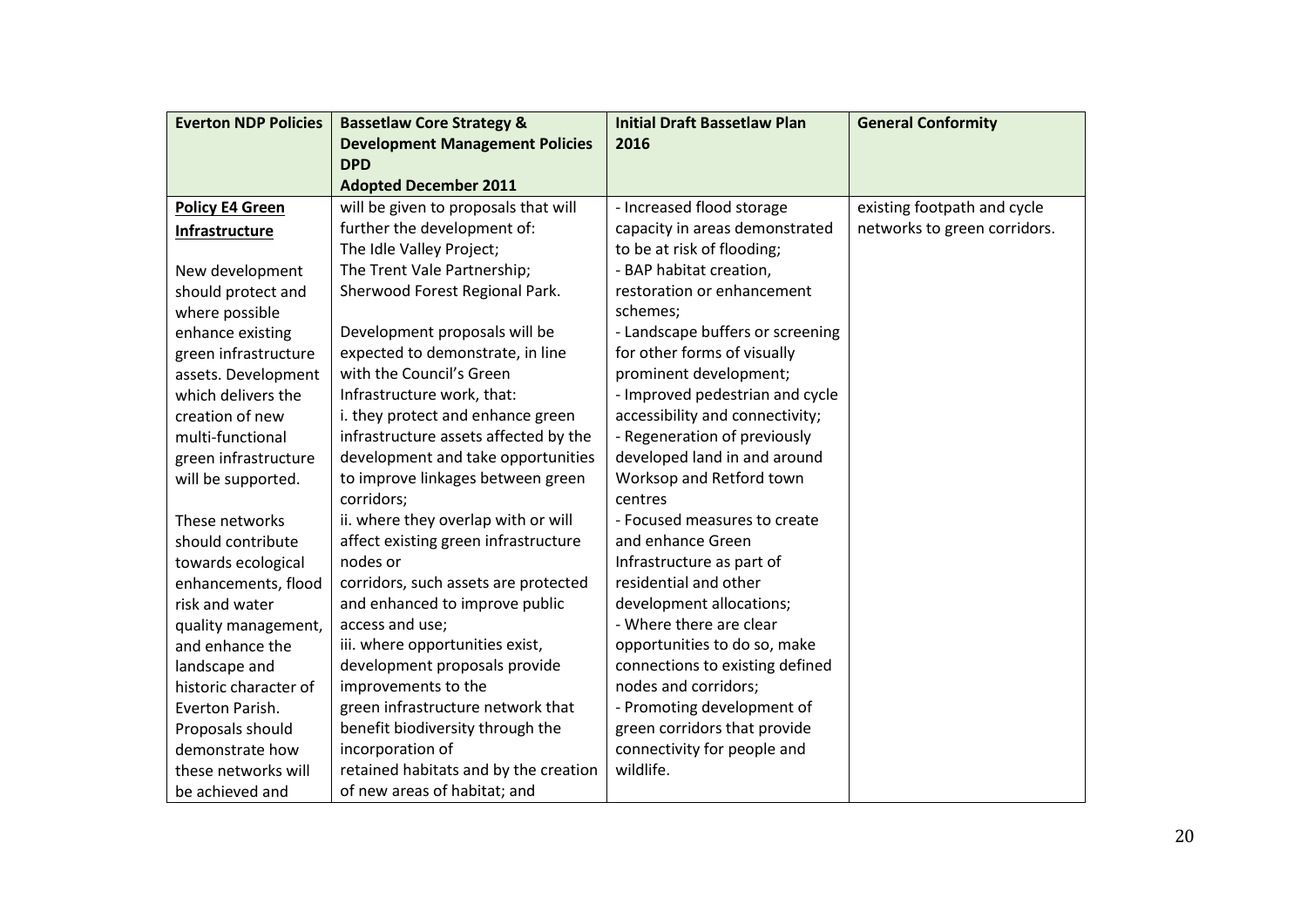| <b>Everton NDP Policies</b> | <b>Bassetlaw Core Strategy &amp;</b>   | <b>Initial Draft Bassetlaw Plan</b> | <b>General Conformity</b> |
|-----------------------------|----------------------------------------|-------------------------------------|---------------------------|
|                             | <b>Development Management Policies</b> | 2016                                |                           |
|                             | <b>DPD</b>                             |                                     |                           |
|                             | <b>Adopted December 2011</b>           |                                     |                           |
| maintained in               | iv. they provide robust delivery       |                                     |                           |
| perpetuity.                 | mechanisms for, and means of           |                                     |                           |
|                             | ensuring the long-term                 |                                     |                           |
|                             | management of, green                   |                                     |                           |
| Woodland                    | infrastructure.                        |                                     |                           |
| Indigenous                  |                                        |                                     |                           |
| woodland should be          | Development that will result in the    |                                     |                           |
| a key feature of            | loss of existing green infrastructure  |                                     |                           |
| landscaping                 | may be supported                       |                                     |                           |
| schemes, providing          | where replacement provision is         |                                     |                           |
| linkages between            | made that is considered to be of       |                                     |                           |
| areas of existing           | equal or greater value than that       |                                     |                           |
| woodland.                   | which will be lost. Where new          |                                     |                           |
| Woodlands schemes           | development may have an adverse        |                                     |                           |
| should be designed          | impact on green infrastructure,        |                                     |                           |
| to achieve a high           | alternative scheme designs that        |                                     |                           |
| level of multi-             | minimise impact must be presented      |                                     |                           |
| functionality,              | to the Council for consideration       |                                     |                           |
| deterring antisocial        | before the use of mitigation           |                                     |                           |
| use.                        | measures (e.g. off-site or through     |                                     |                           |
|                             | financial contributions for            |                                     |                           |
| <b>Walking and Cycling</b>  | improvements elsewhere) is             |                                     |                           |
| Routes and                  | considered.                            |                                     |                           |
| <b>Bridleways</b>           |                                        |                                     |                           |
|                             |                                        |                                     |                           |
| Opportunities should        |                                        |                                     |                           |
| be taken to extend          |                                        |                                     |                           |
| existing footpath and       |                                        |                                     |                           |
| cycle networks into         |                                        |                                     |                           |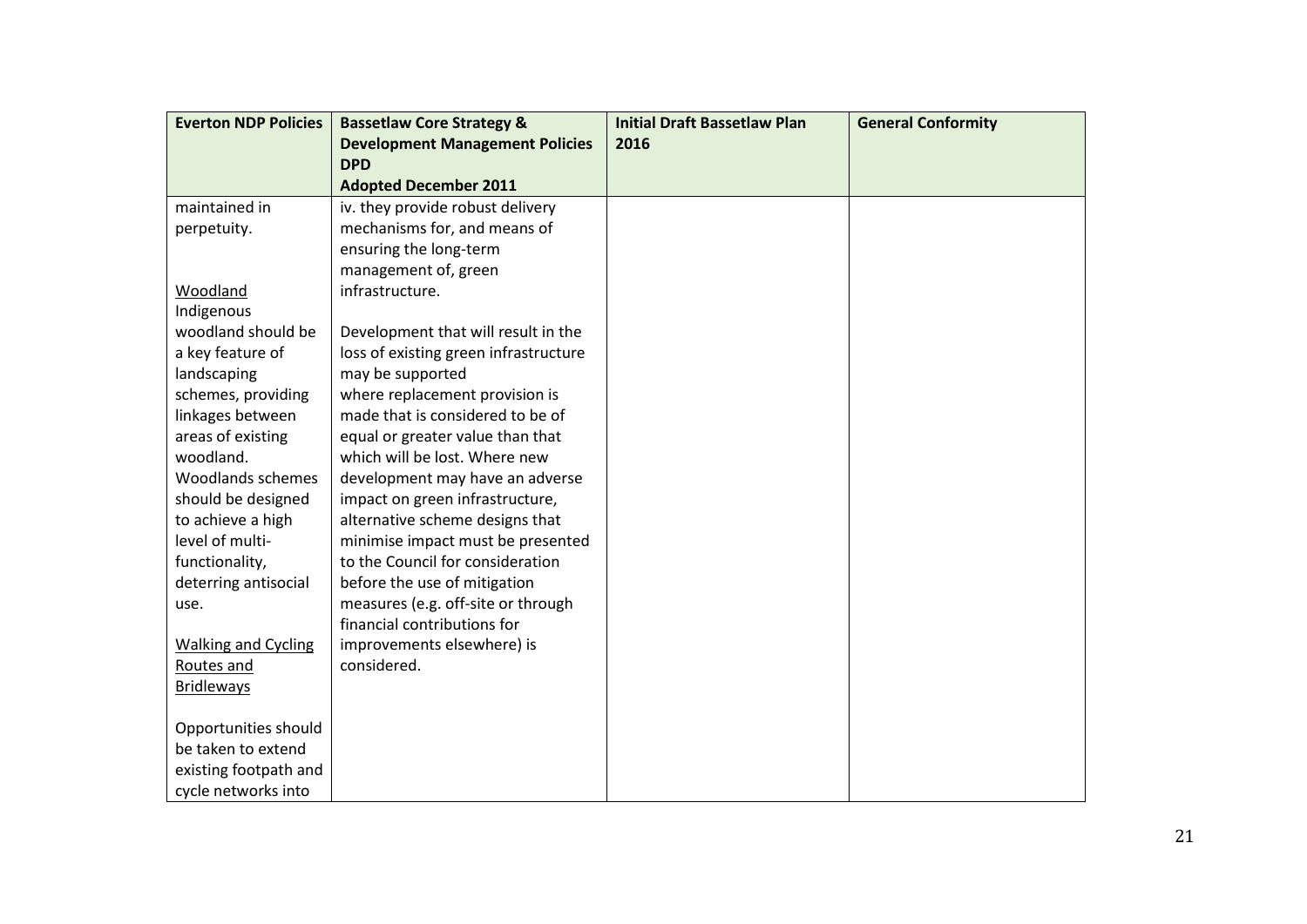| <b>Everton NDP Policies</b>                                                                                                                                                                             | <b>Bassetlaw Core Strategy &amp;</b>                          | <b>Initial Draft Bassetlaw Plan</b> | <b>General Conformity</b>       |
|---------------------------------------------------------------------------------------------------------------------------------------------------------------------------------------------------------|---------------------------------------------------------------|-------------------------------------|---------------------------------|
|                                                                                                                                                                                                         | <b>Development Management Policies</b>                        | 2016                                |                                 |
|                                                                                                                                                                                                         | <b>DPD</b>                                                    |                                     |                                 |
|                                                                                                                                                                                                         | <b>Adopted December 2011</b>                                  |                                     |                                 |
| the open                                                                                                                                                                                                |                                                               |                                     |                                 |
| countryside.                                                                                                                                                                                            |                                                               |                                     |                                 |
| Wherever possible,<br>footpaths,<br>bridleways and<br>cycleways should be<br>linked to green<br>corridors,<br>neighbouring<br>amenities and<br>communities to<br>enhance their multi-<br>functionality. |                                                               |                                     |                                 |
| <b>Policy E5</b>                                                                                                                                                                                        | <b>POLICY</b><br><b>HISTORIC</b><br><b>DM8:</b><br><b>THE</b> | <b>Proposed Policy Approach</b>     | Policy DM8 includes "Areas of   |
| <b>Archaeology</b>                                                                                                                                                                                      | <b>ENVIRONMENT</b>                                            | -Maintain a presumption             | archaeological interest" within |
|                                                                                                                                                                                                         |                                                               | against development,                | the definition of heritage      |
| Development                                                                                                                                                                                             | Support will be given to                                      | alterations, advertising or         | assets and requires proposals   |
| proposals in areas                                                                                                                                                                                      | development proposals  that                                   | demolition that would be            | to be in line with any          |
| shown on Map 8 and                                                                                                                                                                                      | protect and enhance the historic                              | harmful to a heritage asset.        | archaeological reports.         |
| in areas on maps in                                                                                                                                                                                     | environment and secure its long-                              | - Adopt a policy that seeks to      |                                 |
| the Nottinghamshire                                                                                                                                                                                     | term future, especially the District's                        | enhance heritage assets and         | <b>NDP Policy E5 requires</b>   |
| <b>Historic Environment</b>                                                                                                                                                                             | Heritage at Risk. Support will also be                        | their settings.                     | development proposals in        |
| Record (HER) for                                                                                                                                                                                        | given to proposals  for the re-use                            | - Adopt a weighted approach to      | areas identified on maps in the |
| Everton Parish, must                                                                                                                                                                                    | of heritage assets, where these will                          | heritage assets ensuring that       | HER to take account of          |
| take account of                                                                                                                                                                                         | result in the enhancement of the                              | designated heritage assets have     | archaeology.                    |
| known surface and                                                                                                                                                                                       | assets. Such proposals must                                   | greater protection over non-        |                                 |
| subsurface                                                                                                                                                                                              | recognise the significance of heritage                        |                                     |                                 |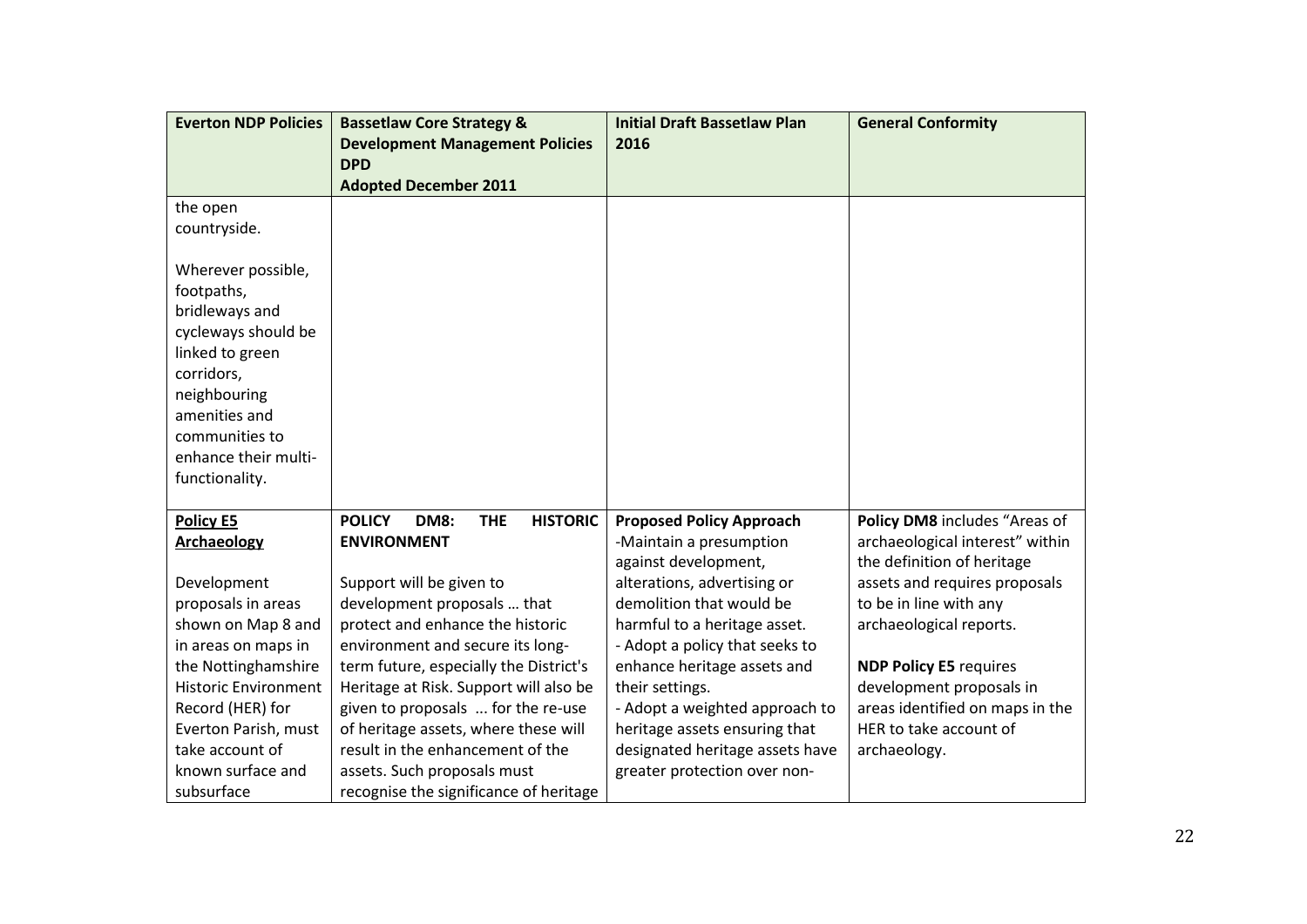| <b>Everton NDP Policies</b> | <b>Bassetlaw Core Strategy &amp;</b>    | <b>Initial Draft Bassetlaw Plan</b> | <b>General Conformity</b> |
|-----------------------------|-----------------------------------------|-------------------------------------|---------------------------|
|                             | <b>Development Management Policies</b>  | 2016                                |                           |
|                             | <b>DPD</b>                              |                                     |                           |
|                             | <b>Adopted December 2011</b>            |                                     |                           |
| archaeology and             | assets as a central part of the         | designated heritage assets in       |                           |
| ensure unknown and          | development. They will be expected      | relation to alterations.            |                           |
| potentially                 | to be in line with characterisation     | - Adopt a clear criteria based      |                           |
| significant deposits        | studies, village appraisals,            | policy for the demolition of        |                           |
| are identified and          | conservation area appraisals            | non-designated heritage assets.     |                           |
| appropriately               | (including any site specific            | - Maintain a need for heritage      |                           |
| considered during           | development briefs that may be          | statements to identify the          |                           |
| development.                | found within them), archaeological      | significance of the heritage        |                           |
|                             | reports and other relevant studies.     | asset affected.                     |                           |
| In all instances the        |                                         | - Maintain a policy that ensures    |                           |
| Nottinghamshire             | A. Definition of Heritage Assets        | that the significance of the        |                           |
| <b>Historic Environment</b> | Designated<br>heritage<br>assets<br>in  | heritage asset is central to the    |                           |
| Record should be            | Bassetlaw include:                      | decision making.                    |                           |
| consulted at an early       | i. Listed Buildings (including attached | - Continue to ensure that           |                           |
| stage in the                | and curtilage structures);              | background documents,               |                           |
| formulation of              | ii. Conservation Areas;                 | evidence, appraisals and            |                           |
| proposals.                  | iii. Scheduled Monuments; and           | relevant studies are researched,    |                           |
|                             | iv. Registered Parks and Gardens.       | written and available and           |                           |
|                             | Non-Designated assets in Bassetlaw      | inform decision making.             |                           |
|                             | include:                                | - Continue to ensure that           |                           |
|                             | v. Buildings of Local Interest          | Bassetlaw Heritage Mapping is       |                           |
|                             | vi. Areas of archaeological interest;   | publically accessible.              |                           |
|                             | vii. Unregistered Parks and Gardens;    | - Proactively seek to protect       |                           |
|                             | and                                     | heritage assets and their setting   |                           |
|                             | viii. Buildings, monuments, places,     | by early identification through     |                           |
|                             | landscapes<br>positively<br>areas or    | thematic projects.                  |                           |
|                             | identified as having                    | - Adopt a positive strategy for     |                           |
|                             | significance in terms of the historic   | buildings at risk and continue to   |                           |
|                             | environment.                            | monitor them.                       |                           |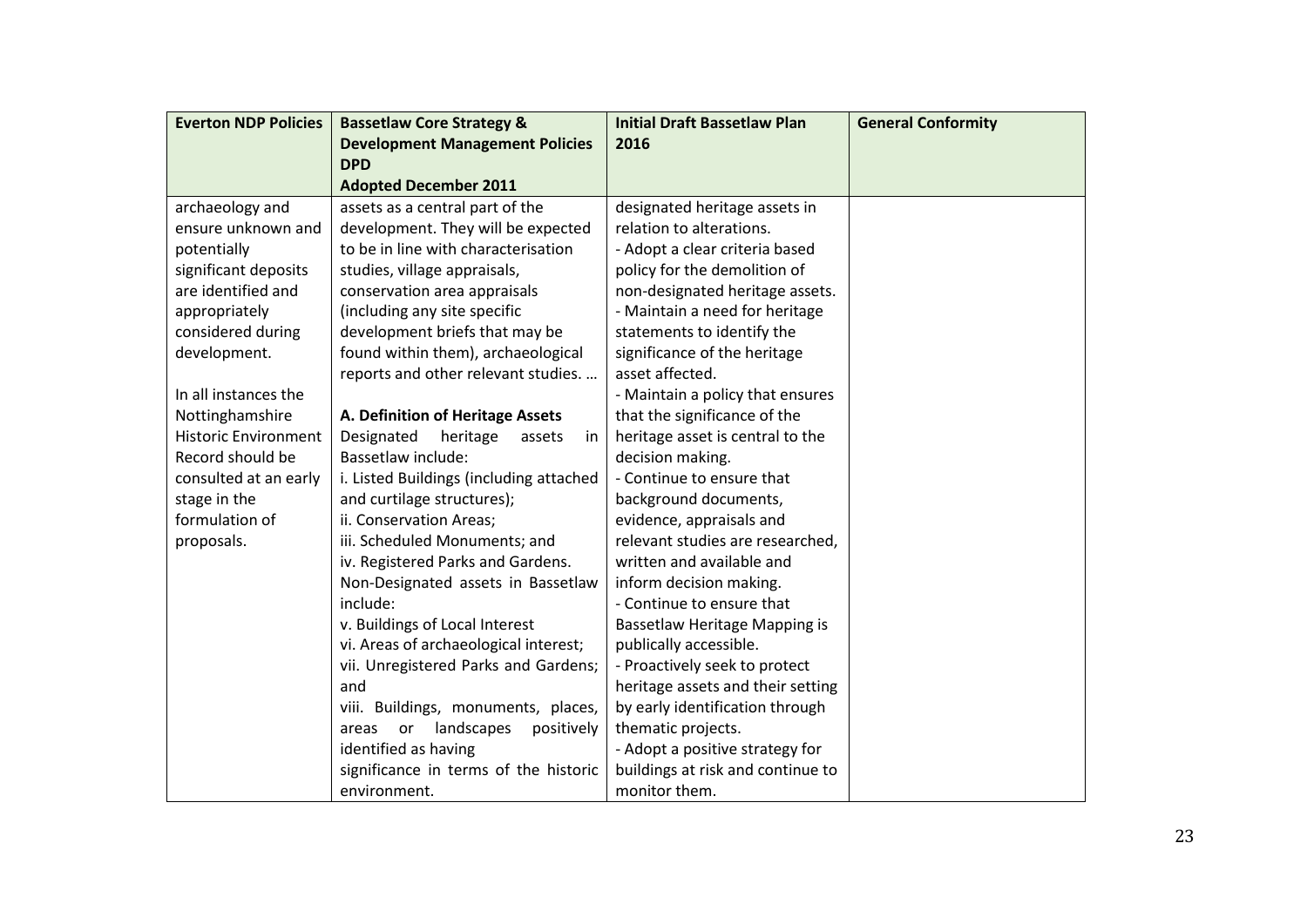| <b>Everton NDP Policies</b> | <b>Bassetlaw Core Strategy &amp;</b>     | <b>Initial Draft Bassetlaw Plan</b> | <b>General Conformity</b> |
|-----------------------------|------------------------------------------|-------------------------------------|---------------------------|
|                             | <b>Development Management Policies</b>   | 2016                                |                           |
|                             | <b>DPD</b>                               |                                     |                           |
|                             | <b>Adopted December 2011</b>             |                                     |                           |
|                             |                                          | - Maintain heritage asset type      |                           |
|                             | <b>B. Development Affecting Heritage</b> | specific policy for those most at   |                           |
|                             | <b>Assets</b>                            | risk, i.e. shopfronts.              |                           |
|                             | There will be a presumption against      |                                     |                           |
|                             | development, alteration, advertising     |                                     |                           |
|                             | or demolition that will be detrimental   |                                     |                           |
|                             | to the significance of a heritage asset. |                                     |                           |
|                             |                                          |                                     |                           |
|                             | Proposed development affecting           |                                     |                           |
|                             | heritage assets, including alterations   |                                     |                           |
|                             | and extensions that are of an            |                                     |                           |
|                             | inappropriate scale,<br>design<br>or -   |                                     |                           |
|                             | material, or which lead to the loss of   |                                     |                           |
|                             | important                                |                                     |                           |
|                             | spaces, including infilling, will not be |                                     |                           |
|                             | supported.                               |                                     |                           |
|                             |                                          |                                     |                           |
|                             | The setting of an asset is an            |                                     |                           |
|                             | important aspect of its special          |                                     |                           |
|                             | architectural or historic interest       |                                     |                           |
|                             | and proposals that fail to preserve or   |                                     |                           |
|                             | enhance the setting of a heritage        |                                     |                           |
|                             | asset will not be                        |                                     |                           |
|                             | Where<br>supported.<br>appropriate,      |                                     |                           |
|                             | regard shall be given to any approved    |                                     |                           |
|                             | characterisation study                   |                                     |                           |
|                             | or appraisal of the heritage asset.      |                                     |                           |
|                             | Development proposals within the         |                                     |                           |
|                             | setting of heritage                      |                                     |                           |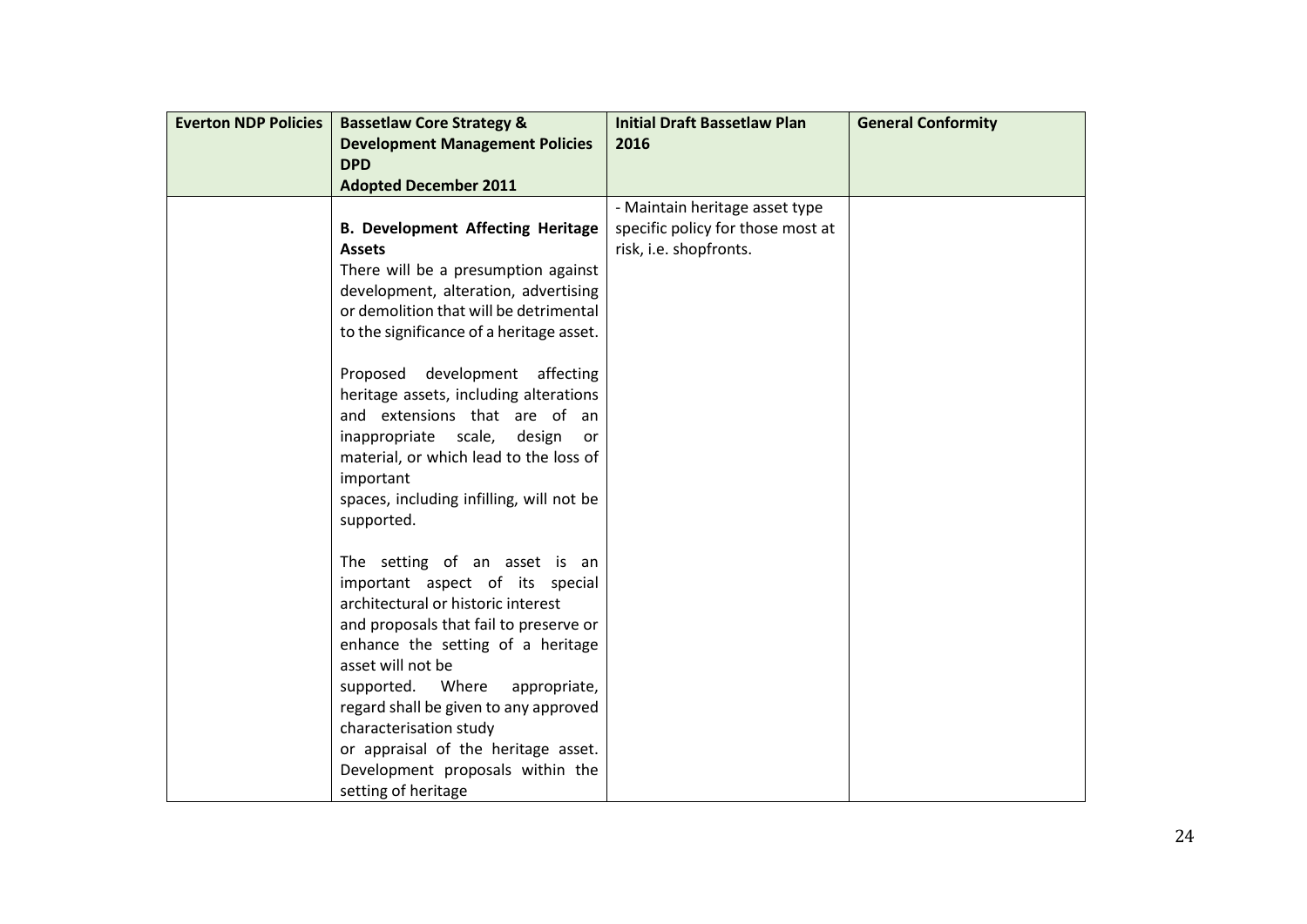| <b>Everton NDP Policies</b> | <b>Bassetlaw Core Strategy &amp;</b>   | <b>Initial Draft Bassetlaw Plan</b> | <b>General Conformity</b>        |
|-----------------------------|----------------------------------------|-------------------------------------|----------------------------------|
|                             | <b>Development Management Policies</b> | 2016                                |                                  |
|                             | <b>DPD</b>                             |                                     |                                  |
|                             | <b>Adopted December 2011</b>           |                                     |                                  |
|                             | assets will be expected to consider:   |                                     |                                  |
|                             | i. Scale;                              |                                     |                                  |
|                             | ii. Design;                            |                                     |                                  |
|                             | iii. Materials;                        |                                     |                                  |
|                             | iv. Siting; and                        |                                     |                                  |
|                             | v. Views away from and towards the     |                                     |                                  |
|                             | heritage asset.                        |                                     |                                  |
|                             |                                        |                                     |                                  |
|                             | $\ddotsc$                              |                                     |                                  |
|                             |                                        |                                     |                                  |
| <b>Policy E6 Protecting</b> | <b>POLICY DM8: THE HISTORIC</b>        | As above.                           | Policy DM8 includes              |
| the Conservation            | <b>ENVIRONMENT</b>                     |                                     | "Conservation Areas" within      |
| <b>Area and its Setting</b> |                                        |                                     | the definition of heritage       |
|                             | As above.                              |                                     | assets and requires proposals    |
| Proposals for new           |                                        |                                     | to have regard to any approved   |
| development and             |                                        |                                     | characterisation study or        |
| alterations to              |                                        |                                     | appraisal of the heritage asset. |
| existing buildings in       |                                        |                                     | Development proposals within     |
| or adjacent to, and         |                                        |                                     | the setting of heritage assets   |
| impacting on, the           |                                        |                                     | will be expected to consider:    |
| Everton                     |                                        |                                     | i. Scale;                        |
| <b>Conservation Area</b>    |                                        |                                     | ii. Design;                      |
| will be required to         |                                        |                                     | iii. Materials;                  |
| demonstrate careful         |                                        |                                     | iv. Siting; and                  |
| consideration of any        |                                        |                                     | v. Views away from and           |
| potential impacts on        |                                        |                                     | towards the heritage asset.      |
| the setting of the          |                                        |                                     |                                  |
| conservation area,          |                                        |                                     | <b>NDP Policy E6 requires</b>    |
| and other nearby            |                                        |                                     | proposals to demonstrate         |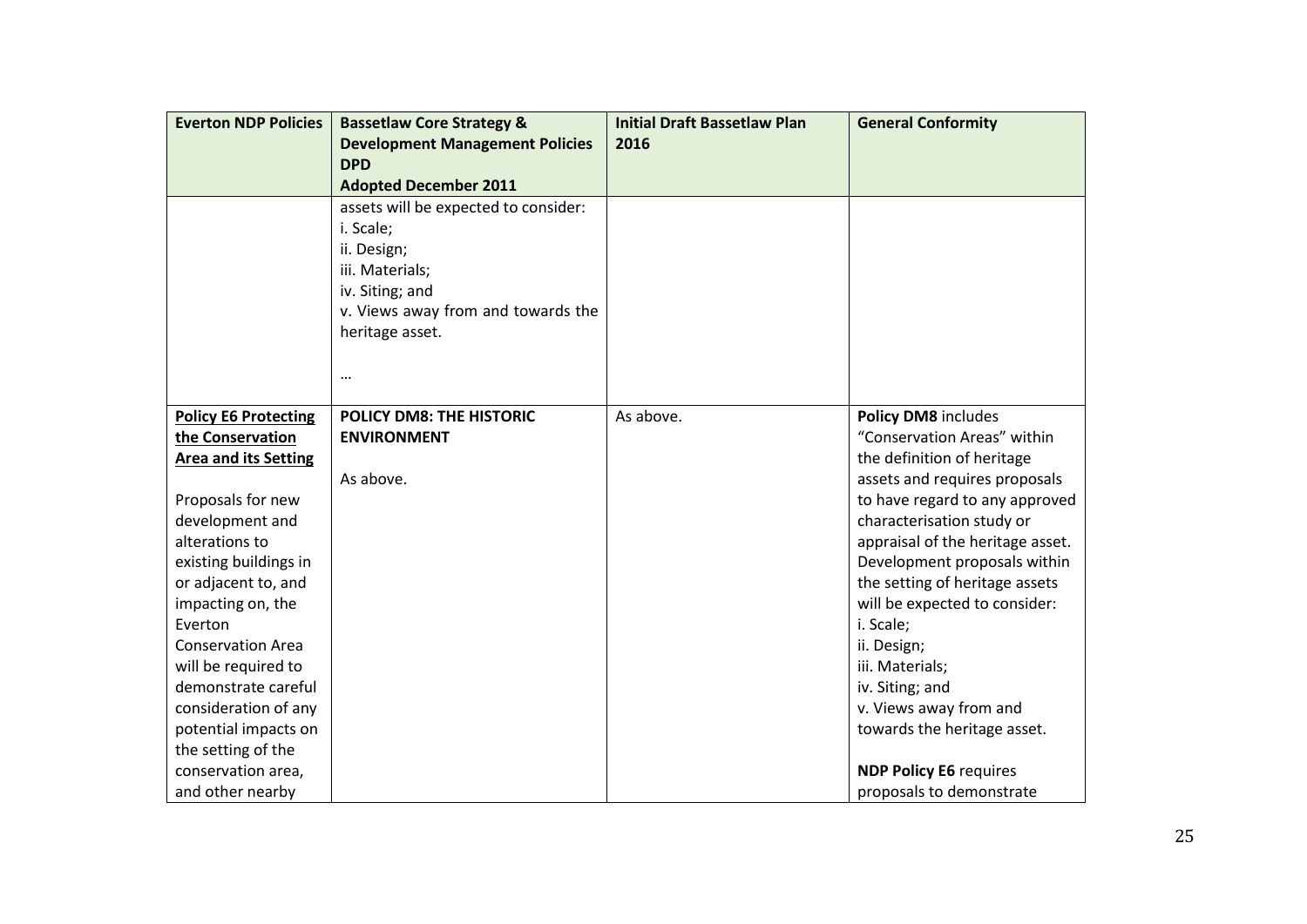| <b>Everton NDP Policies</b> | <b>Bassetlaw Core Strategy &amp;</b>   | <b>Initial Draft Bassetlaw Plan</b> | <b>General Conformity</b>       |
|-----------------------------|----------------------------------------|-------------------------------------|---------------------------------|
|                             | <b>Development Management Policies</b> | 2016                                |                                 |
|                             | <b>DPD</b>                             |                                     |                                 |
|                             | <b>Adopted December 2011</b>           |                                     |                                 |
| heritage assets             |                                        |                                     | careful consideration of any    |
| above or                    |                                        |                                     | potential impacts on the        |
| underground, and to         |                                        |                                     | setting of the conservation     |
| put in place                |                                        |                                     | area, and to reflect the scale, |
| measures to avoid or        |                                        |                                     | mass, height and form of        |
| minimise impact or          |                                        |                                     | existing locally characteristic |
| mitigate damage.            |                                        |                                     | buildings. Design details and   |
|                             |                                        |                                     | materials should be chosen to   |
| Significance of the         |                                        |                                     | be harmonious with              |
| Heritage Asset              |                                        |                                     | neighbouring properties.        |
| Proposals will be           |                                        |                                     |                                 |
| required to describe        |                                        |                                     | The Policy refers to the 2      |
| the significance of         |                                        |                                     | identified character areas of   |
| any heritage assets         |                                        |                                     | Church of Holy Trinity and      |
| affected, including         |                                        |                                     | Gainsborough Road. Designs      |
| any contribution            |                                        |                                     | are encouraged to be locally    |
| made by their               |                                        |                                     | appropriate in terms of         |
| setting.                    |                                        |                                     | detailing and materials.        |
| Development                 |                                        |                                     |                                 |
| proposals should            |                                        |                                     |                                 |
| protect, conserve,          |                                        |                                     |                                 |
| and where possible          |                                        |                                     |                                 |
| enhance heritage            |                                        |                                     |                                 |
| assets and their            |                                        |                                     |                                 |
| settings in a manner        |                                        |                                     |                                 |
| appropriate to their        |                                        |                                     |                                 |
| significance.               |                                        |                                     |                                 |
|                             |                                        |                                     |                                 |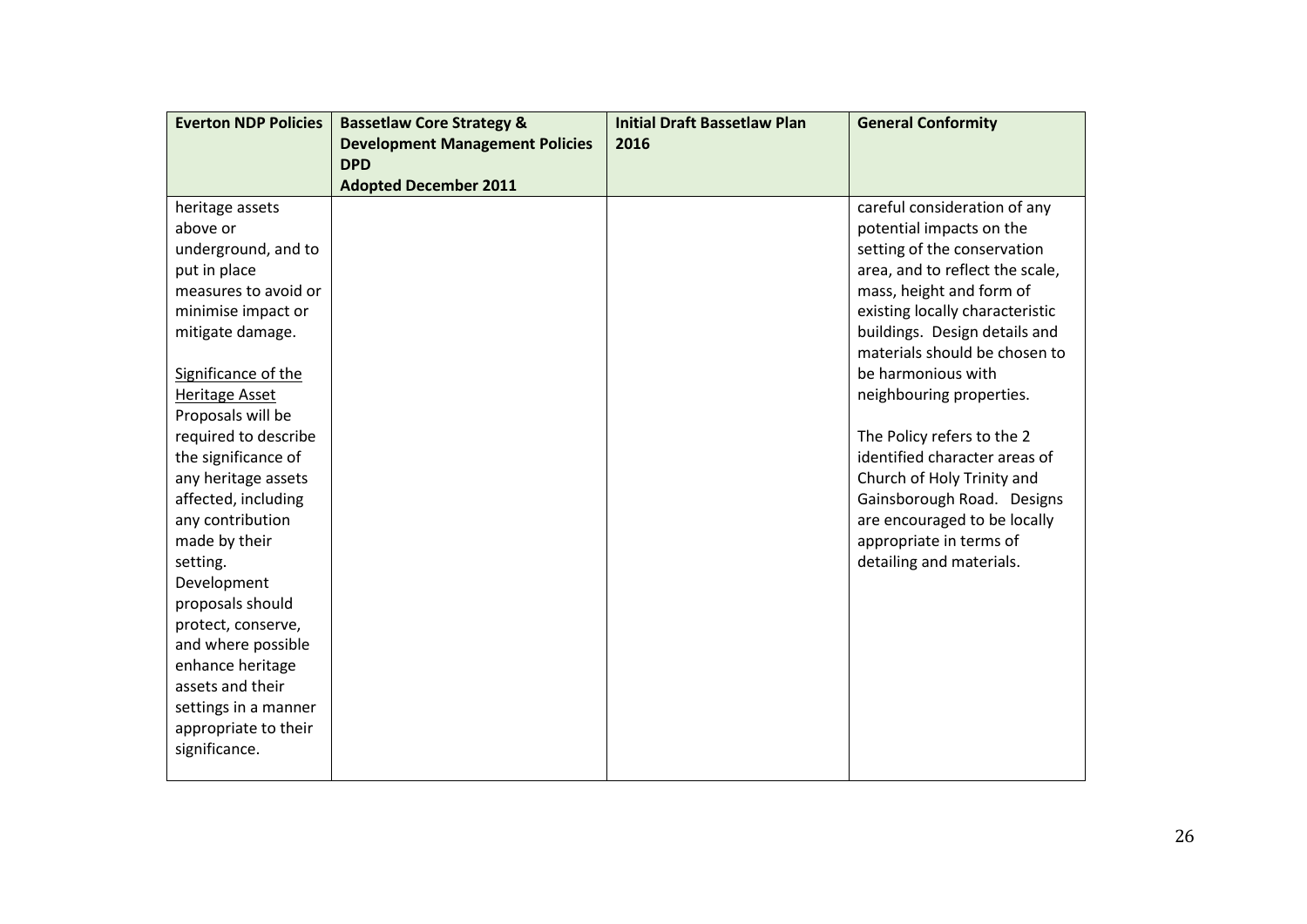| <b>Everton NDP Policies</b> | <b>Bassetlaw Core Strategy &amp;</b>   | <b>Initial Draft Bassetlaw Plan</b> | <b>General Conformity</b> |
|-----------------------------|----------------------------------------|-------------------------------------|---------------------------|
|                             | <b>Development Management Policies</b> | 2016                                |                           |
|                             | <b>DPD</b>                             |                                     |                           |
|                             | <b>Adopted December 2011</b>           |                                     |                           |
| Appropriate Scale           |                                        |                                     |                           |
| and Design                  |                                        |                                     |                           |
| Overall,                    |                                        |                                     |                           |
| development must            |                                        |                                     |                           |
| reflect the scale,          |                                        |                                     |                           |
| mass, height and            |                                        |                                     |                           |
| form of existing            |                                        |                                     |                           |
| locally characteristic      |                                        |                                     |                           |
| buildings, and design       |                                        |                                     |                           |
| details and materials       |                                        |                                     |                           |
| should be chosen to         |                                        |                                     |                           |
| be harmonious with          |                                        |                                     |                           |
| neighbouring                |                                        |                                     |                           |
| properties.                 |                                        |                                     |                           |
| Contemporary and            |                                        |                                     |                           |
| sustainable designs         |                                        |                                     |                           |
| will be acceptable          |                                        |                                     |                           |
| where they are of           |                                        |                                     |                           |
| exceptional quality         |                                        |                                     |                           |
| and where they              |                                        |                                     |                           |
| clearly demonstrate         |                                        |                                     |                           |
| that they are               |                                        |                                     |                           |
| appropriate to their        |                                        |                                     |                           |
| context.                    |                                        |                                     |                           |
| <b>Character Areas</b>      |                                        |                                     |                           |
| Special attention           |                                        |                                     |                           |
| should be paid to the       |                                        |                                     |                           |
| 2 identified                |                                        |                                     |                           |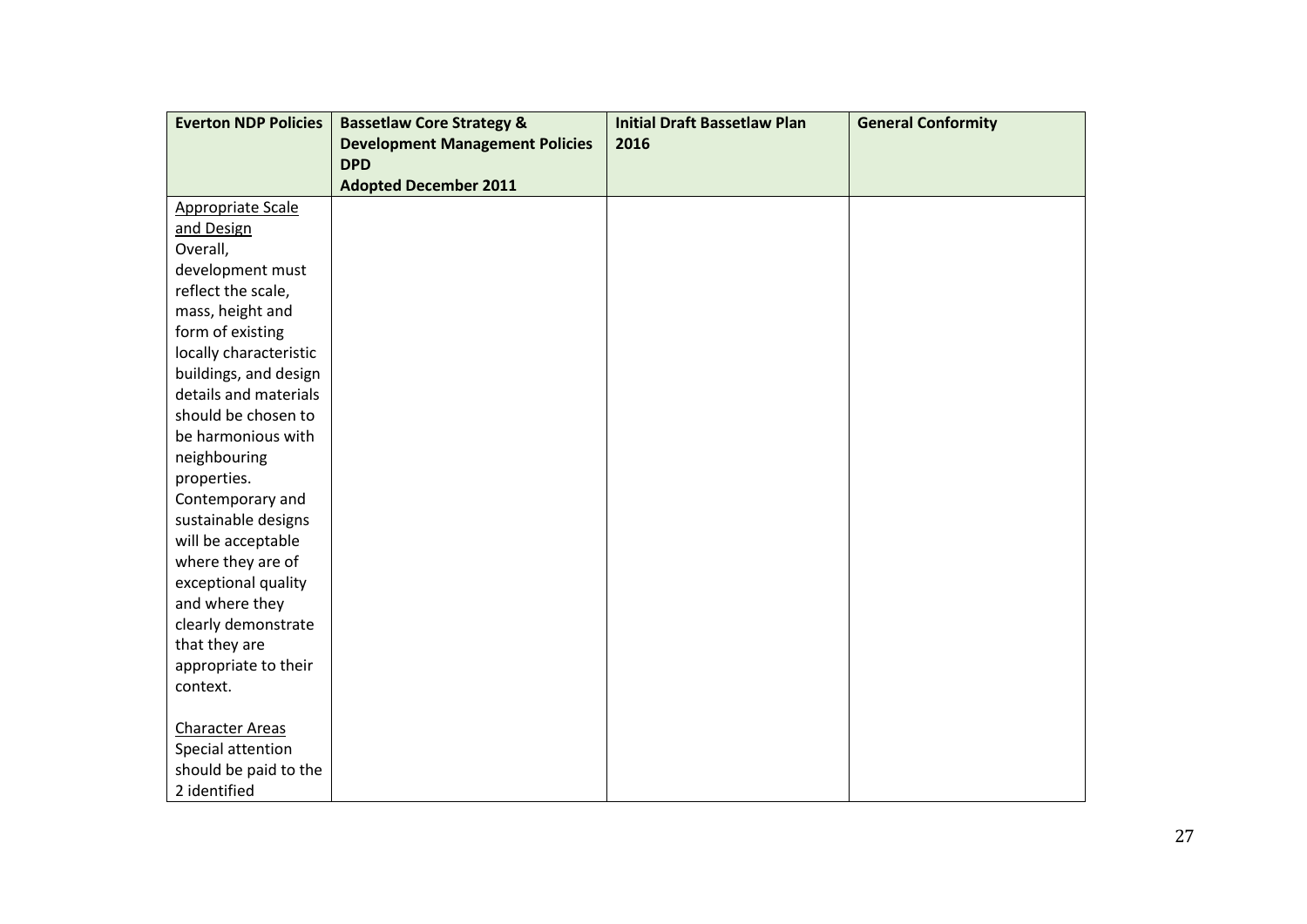| <b>Everton NDP Policies</b> | <b>Bassetlaw Core Strategy &amp;</b>          | <b>Initial Draft Bassetlaw Plan</b> | <b>General Conformity</b>           |
|-----------------------------|-----------------------------------------------|-------------------------------------|-------------------------------------|
|                             | <b>Development Management Policies</b>        | 2016                                |                                     |
|                             | <b>DPD</b>                                    |                                     |                                     |
|                             | <b>Adopted December 2011</b>                  |                                     |                                     |
| character areas of          |                                               |                                     |                                     |
| Church of Holy              |                                               |                                     |                                     |
| Trinity and                 |                                               |                                     |                                     |
| Gainsborough Road.          |                                               |                                     |                                     |
| Designs are                 |                                               |                                     |                                     |
| encouraged to be            |                                               |                                     |                                     |
| locally appropriate in      |                                               |                                     |                                     |
| terms of detailing          |                                               |                                     |                                     |
| and materials.              |                                               |                                     |                                     |
| <b>Policy E7</b>            | <b>POLICY DM4: DESIGN AND</b>                 | <b>Proposed Policy Approach</b>     | <b>Policy</b><br>DM4<br>requires    |
| <b>Encouraging High</b>     | <b>CHARACTER</b>                              | - Require a legible approach to     | development to be of high           |
| <b>Quality Design</b>       |                                               | architecture where new              | quality<br>design<br>taking<br>into |
|                             | <b>B. General Design Principles</b>           | development is clearly              | account local character and         |
| New development             |                                               | identifiable with the decade in     | distinctiveness,<br>architectural   |
| should demonstrate          | Individual development proposals,             | which it is built, or is positively | quality,<br>public<br>realm,        |
| a positive approach         | including single buildings, changes of        | reminiscent of the era that it      | accessibility,<br>amenity<br>and    |
| to design. In               | use or extensions                             | seeks to emulate.                   | carbon reduction.                   |
| particular,                 | to existing buildings, will only be           | - Require new development to        |                                     |
| development                 | accepted where they are of a high-            | respond to the character and        | <b>NDP Policy E7 encourages</b>     |
| schemes should              | quality design that                           | pattern of its surroundings,        | development to incorporate a        |
| incorporate the             | addresses the relevant areas below:           | paying attention to whether the     | number of design principles         |
| following design            |                                               | site is urban, suburban or rural    | including a positive response to    |
| principles:                 | <i>i. Local character and distinctiveness</i> | in character.                       | the characteristics of the site,    |
| Schemes<br>1.               | New development, particularly                 | - Require strategic sites on the    | use of height scale and form        |
| should be of a scale,       | backland and infill development,              | edge of settlements to              | which consider visual               |
| mass and built form         | should respect its wider                      | demonstrate how they address        | amenities and landscape views,      |
| which respond to the        | surroundings, in relation to historic         | the urban-rural interface.          | use of local materials,             |
| characteristics of the      | development patterns or                       | - Encourage sites in                | provision of distinctive            |
| site and its                |                                               | gateway/landmark locations to       |                                     |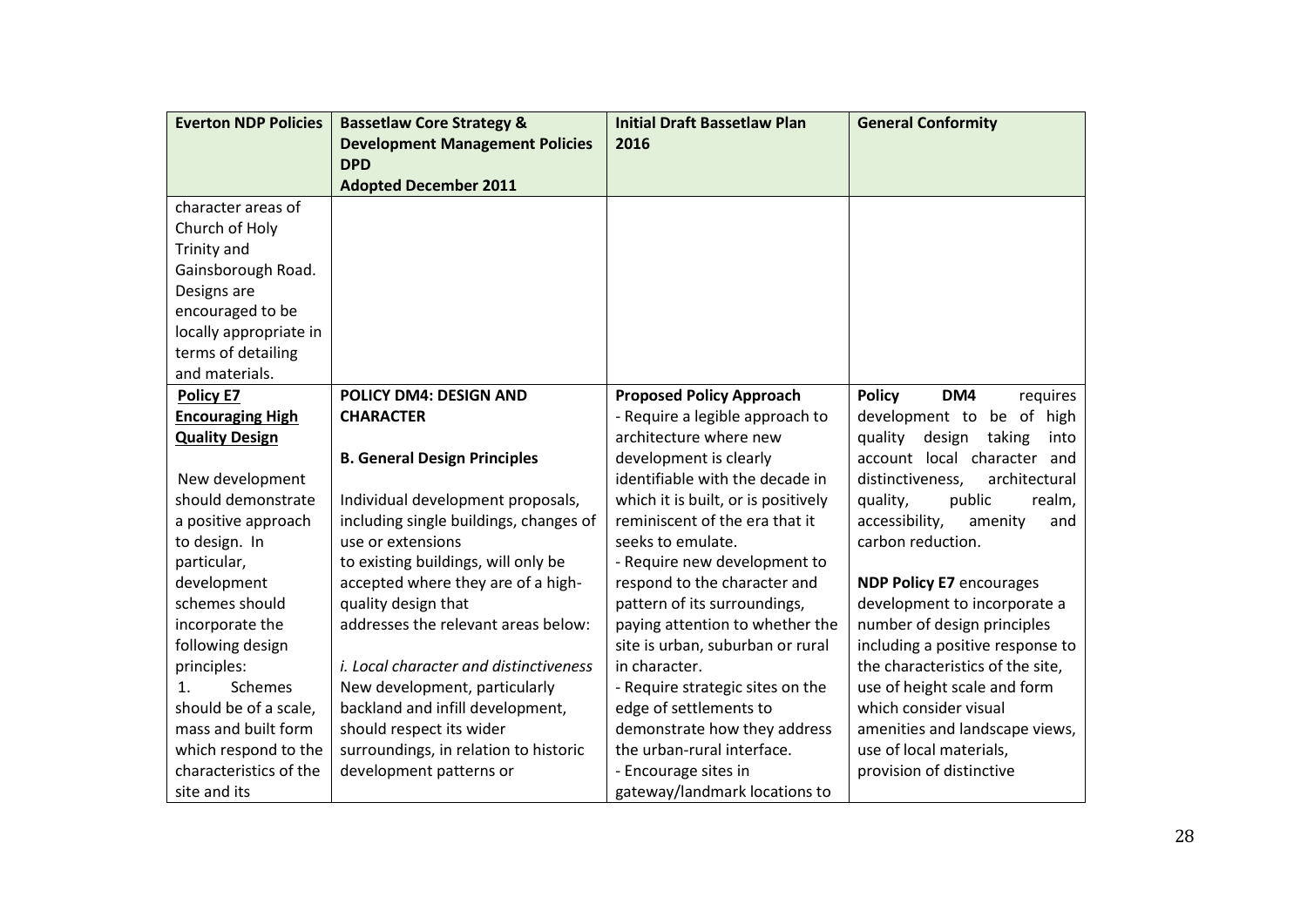| <b>Everton NDP Policies</b> | <b>Bassetlaw Core Strategy &amp;</b>    | <b>Initial Draft Bassetlaw Plan</b> | <b>General Conformity</b>   |
|-----------------------------|-----------------------------------------|-------------------------------------|-----------------------------|
|                             | <b>Development Management Policies</b>  | 2016                                |                             |
|                             | <b>DPD</b>                              |                                     |                             |
|                             | <b>Adopted December 2011</b>            |                                     |                             |
| surroundings within         | building/plot sizes and forms;          | adopt bold and distinctive          | character and protection of |
| the identified              | density; and landscape character.       | architecture.                       | local amenity.              |
| character areas on          |                                         | - Require proposals to              |                             |
| Map 11 and which            | ii. Architectural quality               | demonstrate how they are            |                             |
| are described in            | New development should respect its      | integrated with existing built      |                             |
| Appendix VIII.              | context, without resorting to           | and natural forms in terms of       |                             |
|                             | negative pastiche31                     | layout, access to green             |                             |
| 2.<br>Care must be          | architecture, in terms of density,      | infrastructure and access to        |                             |
| taken to ensure that        | height, scale, mass, materials and      | cycling and walking networks.       |                             |
| building(s) height,         | detailing. Developments                 | - Encourage greater use of non-     |                             |
| scale, and form,            | in prominent positions at 'gateways'    | traditional construction            |                             |
| including the               | to settlements or town centres will     | methods, including modular          |                             |
| roofline, do not            | be of particularly high-quality design  | construction and more               |                             |
| disrupt the visual          | that will serve to reinforce a positive | environmentally sustainable         |                             |
| amenity of the street       | perception about the quality of         | materials.                          |                             |
| scene and impact on         | place.                                  | - Require developments to           |                             |
| any significant wider       |                                         | show how they respond to            |                             |
| landscape views.            | iii. Public realm                       | development briefs where they       |                             |
|                             | New development should support          | are produced for particular         |                             |
| 3.<br><b>New</b>            | stimulating and safe streets and        | sites.                              |                             |
| buildings should            | public spaces, with active              |                                     |                             |
| follow a consistent         | frontages at ground level to public     |                                     |                             |
| design approach in          | spaces; have appropriate                |                                     |                             |
| the use of materials,       | landscaping and boundary                |                                     |                             |
| fenestration and the        | treatments (retaining historic walls    |                                     |                             |
| roofline to the             | and hedgerows); integrate crime         |                                     |                             |
| building.                   | prevention measures where this will     |                                     |                             |
|                             | not compromise the other principles     |                                     |                             |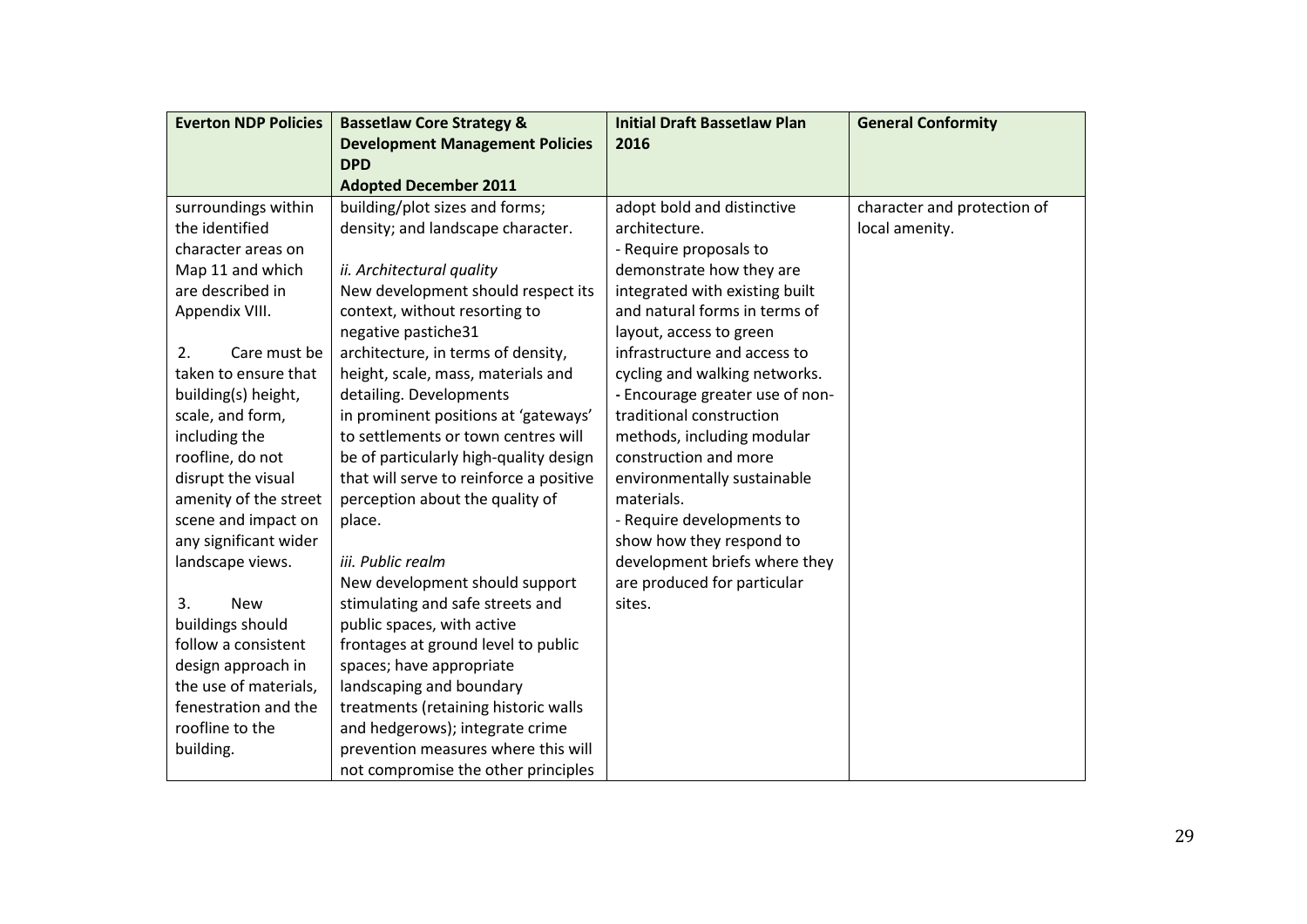| <b>Everton NDP Policies</b> | <b>Bassetlaw Core Strategy &amp;</b>   | <b>Initial Draft Bassetlaw Plan</b> | <b>General Conformity</b> |
|-----------------------------|----------------------------------------|-------------------------------------|---------------------------|
|                             | <b>Development Management Policies</b> | 2016                                |                           |
|                             | <b>DPD</b>                             |                                     |                           |
|                             | <b>Adopted December 2011</b>           |                                     |                           |
| Materials<br>4.             | of good design; and provide useable    |                                     |                           |
| should be chosen to         | and functional open space.             |                                     |                           |
| complement the              | iv. Accessibility                      |                                     |                           |
| design of a                 | New development should ensure          |                                     |                           |
| development and             | that all people, including those with  |                                     |                           |
| add to the quality or       | disabilities, can easily and           |                                     |                           |
| character of the            | comfortably move through and into      |                                     |                           |
| surrounding                 | it; prioritise safe, easy and direct   |                                     |                           |
| environment.                | pedestrian                             |                                     |                           |
| Where possible,             | movement and the creation of a         |                                     |                           |
| locally appropriate         | network of attractive, well-           |                                     |                           |
| materials should be         | connected public spaces;               |                                     |                           |
| used such as red            | establish both visual and functional   |                                     |                           |
| brick and clay tiles,       | relationships between the different    |                                     |                           |
| however proposals           | parts of a                             |                                     |                           |
| should not result in        | development and between the            |                                     |                           |
| negative pastiche.          | development and its wider setting.     |                                     |                           |
|                             |                                        |                                     |                           |
| Where<br>5.                 | v. Amenity                             |                                     |                           |
| planning permission         | New development should ensure          |                                     |                           |
| is required,                | that it does not have a detrimental    |                                     |                           |
| extensions must be          | effect on the                          |                                     |                           |
| small in scale and          | residential amenity of nearby          |                                     |                           |
| subordinate to the          | residents; provides a decent           |                                     |                           |
| original building.          | standard of private amenity            |                                     |                           |
|                             | space; allows adequate space for       |                                     |                           |
| 6.<br>Proposals for         | waste and recycling storage and        |                                     |                           |
| new housing should          | collection; and is not to              |                                     |                           |
| not feature generic         | the detriment of highway safety.       |                                     |                           |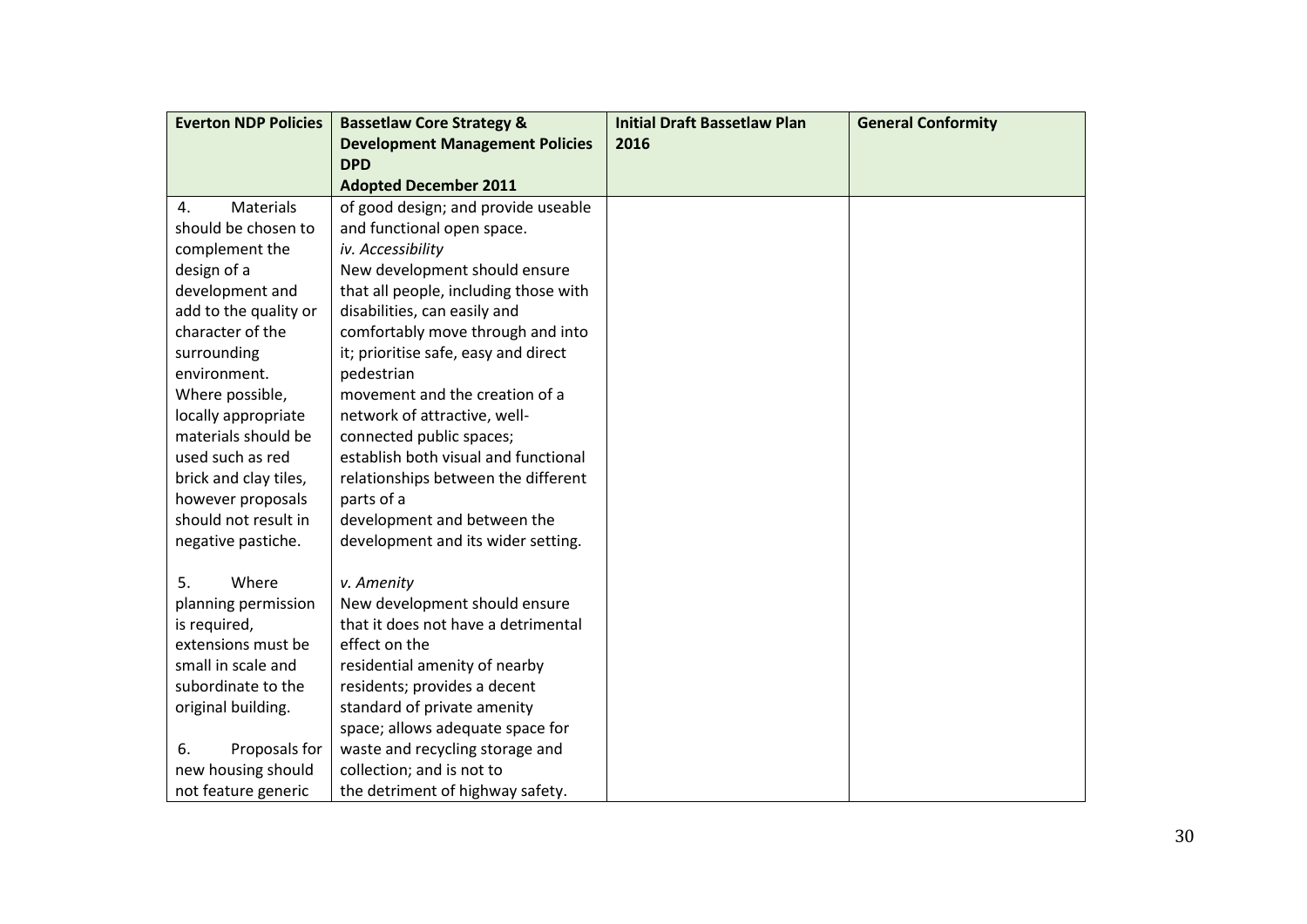| <b>Everton NDP Policies</b> | <b>Bassetlaw Core Strategy &amp;</b>   | <b>Initial Draft Bassetlaw Plan</b> | <b>General Conformity</b> |
|-----------------------------|----------------------------------------|-------------------------------------|---------------------------|
|                             | <b>Development Management Policies</b> | 2016                                |                           |
|                             | <b>DPD</b>                             |                                     |                           |
|                             | <b>Adopted December 2011</b>           |                                     |                           |
| schemes, but                |                                        |                                     |                           |
| demonstrate how             | vi. Carbon reduction                   |                                     |                           |
| they take account of        | New development will need to           |                                     |                           |
| the locally distinctive     | demonstrate that careful               |                                     |                           |
| character of the area       | consideration has been given to        |                                     |                           |
| in which they are to        | minimising CO2 emissions and           |                                     |                           |
| be sited.                   | measures that will allow all new       |                                     |                           |
|                             | buildings in Bassetlaw to              |                                     |                           |
| 7.<br>Light                 | adapt to climate change. Such          |                                     |                           |
| pollution should be         | measures include, but are not          |                                     |                           |
| minimised wherever          | limited to: use of suitable            |                                     |                           |
| possible and street         | construction materials; site layout    |                                     |                           |
| and security lighting       | and building orientation that makes    |                                     |                           |
| designed to be              | best use of passive                    |                                     |                           |
| appropriate,                | heating and cooling, natural light     |                                     |                           |
| unobtrusive and             | and natural ventilation; minimising    |                                     |                           |
| energy efficient.           | water consumption                      |                                     |                           |
| Innovative new              | and maximising water recycling;        |                                     |                           |
| designs that would          | achieving the highest feasible level   |                                     |                           |
| improve energy              | of energy efficiency; and              |                                     |                           |
| efficiency will be          | maximising opportunities to            |                                     |                           |
| supported.                  | integrate renewable and low carbon     |                                     |                           |
|                             | energy infrastructure.                 |                                     |                           |
| 8.<br>In larger             |                                        |                                     |                           |
| schemes where               | Account will also be taken of any      |                                     |                           |
| groups of several           | relevant Village Design Statement,     |                                     |                           |
| houses are                  | <b>Conservation Area</b>               |                                     |                           |
| proposed, the               | Appraisal or character appraisal       |                                     |                           |
| creation of focal           | approved or adopted by the District    |                                     |                           |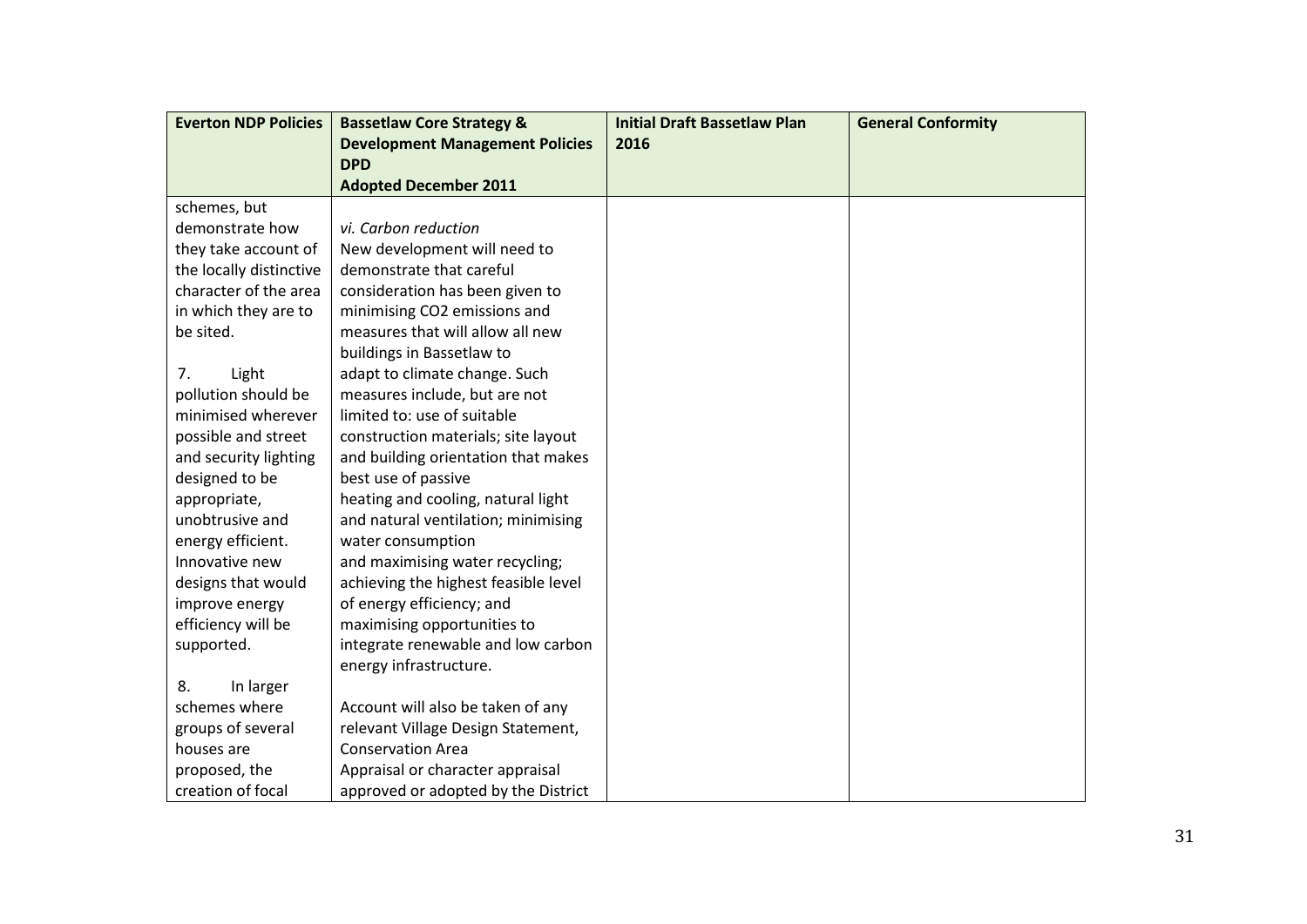| <b>Everton NDP Policies</b> | <b>Bassetlaw Core Strategy &amp;</b>   | <b>Initial Draft Bassetlaw Plan</b>  | <b>General Conformity</b>        |
|-----------------------------|----------------------------------------|--------------------------------------|----------------------------------|
|                             | <b>Development Management Policies</b> | 2016                                 |                                  |
|                             | <b>DPD</b>                             |                                      |                                  |
|                             | <b>Adopted December 2011</b>           |                                      |                                  |
| points and through          | Council and Bassetlaw's Landscape      |                                      |                                  |
| routes should be            | Character Assessment. Where there      |                                      |                                  |
| provided to enhance         | is obvious tension between the         |                                      |                                  |
| permeability and            | requirements listed above, due to      |                                      |                                  |
| create a sense of           | the sensitivity of the location of     |                                      |                                  |
| place.                      | certain sites, the Council will work   |                                      |                                  |
| In the wider rural          | with applicants and local residents to |                                      |                                  |
| area,                       | achieve a balanced solution. Some      |                                      |                                  |
| redevelopment,              | factors are likely to outweigh others  |                                      |                                  |
| alteration or               | in reaching a decision in such cases.  |                                      |                                  |
| extension of historic       |                                        |                                      |                                  |
| farmsteads and              |                                        |                                      |                                  |
| agricultural buildings      |                                        |                                      |                                  |
| should be sensitive         |                                        |                                      |                                  |
| to their distinctive        |                                        |                                      |                                  |
| character, materials        |                                        |                                      |                                  |
| and form.                   |                                        |                                      |                                  |
| <b>Policy E8 Housing</b>    | <b>POLICY CS1: SETTLEMENT</b>          | <b>Strategic Proposal 1:</b>         | Policy CS1 identifies Everton as |
| within Everton              | <b>HIERARCHY</b>                       | <b>Bassetlaw's Spatial Hierarchy</b> | a Rural Service - a suitable     |
| Parish                      | The distribution of new development    |                                      | location for limited rural       |
|                             | in Bassetlaw, over the period          | The proposed hierarchy for           | growth.                          |
| Around 40 new               | covered by this Core Strategy, will be | Bassetlaw does not operate as        | (The housing numbers are         |
| homes should be             | in accordance with the aims of the     | a rank of independent                | considered to be out of date.)   |
| provided in the plan        | settlement hierarchy (i.e. to ensure   | settlements. Instead it takes        |                                  |
| area during the             | that the scale of new development is   | into account the current role        | Policy CS8 sets out that in      |
| lifetime of the plan.       | appropriate in relation to the size,   | and potential of all Bassetlaw's     | these centres development        |
| The majority of these       | function and regeneration              | settlements and land within a        | should be of a scale             |
| (around 21 houses)          | opportunities of each tier). It will   | wider, connected spatial             | appropriate to the current size  |
| will be provided            | contribute to the achievement of the   | context. It is the relative          | and role of that settlement.     |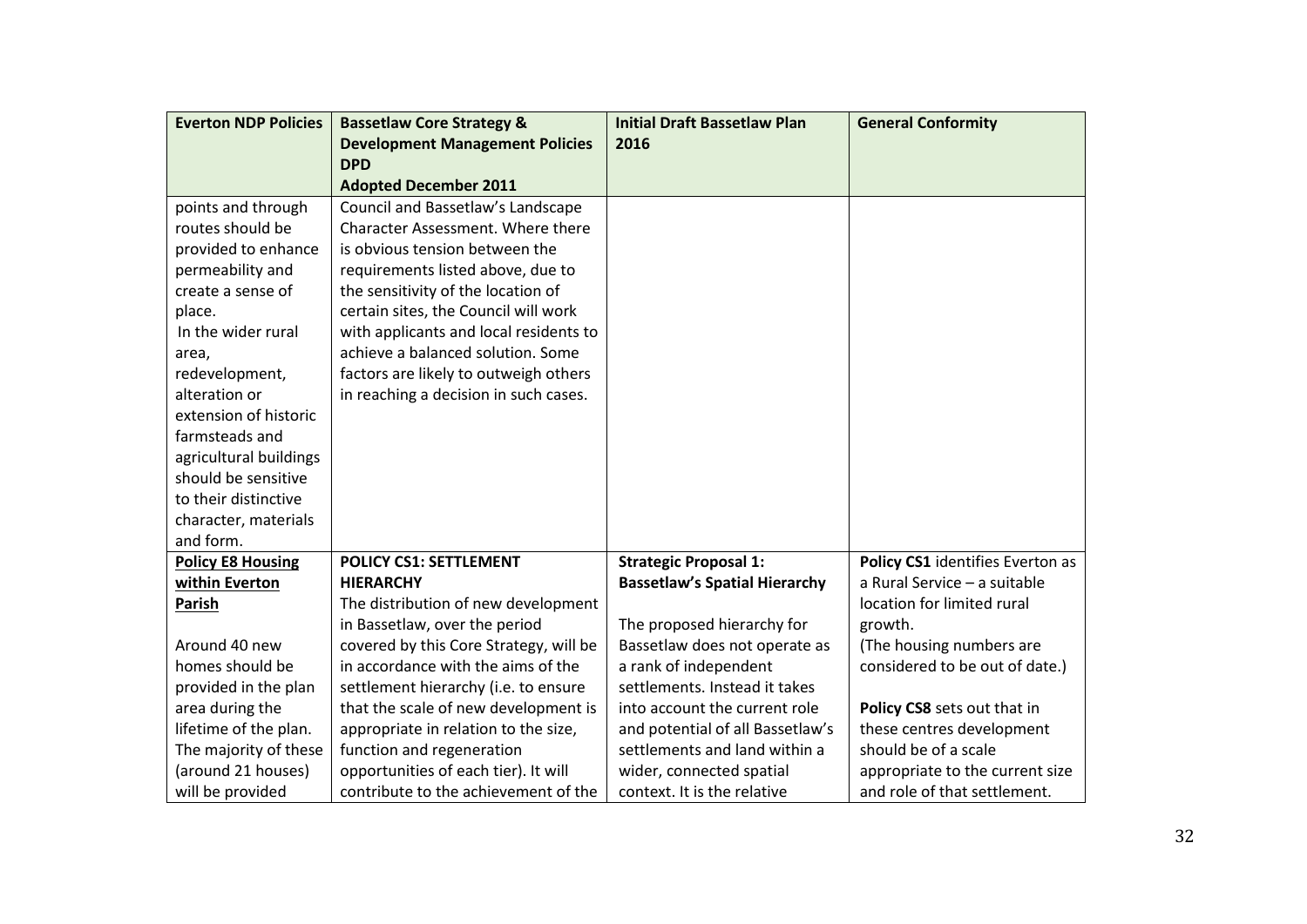| <b>Everton NDP Policies</b> | <b>Bassetlaw Core Strategy &amp;</b>    | <b>Initial Draft Bassetlaw Plan</b>  | <b>General Conformity</b>             |
|-----------------------------|-----------------------------------------|--------------------------------------|---------------------------------------|
|                             | <b>Development Management Policies</b>  | 2016                                 |                                       |
|                             | <b>DPD</b>                              |                                      |                                       |
|                             | <b>Adopted December 2011</b>            |                                      |                                       |
| through site                | visions for each place as set out in    | sustainability of settlements        |                                       |
| allocations under           | policies CS2 to CS9.                    | and land when considered in          | <b>NPD Policy E8 sets out general</b> |
| Policy E9.                  |                                         | this spatial context that informs    | criteria to guide new housing         |
| In addition some            |                                         | the suitability for planned          | development in Everton. The           |
| further limited infill      | Everton is identified as a RURAL        | growth in each tier. Therefore       | NDP does not identify a               |
| development and             | <b>SERVICE CENTRE.</b>                  | each of the defined tiers will       | settlement boundary for the           |
| small scale sites (of       |                                         | support a different scale of         | village as this approach is not       |
| 10 or fewer                 | Rural settlements offer a               | growth relative to its role and      | supported by Bassetlaw DC in          |
| dwellings) adjacent         | range of services and                   | sustainability.                      | the emerging new Draft                |
| to the existing built       | facilities, and the access to           |                                      | Bassetlaw Plan. Instead NDP           |
| form of Everton             | public transport, that makes            | Everton falls within:                | Policy E8 presents a positive         |
| village will be             | them suitable locations for             |                                      | approach to housing growth in         |
| supported.                  | limited rural growth (Policy            | 4. Rural Bassetlaw's Functional      | the Parish in line with               |
| Development                 | $CS8$ ).                                | <b>Clusters: sustainable rural</b>   | Everton's identity as a defined       |
| proposals will be           |                                         | settlements                          | <b>Rural Settlement in Everton</b>    |
| supported where:            | (The Residual housing requirement       | <b>Functional Clusters represent</b> | and Mattersey Cluster.                |
| 1. They relate              | from remaining plan period (2010-       | localised rural networks of          |                                       |
| well to the                 | 28) is 599 - see Table 4.1: Housing     | mutually supportive                  |                                       |
| immediate                   | Growth Target but this figure is        | settlements that share services      |                                       |
| local context               | considered to be out of date.)          | and a strong functional              |                                       |
| and                         |                                         | geography. The Clusters of           |                                       |
| neighbouring                | <b>POLICY CS8: RURAL SERVICE</b>        | settlements are constructed at       |                                       |
| buildings,                  | <b>CENTRES</b>                          | a local scale, focused on day-to-    |                                       |
| and have                    | Any future development within a         | day needs served by facilities       |                                       |
| strong visual               | Rural Service Centre will be of a scale | and services provided                |                                       |
| and physical                | appropriate to the current size and     | collectively between                 |                                       |
| linkages to                 | role of that settlement and limited     | settlements within reasonable        |                                       |
| surrounding                 | to that which will sustain local        | travel distance of one another.      |                                       |
| residential                 |                                         |                                      |                                       |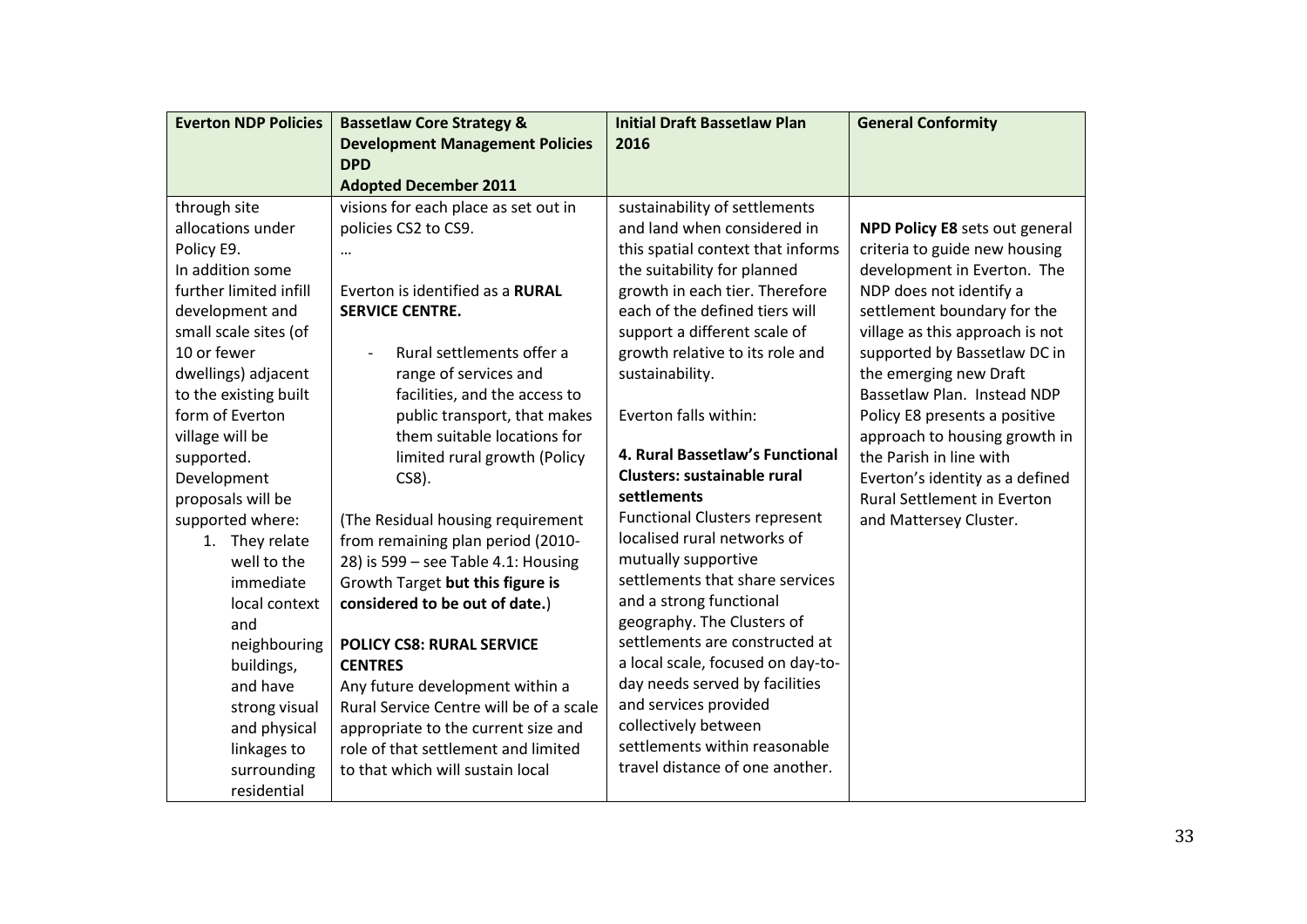| <b>Everton NDP Policies</b> | <b>Bassetlaw Core Strategy &amp;</b>   | <b>Initial Draft Bassetlaw Plan</b> | <b>General Conformity</b> |
|-----------------------------|----------------------------------------|-------------------------------------|---------------------------|
|                             | <b>Development Management Policies</b> | 2016                                |                           |
|                             | <b>DPD</b>                             |                                     |                           |
|                             | <b>Adopted December 2011</b>           |                                     |                           |
| areas, taking               | employment, community services         | Table 3:                            |                           |
| account of                  | and facilities. The following          | <b>Everton and Mattersey</b>        |                           |
| the                         | settlements are classed as             | <b>Cluster</b>                      |                           |
| character                   | <b>Rural Service Centres: Everton</b>  |                                     |                           |
| areas                       |                                        | <b>Defined rural settlements:</b>   |                           |
| identified                  | A. Housing                             | Everton,                            |                           |
| and                         | Up to 10% (599 houses) of the          | Mattersey,                          |                           |
| described In                | District's housing requirement will    | Scaftworth                          |                           |
| the                         | be delivered in the Rural              |                                     |                           |
| Conservation                | Service Centres through existing       | 5. Wider Rural Bassetlaw:           |                           |
| Area                        | permissions and allocations in the     | dispersed settlements, land         |                           |
| Appraisal                   | Site Allocations DPD, for              | and isolated buildings              |                           |
| and                         | the plan period 2010-2028.             | All rural settlements that are      |                           |
| Appendix                    | Residential development proposals      | not included within a               |                           |
| VIII; and                   | will be supported within the           | functional cluster are              |                           |
|                             | Development Boundary, in line with     | considered to be relatively         |                           |
| 2. They adjoin              | other material considerations and      | isolated from day-to-day            |                           |
| the existing                | planning policy requirements.          | community facility and              |                           |
| built form of               |                                        | service provision. However          |                           |
| Everton                     | All housing development resulting in   | these rural areas, collectively     |                           |
| village; and                | a net gain of one or more units will   | with a population of around         |                           |
|                             | be required to contribute towards      | 9,000 people, are home to           |                           |
| 3.<br>Schemes are           | the achievement of affordable          | many of Bassetlaw's                 |                           |
| small to                    | housing targets as set out in the      | distinctive living and working      |                           |
| medium in                   | table below. This will be either       | landscapes, including               |                           |
| scale.                      | through on-site provision (where       | successful farming                  |                           |
|                             | appropriate) or through a financial    | businesses and remain a             |                           |
| Development should          | contribution to the delivery or        | fundamental part of the             |                           |
| not lead to the loss        | improvement of affordable housing      | District's future.                  |                           |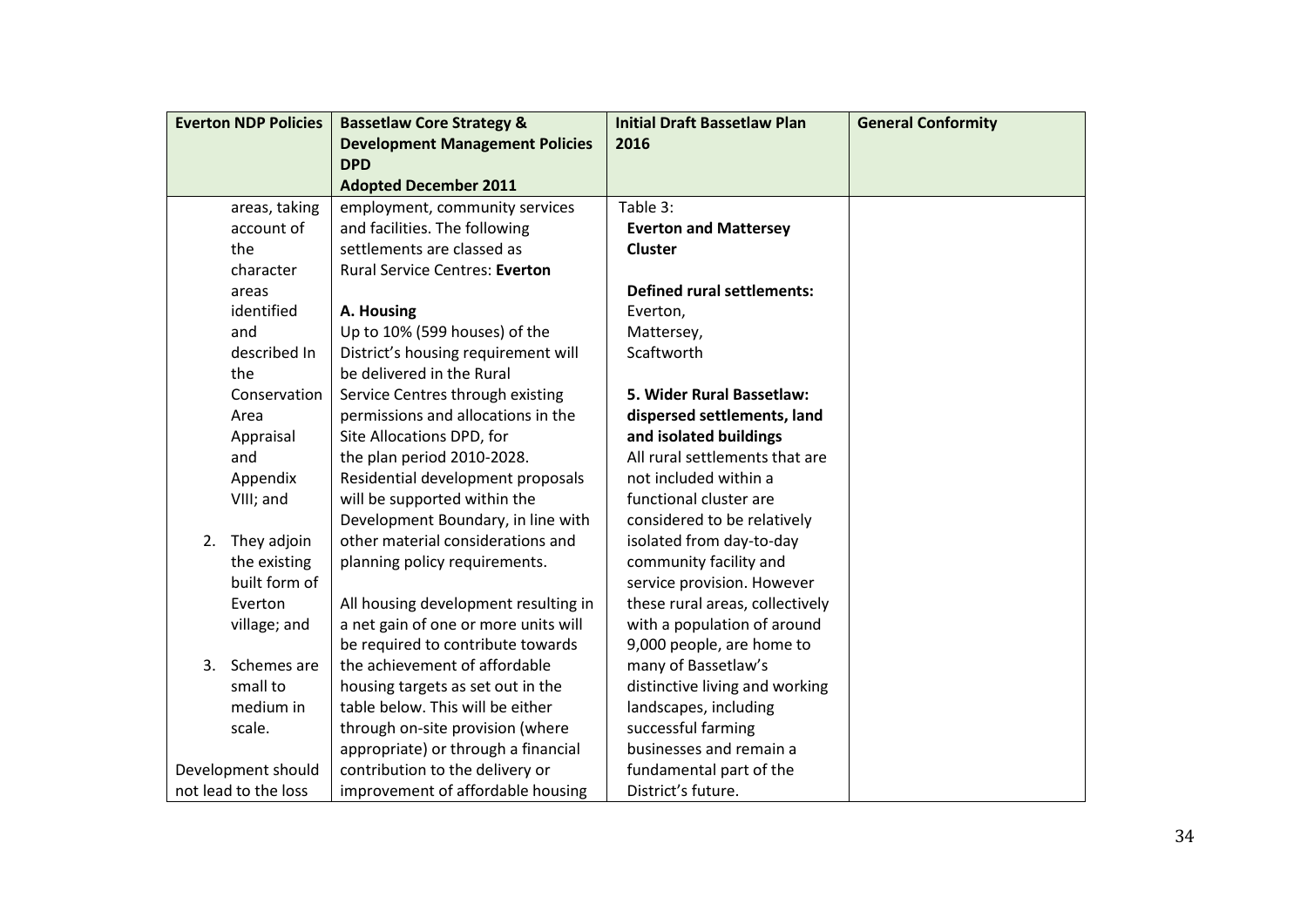| <b>Everton NDP Policies</b> | <b>Bassetlaw Core Strategy &amp;</b>   | <b>Initial Draft Bassetlaw Plan</b> | <b>General Conformity</b> |
|-----------------------------|----------------------------------------|-------------------------------------|---------------------------|
|                             | <b>Development Management Policies</b> | 2016                                |                           |
|                             | <b>DPD</b>                             |                                     |                           |
|                             | <b>Adopted December 2011</b>           |                                     |                           |
| of community or             | elsewhere within the rural areas of    |                                     |                           |
| recreation facilities       | Bassetlaw.                             |                                     |                           |
| or local employment         |                                        | <b>Proposed Policy Approach</b>     |                           |
| opportunities.              | Where no alternative sites are         | - Set an annual target of 435 net   |                           |
| Where such loss is          | available within Development           | dwelling<br>completions<br>per      |                           |
| unavoidable,                | Boundaries, proposals for affordable   | annum and an overall target for     |                           |
| suitable alternative        | housing schemes, of a scale            | the plan period of 6525 new         |                           |
| provision should be         | appropriate to the size and role of    | dwellings.                          |                           |
| made.                       | the settlement, will be supported on   | - Set a windfall target for the     |                           |
|                             | sites outside of, but adjoining, these | Functional Clusters tier of the     |                           |
| Suitable access             | Boundaries where local need is         | Hierarchy.                          |                           |
| should be provided          | proven and explicit community          | - Allocate sufficient sites to      |                           |
| linked to existing          | support is demonstrated.               | provide choice and flexibility      |                           |
| local vehicular,            |                                        | and to ensure the delivery of       |                           |
| pedestrian and cycle        |                                        | sufficient housing over the plan    |                           |
| networks to facilitate      |                                        | period.                             |                           |
| sustainable travel          |                                        | - Allocate a mix of sites in line   |                           |
| options.                    |                                        | with the<br>proposed<br>Spatial     |                           |
|                             |                                        | Strategy.                           |                           |
| All proposals for new       |                                        |                                     |                           |
| housing will be             |                                        |                                     |                           |
| required to follow a        |                                        |                                     |                           |
| sequential approach         |                                        |                                     |                           |
| to ensure                   |                                        |                                     |                           |
| development is              |                                        |                                     |                           |
| steered to areas at a       |                                        |                                     |                           |
| lower risk of flooding      |                                        |                                     |                           |
| wherever possible.          |                                        |                                     |                           |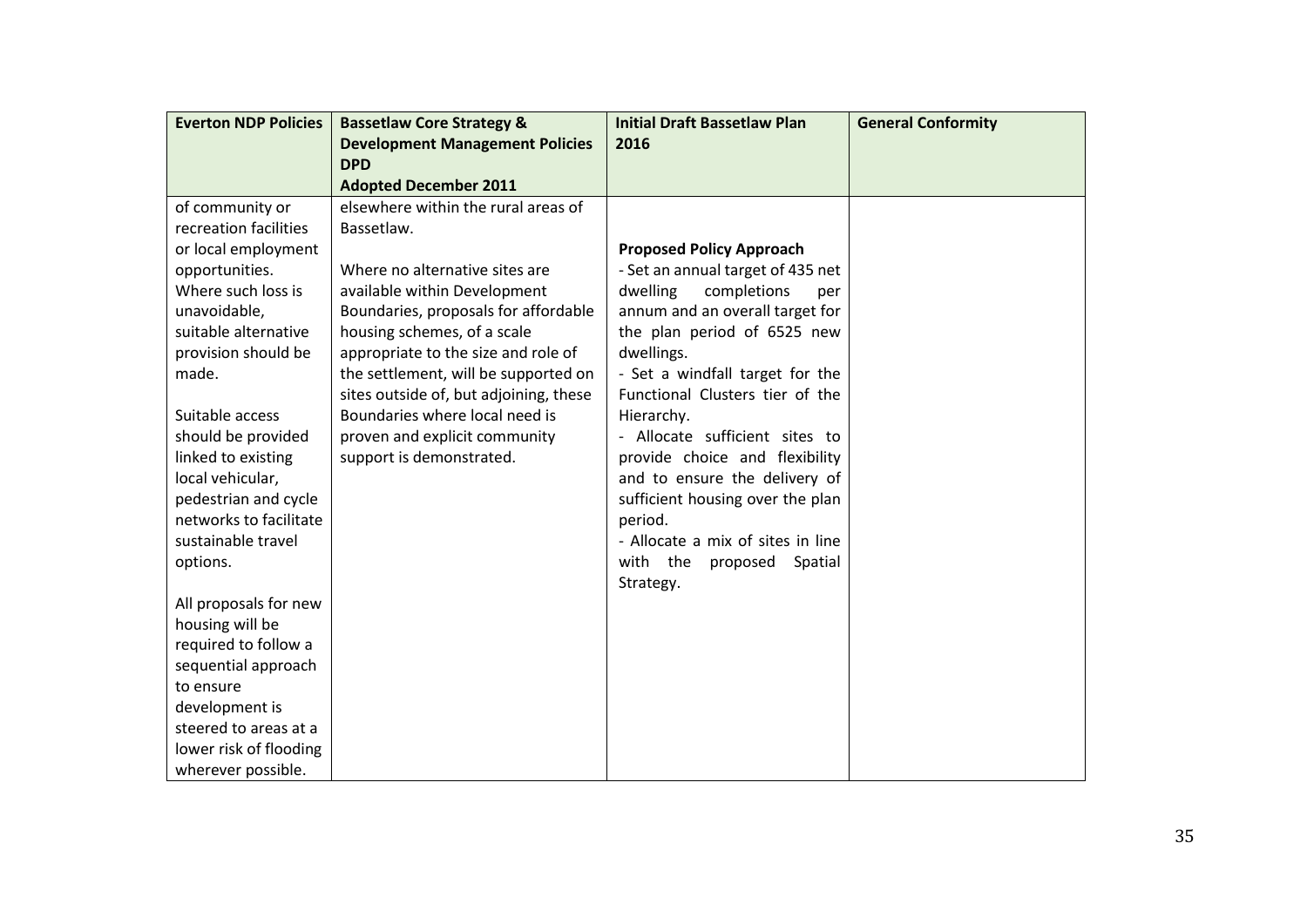| <b>Everton NDP Policies</b> | <b>Bassetlaw Core Strategy &amp;</b>   | <b>Initial Draft Bassetlaw Plan</b>    | <b>General Conformity</b>            |
|-----------------------------|----------------------------------------|----------------------------------------|--------------------------------------|
|                             | <b>Development Management Policies</b> | 2016                                   |                                      |
|                             | <b>DPD</b>                             |                                        |                                      |
|                             | <b>Adopted December 2011</b>           |                                        |                                      |
| <b>Policy E9 Site</b>       | <b>POLICY CS1: SETTLEMENT</b>          | <b>Strategic Proposal 1:</b>           | <b>Policy CS1 identifies Everton</b> |
| <b>Allocations for New</b>  | <b>HIERARCHY</b>                       | <b>Bassetlaw's Spatial Hierarchy</b>   | as a Rural Service - a suitable      |
| <b>Housing</b>              | As above.                              | As above.                              | location for limited rural           |
| Development in              |                                        |                                        | growth.                              |
| <b>Everton Parish</b>       | <b>POLICY CS8: RURAL SERVICE</b>       | <b>Housing Growth - Proposed</b>       | (The housing numbers are             |
|                             | <b>CENTRES</b>                         | <b>Policy Approach</b>                 | considered to be out of date.)       |
| The following sites         | As above.                              | - Set an annual target of 435          |                                      |
| shown on Map 2              |                                        | net dwelling completions per           | Policy CS8 sets out that in          |
| <b>Everton NDP Policies</b> |                                        | annum and an overall target for        | these centres development            |
| Map and Map 14              |                                        | the plan period of 6525 new            | should be of a scale                 |
| below are allocated         |                                        | dwellings.                             | appropriate to the current size      |
| for housing                 |                                        | - Set a windfall target for the        | and role of that settlement.         |
| development.                |                                        | <b>Functional Clusters tier of the</b> |                                      |
|                             |                                        | Hierarchy.                             | NDP Policy E9 identifies a           |
| Site 1: Land north of       |                                        | - Allocate sufficient sites to         | number of proposed site              |
| Pinfold Lane, Harwell       |                                        | provide choice and flexibility         | allocations for new housing in       |
| (NPO1)                      |                                        | and to ensure the delivery of          | Everton. The site allocations        |
|                             |                                        | sufficient housing over the plan       | have been included following         |
| Site 2: Land at Hall        |                                        | period.                                | call for sites exercises, a          |
| Farm, Gainsborough          |                                        | - Allocate a mix of sites in line      | technical site assessment            |
| Road, Everton               |                                        | with the proposed Spatial              | process and community                |
| (NP10)                      |                                        | Strategy.                              | consultation. This approach          |
|                             |                                        |                                        | provides a positive approach         |
|                             |                                        |                                        | to growth in line with the           |
| Site 3: Land at The         |                                        |                                        | emerging Draft Bassetlaw Plan        |
| Willows,                    |                                        |                                        | <b>Strategic Proposal 5 and</b>      |
| Gainsborough Road           |                                        | <b>Strategic Proposal 5: Rural</b>     | should allow for a growth            |
| (NP11)                      |                                        | <b>Bassetlaw's Functional Clusters</b> | figure for Everton of around         |
|                             |                                        | - Sustainable Rural Settlements        | 20%. The proposed sites are          |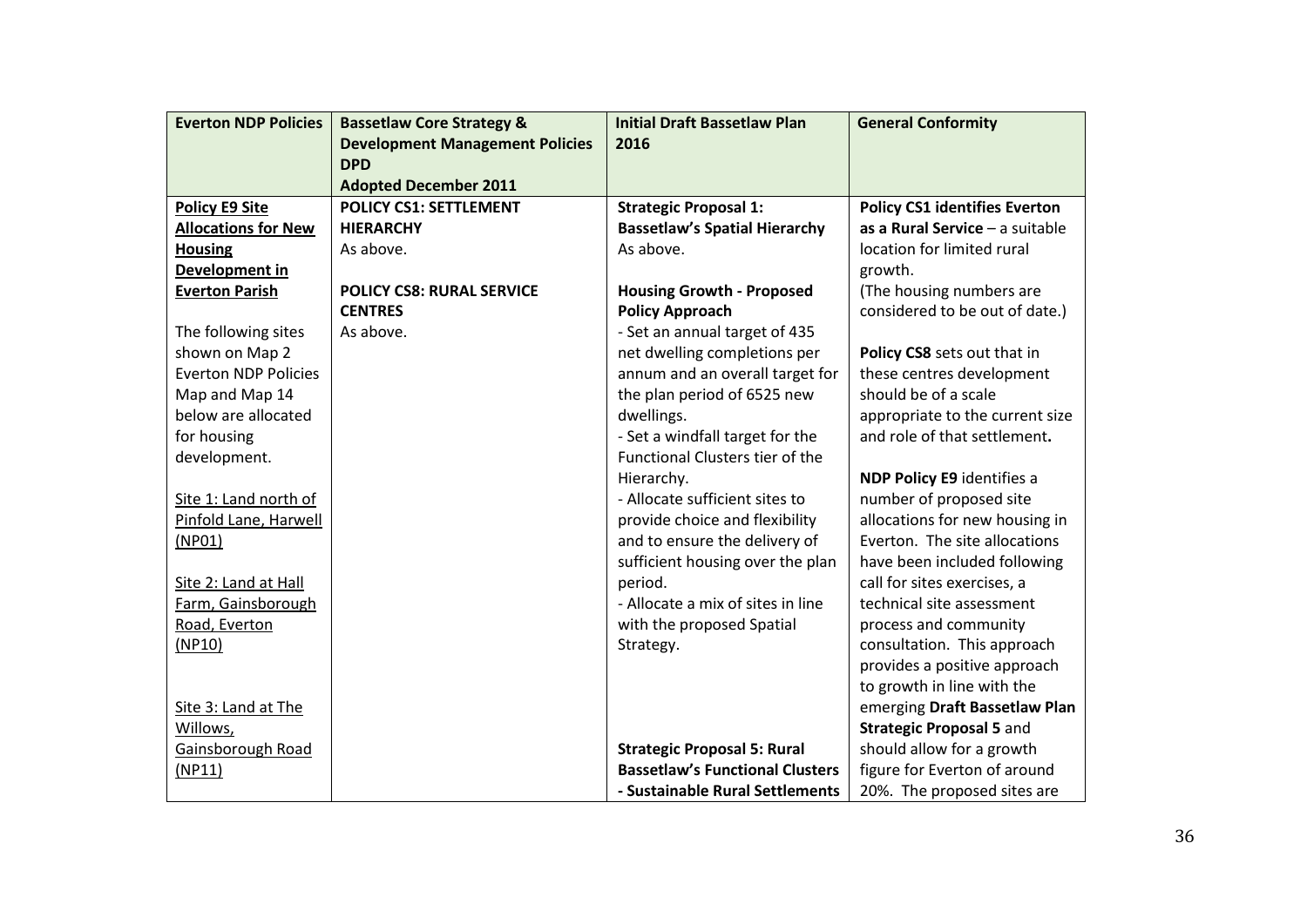| <b>Everton NDP Policies</b> | <b>Bassetlaw Core Strategy &amp;</b>   | <b>Initial Draft Bassetlaw Plan</b> | <b>General Conformity</b>          |
|-----------------------------|----------------------------------------|-------------------------------------|------------------------------------|
|                             | <b>Development Management Policies</b> | 2016                                |                                    |
|                             | <b>DPD</b>                             |                                     |                                    |
|                             | <b>Adopted December 2011</b>           |                                     |                                    |
|                             |                                        |                                     | considered to meet criteria a)     |
|                             |                                        | <b>Principles for Development</b>   | to I) and are supported by         |
|                             |                                        | and Growth                          | <b>Bassetlaw District Council.</b> |
|                             |                                        |                                     |                                    |
|                             |                                        | - Support appropriate organic       |                                    |
|                             |                                        | housing growth in Defined           |                                    |
|                             |                                        | Rural Settlements with the aim      |                                    |
|                             |                                        | of enhancing rural                  |                                    |
|                             |                                        | sustainability.                     |                                    |
|                             |                                        | -Work alongside                     |                                    |
|                             |                                        | Neighbourhood Plans to:             |                                    |
|                             |                                        | - Support the delivery of their     |                                    |
|                             |                                        | site allocations,                   |                                    |
|                             |                                        | - Acknowledge where there are       |                                    |
|                             |                                        | clear aspirations for growth and    |                                    |
|                             |                                        | how they can contribute to the      |                                    |
|                             |                                        | strategic objectives of the         |                                    |
|                             |                                        | Bassetlaw Plan.                     |                                    |
|                             |                                        | - If necessary to meet the          |                                    |
|                             |                                        | overall housing target for          |                                    |
|                             |                                        | Bassetlaw, allocate sites in        |                                    |
|                             |                                        | Defined Rural Settlements.          |                                    |
|                             |                                        | These allocations may sit           |                                    |
|                             |                                        | alongside allocations in existing   |                                    |
|                             |                                        | or emerging Neighbourhood           |                                    |
|                             |                                        | Plans.                              |                                    |
|                             |                                        |                                     |                                    |
|                             |                                        | Support opportunities for the       |                                    |
|                             |                                        | creation of new community           |                                    |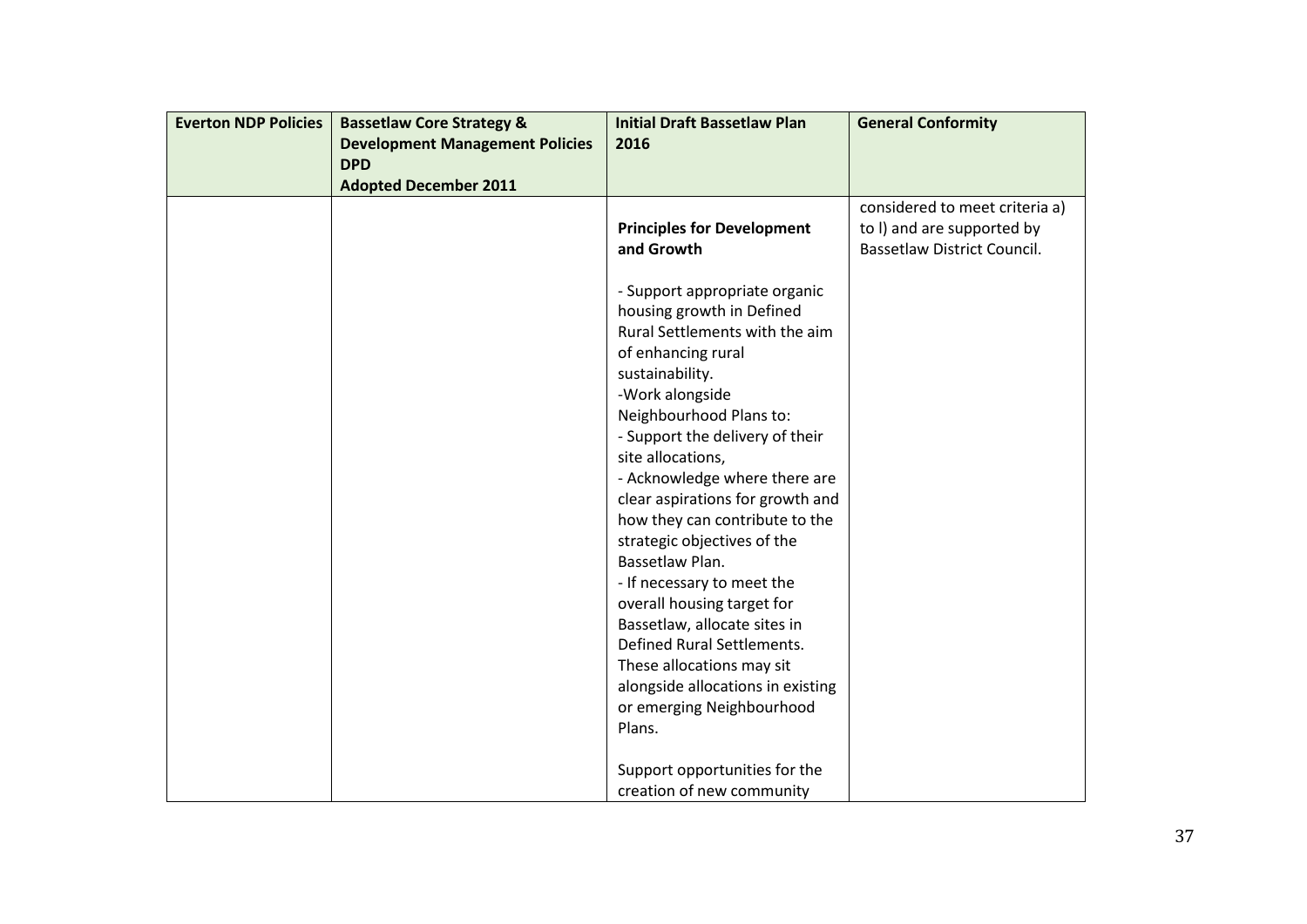| <b>Everton NDP Policies</b> | <b>Bassetlaw Core Strategy &amp;</b>   | <b>Initial Draft Bassetlaw Plan</b> | <b>General Conformity</b> |
|-----------------------------|----------------------------------------|-------------------------------------|---------------------------|
|                             | <b>Development Management Policies</b> | 2016                                |                           |
|                             | <b>DPD</b>                             |                                     |                           |
|                             | <b>Adopted December 2011</b>           |                                     |                           |
|                             |                                        | infrastructure, facilities and      |                           |
|                             |                                        | services.                           |                           |
|                             |                                        | - Require the retention of          |                           |
|                             |                                        | community facilities and            |                           |
|                             |                                        | services unless it can be           |                           |
|                             |                                        | satisfactorily demonstrated to      |                           |
|                             |                                        | be no longer economically           |                           |
|                             |                                        | viable.                             |                           |
|                             |                                        | - Support opportunities for         |                           |
|                             |                                        | economic development                |                           |
|                             |                                        | proportionate to the scale and      |                           |
|                             |                                        | role of defined rural               |                           |
|                             |                                        | settlements.                        |                           |
|                             |                                        | - Remove existing development       |                           |
|                             |                                        | boundaries and replace with a       |                           |
|                             |                                        | range of comprehensive policy       |                           |
|                             |                                        | criteria, allowing for a more       |                           |
|                             |                                        | refined qualitative approach to     |                           |
|                             |                                        | decision making. New                |                           |
|                             |                                        | development will be supported       |                           |
|                             |                                        | where it meets all of the           |                           |
|                             |                                        | following criteria:                 |                           |
|                             |                                        | a) The site is in or adjacent to    |                           |
|                             |                                        | the existing developed              |                           |
|                             |                                        | footprint* of the settlement;       |                           |
|                             |                                        | and                                 |                           |
|                             |                                        | b) It would not result in           |                           |
|                             |                                        | coalescence with any                |                           |
|                             |                                        | neighbouring settlement; and        |                           |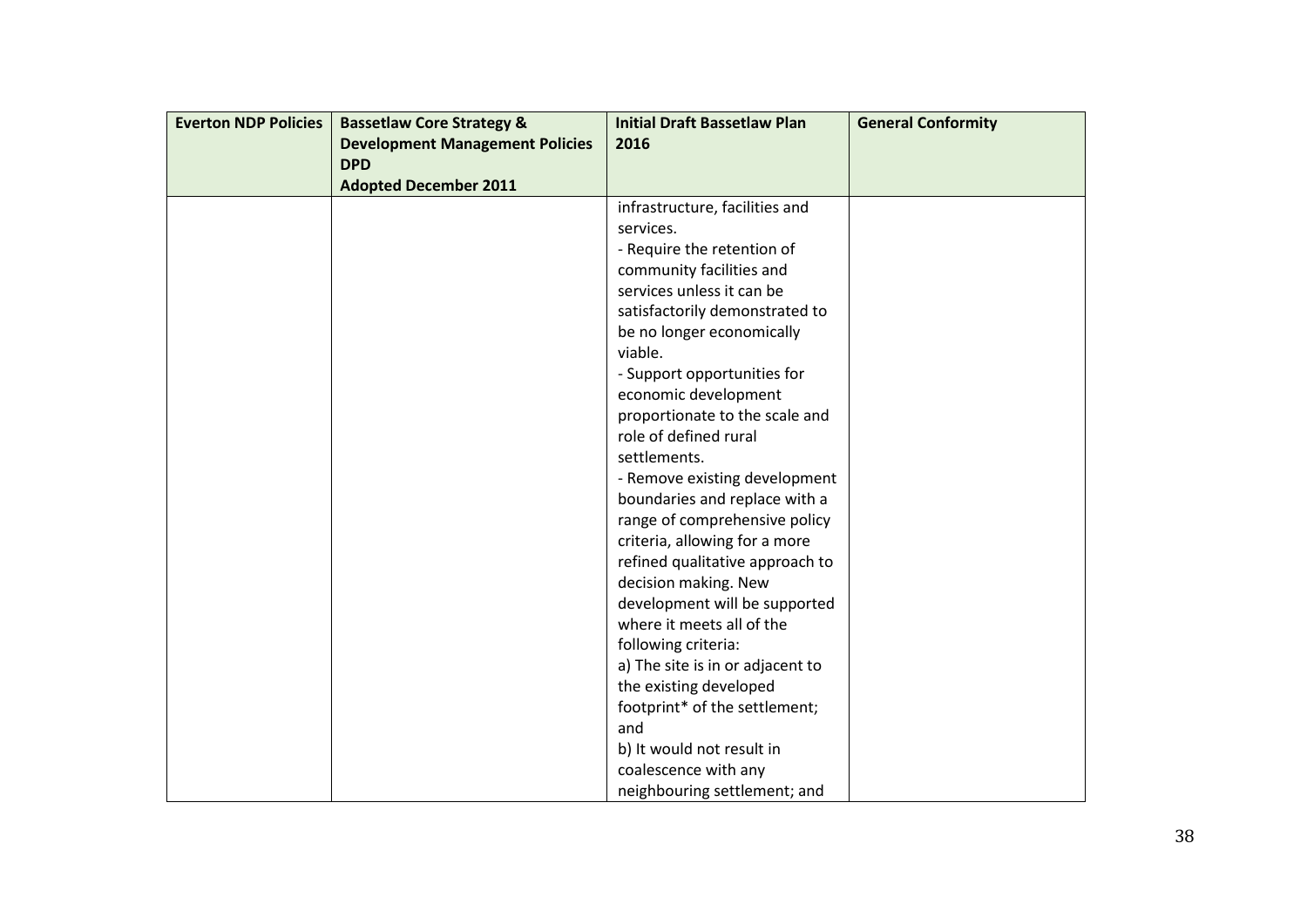| <b>Everton NDP Policies</b> | <b>Bassetlaw Core Strategy &amp;</b>   | <b>Initial Draft Bassetlaw Plan</b> | <b>General Conformity</b> |
|-----------------------------|----------------------------------------|-------------------------------------|---------------------------|
|                             | <b>Development Management Policies</b> | 2016                                |                           |
|                             | <b>DPD</b>                             |                                     |                           |
|                             | <b>Adopted December 2011</b>           |                                     |                           |
|                             |                                        | c) It would not have an             |                           |
|                             |                                        | unacceptable adverse impact         |                           |
|                             |                                        | on the character and                |                           |
|                             |                                        | appearance of the surrounding       |                           |
|                             |                                        | countryside; and                    |                           |
|                             |                                        | d) The proposal is of a scale and   |                           |
|                             |                                        | in a location that is in keeping    |                           |
|                             |                                        | with the core shape and form**      |                           |
|                             |                                        | of the settlement and will not      |                           |
|                             |                                        | adversely harm its character        |                           |
|                             |                                        | and appearance; and                 |                           |
|                             |                                        | e) The site retains where           |                           |
|                             |                                        | possible or mitigates for           |                           |
|                             |                                        | changes to natural boundaries       |                           |
|                             |                                        | such as trees, hedgerows,           |                           |
|                             |                                        | embankments, water courses          |                           |
|                             |                                        | and drainage ditches; and           |                           |
|                             |                                        | f) The site conserves and           |                           |
|                             |                                        | enhances heritage assets and        |                           |
|                             |                                        | their settings; and                 |                           |
|                             |                                        | g) The site conserves and           |                           |
|                             |                                        | enhances environmental              |                           |
|                             |                                        | characteristics; and                |                           |
|                             |                                        | h) It would not result in the loss  |                           |
|                             |                                        | of identified open spaces within    |                           |
|                             |                                        | the settlement that contribute      |                           |
|                             |                                        | to the character and form of        |                           |
|                             |                                        | the settlement; and                 |                           |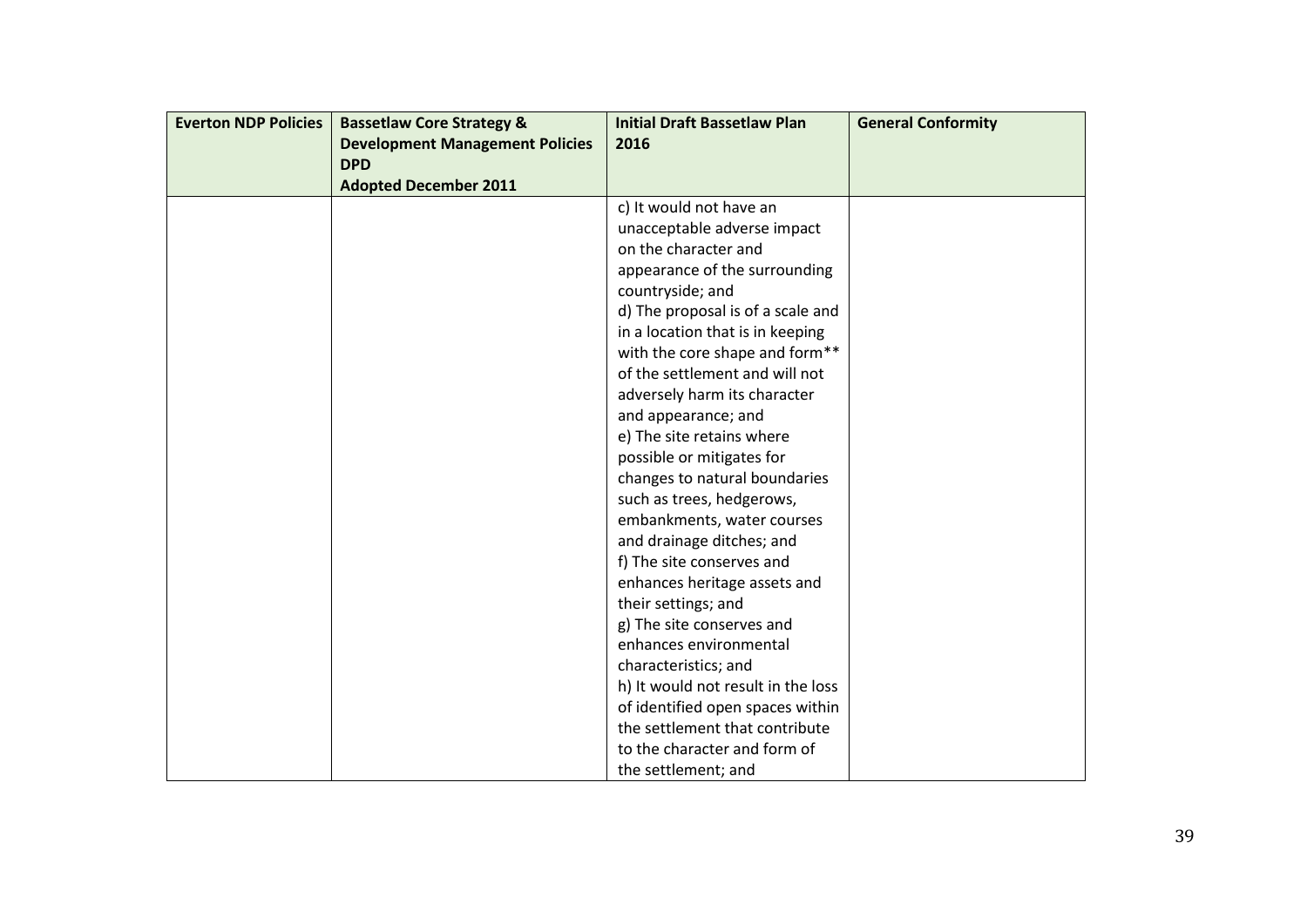| <b>Everton NDP Policies</b> | <b>Bassetlaw Core Strategy &amp;</b>   | <b>Initial Draft Bassetlaw Plan</b> | <b>General Conformity</b> |
|-----------------------------|----------------------------------------|-------------------------------------|---------------------------|
|                             | <b>Development Management Policies</b> | 2016                                |                           |
|                             | <b>DPD</b>                             |                                     |                           |
|                             | <b>Adopted December 2011</b>           |                                     |                           |
|                             |                                        | i) It can be served by              |                           |
|                             |                                        | sustainable infrastructure          |                           |
|                             |                                        | provision such as surface water,    |                           |
|                             |                                        | waste water drainage and            |                           |
|                             |                                        | highways; and                       |                           |
|                             |                                        | j) It can be served by existing     |                           |
|                             |                                        | social infrastructure (e.g.         |                           |
|                             |                                        | schools) or it can be               |                           |
|                             |                                        | demonstrated that the proposal      |                           |
|                             |                                        | is capable of funding any           |                           |
|                             |                                        | necessary improvements to           |                           |
|                             |                                        | mitigate for its impact; and        |                           |
|                             |                                        | k) It does not, through a single    |                           |
|                             |                                        | housing proposal or site,           |                           |
|                             |                                        | increase the number of              |                           |
|                             |                                        | dwellings in the settlement by      |                           |
|                             |                                        | 10% or more***; and                 |                           |
|                             |                                        | I) It does not, over the life of    |                           |
|                             |                                        | the Bassetlaw Plan,                 |                           |
|                             |                                        | cumulatively increase the           |                           |
|                             |                                        | number of dwellings in the          |                           |
|                             |                                        | settlement by 20% or more           |                           |
|                             |                                        | when in combination with            |                           |
|                             |                                        | other development built or          |                           |
|                             |                                        | committed in the settlement         |                           |
|                             |                                        |                                     |                           |
|                             |                                        | The 20% cumulative housing          |                           |
|                             |                                        | development cap in any              |                           |
|                             |                                        | defined settlement will not         |                           |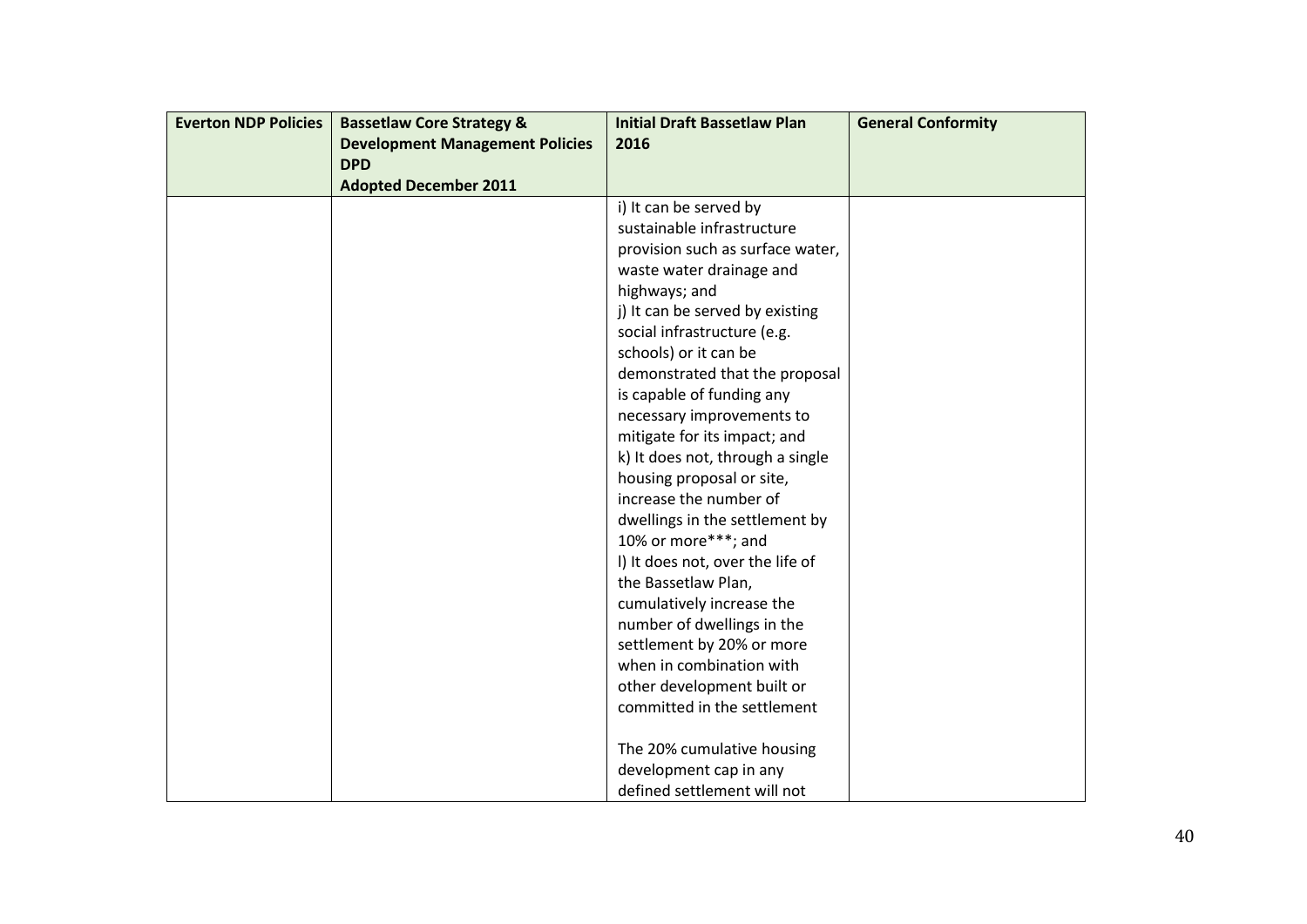| <b>Everton NDP Policies</b> | <b>Bassetlaw Core Strategy &amp;</b>   | <b>Initial Draft Bassetlaw Plan</b> | <b>General Conformity</b> |
|-----------------------------|----------------------------------------|-------------------------------------|---------------------------|
|                             | <b>Development Management Policies</b> | 2016                                |                           |
|                             | <b>DPD</b>                             |                                     |                           |
|                             | <b>Adopted December 2011</b>           |                                     |                           |
|                             |                                        | include any additional site         |                           |
|                             |                                        | allocations made in the             |                           |
|                             |                                        | Bassetlaw Plan.                     |                           |
|                             |                                        | - The 20% cumulative housing        |                           |
|                             |                                        | development cap in a defined        |                           |
|                             |                                        | settlement will include any         |                           |
|                             |                                        | housing allocation(s) made in a     |                           |
|                             |                                        | relevant Neighbourhood Plan.        |                           |
|                             |                                        | Neighbourhood Plans may             |                           |
|                             |                                        | choose to exceed this 20%           |                           |
|                             |                                        | cumulative cap where it is          |                           |
|                             |                                        | considered to deliver the aims      |                           |
|                             |                                        | of the local community.             |                           |
|                             |                                        | * The development footprint of      |                           |
|                             |                                        | a settlement is defined as the      |                           |
|                             |                                        | continuous built form of the        |                           |
|                             |                                        | settlement and excludes:            |                           |
|                             |                                        | a) Individual buildings and         |                           |
|                             |                                        | groups of dispersed, or             |                           |
|                             |                                        | intermittent buildings, that are    |                           |
|                             |                                        | clearly detached form the           |                           |
|                             |                                        | continuous built-up area of the     |                           |
|                             |                                        | settlement;                         |                           |
|                             |                                        | b) Gardens, paddocks, and           |                           |
|                             |                                        | other undeveloped land within       |                           |
|                             |                                        | the curtilage of buildings on the   |                           |
|                             |                                        | edge of the settlement where        |                           |
|                             |                                        | land relates more to the            |                           |
|                             |                                        | surrounding countryside than to     |                           |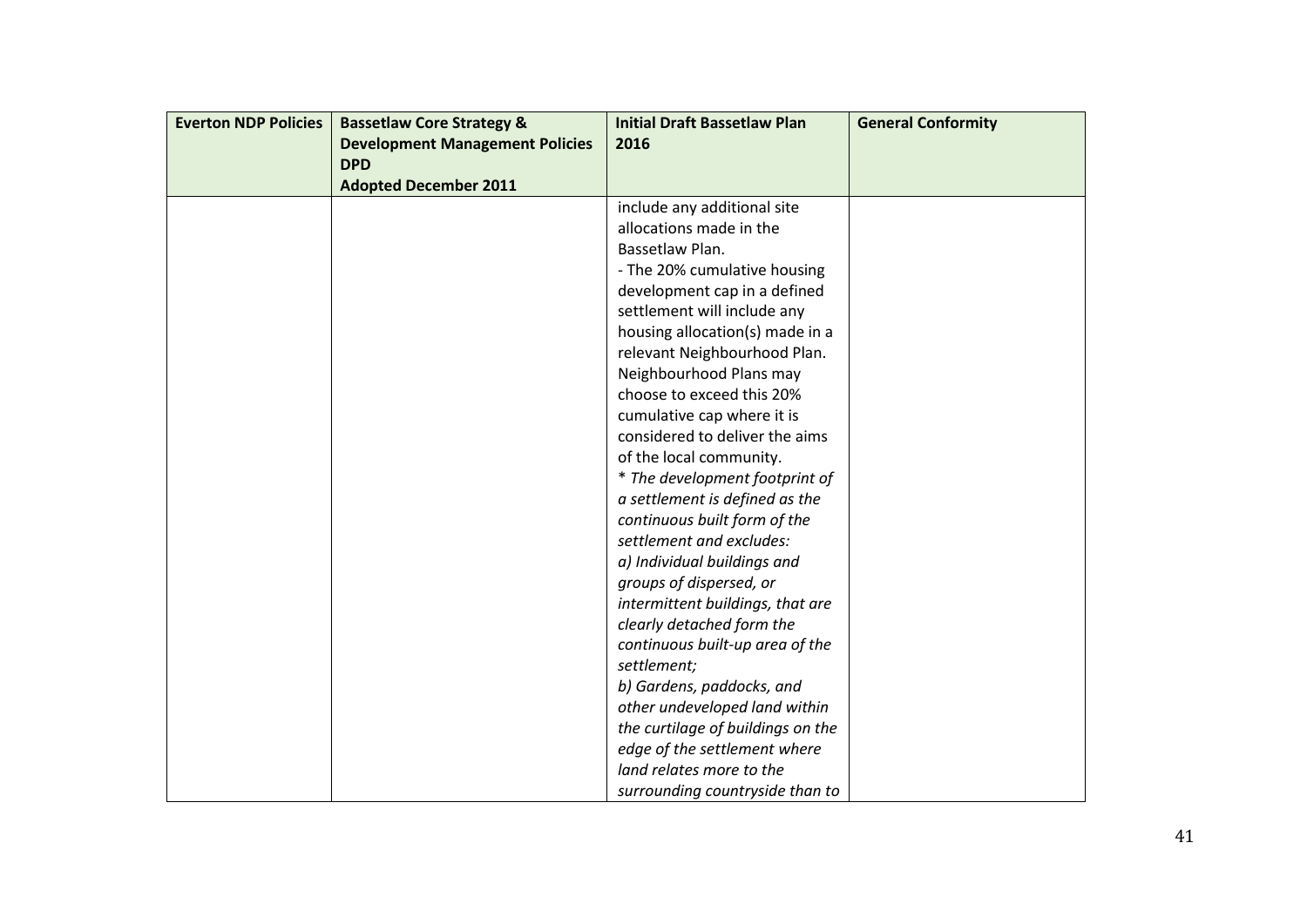| <b>Everton NDP Policies</b> | <b>Bassetlaw Core Strategy &amp;</b>   | <b>Initial Draft Bassetlaw Plan</b>                            | <b>General Conformity</b>     |
|-----------------------------|----------------------------------------|----------------------------------------------------------------|-------------------------------|
|                             | <b>Development Management Policies</b> | 2016                                                           |                               |
|                             | <b>DPD</b>                             |                                                                |                               |
|                             | <b>Adopted December 2011</b>           |                                                                |                               |
|                             |                                        | the built-up area of the                                       |                               |
|                             |                                        | settlement; and                                                |                               |
|                             |                                        | c) Agricultural buildings and                                  |                               |
|                             |                                        | associated land on the edge of                                 |                               |
|                             |                                        | the settlement***.                                             |                               |
|                             |                                        | ** The core shape and form of                                  |                               |
|                             |                                        | the settlement relates to its                                  |                               |
|                             |                                        | inherited character that will                                  |                               |
|                             |                                        | have evolved around a certain                                  |                               |
|                             |                                        | pattern of development for                                     |                               |
|                             |                                        | example a nucleated or linear                                  |                               |
|                             |                                        | structure.                                                     |                               |
|                             |                                        | *** The scale of growth for a                                  |                               |
|                             |                                        | settlement will be based on the                                |                               |
|                             |                                        | existing number of dwellings in                                |                               |
|                             |                                        | that settlement at the year the                                |                               |
|                             |                                        | <b>Bassetlaw Plan is adopted</b>                               |                               |
|                             |                                        | (2019) only. This baseline                                     |                               |
|                             |                                        | number will not be updated<br>during the life of the Bassetlaw |                               |
|                             |                                        | Plan.                                                          |                               |
| <b>Policy E10 Providing</b> | POLICY DM5: HOUSING MIX AND            | 13 Affordable & Specialist                                     | Policy DM5 requires a housing |
| <b>Appropriate House</b>    | <b>DENSITY</b>                         | <b>Housing</b>                                                 | mix in new developments       |
| <b>Types and Sizes to</b>   | A. Housing Mix                         |                                                                | which is informed by the      |
| meet Local Needs            | Proposals for new housing              | <b>Proposed Policy Approach</b>                                | SHMA and other sources of     |
|                             | development will be expected to        | <b>Affordable Housing</b>                                      | evidence including local      |
| Support will be given       | deliver, in discussion with the        |                                                                | assessments of housing need   |
| to housing                  |                                        |                                                                | and demand, other research    |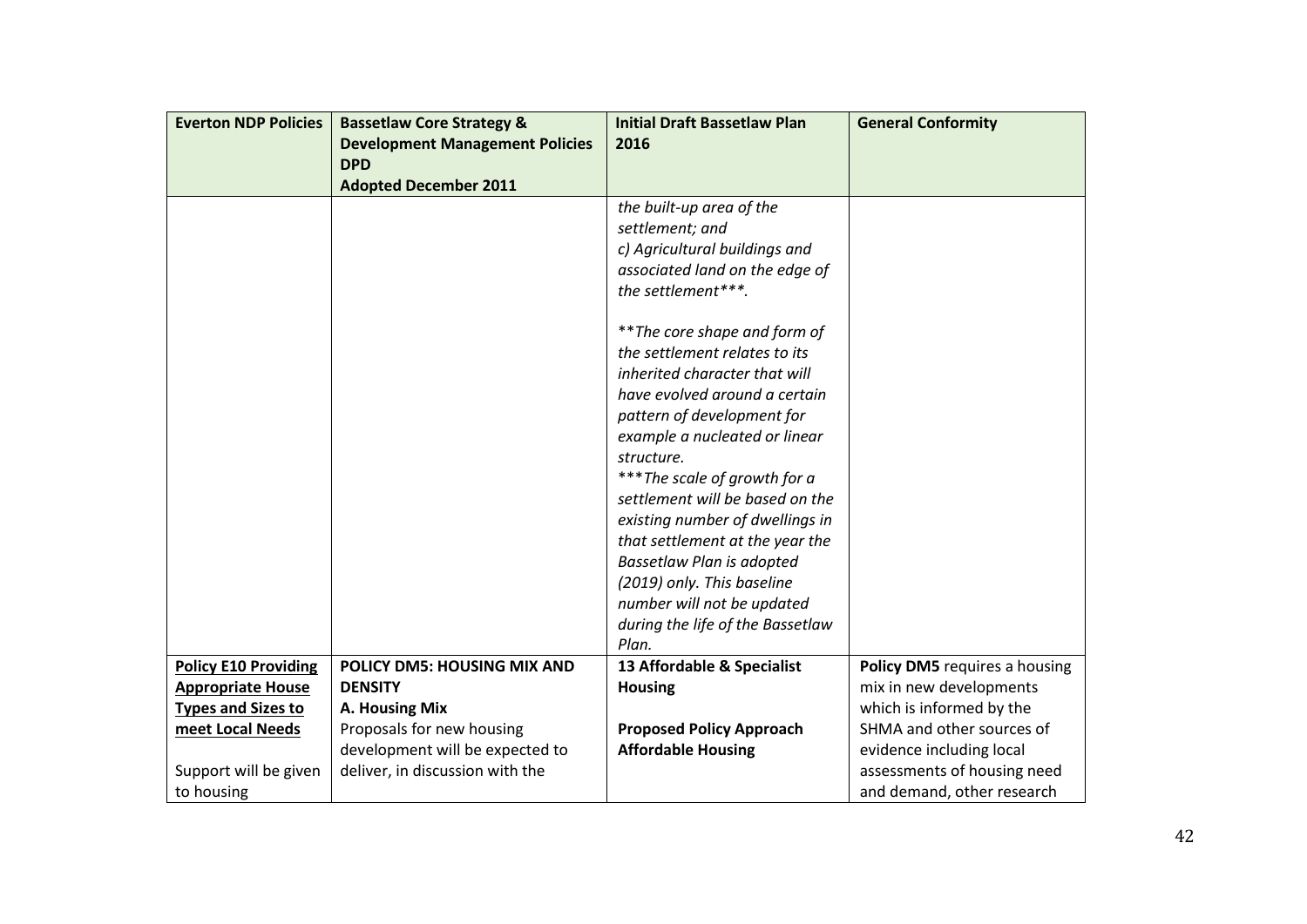| <b>Everton NDP Policies</b> | <b>Bassetlaw Core Strategy &amp;</b>    | <b>Initial Draft Bassetlaw Plan</b> | <b>General Conformity</b>       |
|-----------------------------|-----------------------------------------|-------------------------------------|---------------------------------|
|                             | <b>Development Management Policies</b>  | 2016                                |                                 |
|                             | <b>DPD</b>                              |                                     |                                 |
|                             | <b>Adopted December 2011</b>            |                                     |                                 |
| developments                | Council, housing of a size, type and    | - Set local thresholds for the      | into household and dwelling     |
| where:                      | tenure appropriate to the site and      | proportion of affordable            | size and consideration of local |
| 1.<br>They provide          | locality. Proposals will                | housing provision based on a        | market factors.                 |
| small to medium             | be informed by:                         | viability assessment.               |                                 |
| sized                       | i. the Strategic Housing Market         | - Seek contributions toward off-    | NDP Policy E10 has been         |
| accommodation, of 1         | Assessment;                             | site provision of affordable        | prepared taking into account    |
| to 3 bedrooms to            | ii. the Sub-Regional Housing            | housing where it can be             | the latest SHMA, 2011 census    |
| meet the needs of           | Strategy;                               | demonstrated that on-site           | information (as set out in the  |
| first time buyers and       | iii. the Council's Housing Strategy;    | provision is incompatible with      | Sustainability Appraisal) and   |
| smaller households,         | iv. the local demographic context       | the form of development             | the results of local public     |
| particularly on sites       | and future trends;                      | proposed or would make the          | consultations. The Policy       |
| near the centre of          | v. local assessments of housing need    | development unviable.               | promotes small and medium       |
| Everton village; or         | and demand;                             | - Require affordable housing to     | sized accommodation suitable    |
|                             | vi. other research into household       | be indistinguishable from open-     | for first time buyers and       |
| 2.<br>Schemes               | and dwelling size within Bassetlaw      | market housing in design and        | smaller households,             |
| provide housing             | and the wider subregion.                | layout.                             | accommodation suitable for      |
| specifically designed       | Consideration will also be given to     | - Encourage affordable housing      | older people and affordable     |
| for older people            | local market factors.                   | to be 'pepper-potted'               | housing in new developments.    |
| wishing to downsize         | Proposals for new housing for the       | throughout larger                   |                                 |
| or relocate to              | elderly, including supported and        | developments.                       |                                 |
| suitable                    | specialist accommodation, will be       | - Require an open-book              |                                 |
| accommodation               | supported (and allocated in the Site    | approach where developers are       |                                 |
| within the village; or      | Allocations DPD, as necessary)          | seeking to demonstrate that         |                                 |
|                             | in suitable locations, in line with the | affordable housing                  |                                 |
| 3.<br>Proposals             | role and size of the settlement, and    | contributions are unviable.         |                                 |
| are for community-          | the Council will support proposals      | - Negotiate set points at which     |                                 |
| led sustainable             | for the delivery of houses meeting      | the viability of affordable         |                                 |
| housing schemes             | Lifetime Homes standards (or any        | housing contributions will be       |                                 |
|                             | replacement of them).                   | reviewed to ensure the most         |                                 |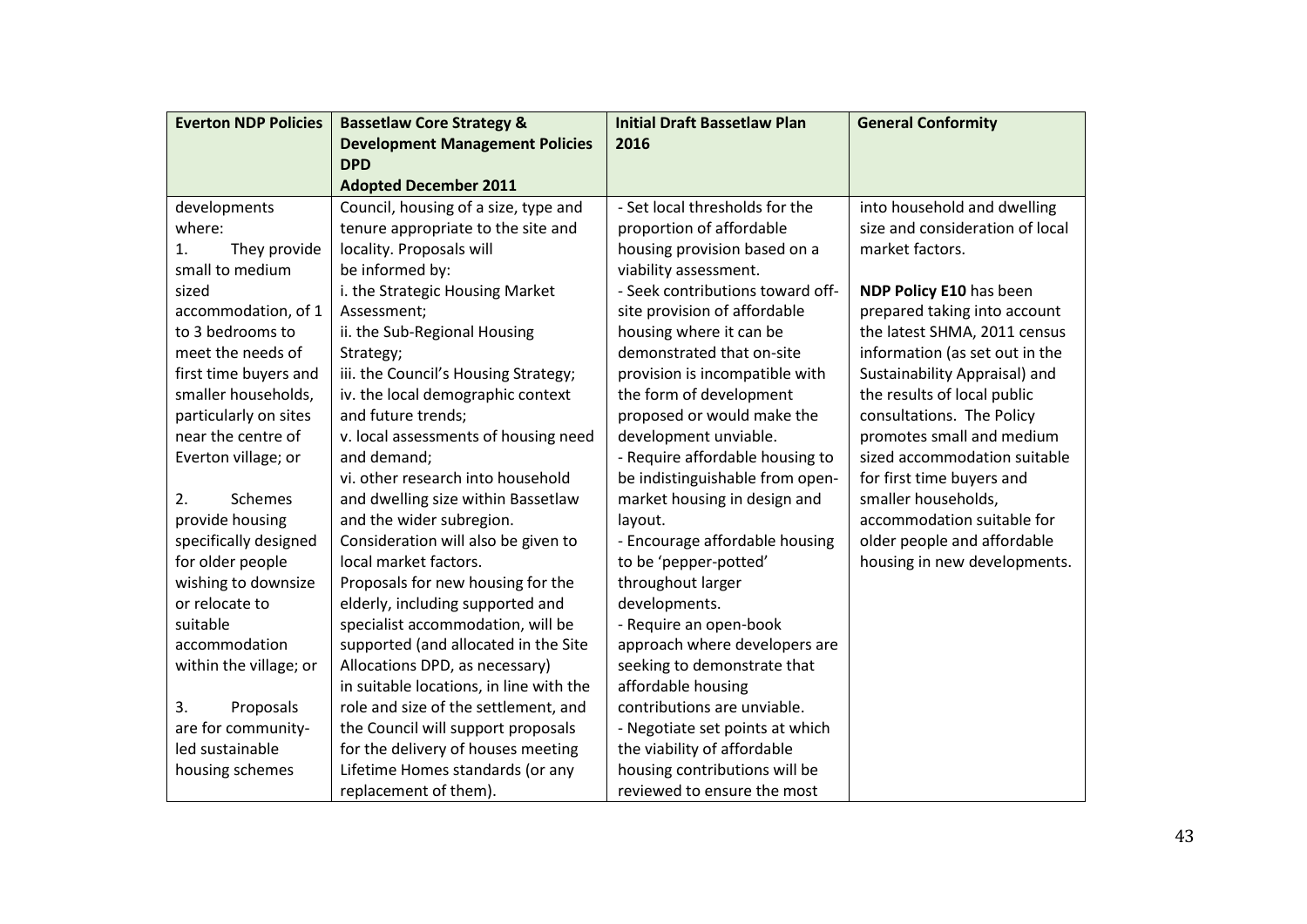| <b>Everton NDP Policies</b> | <b>Bassetlaw Core Strategy &amp;</b>   | <b>Initial Draft Bassetlaw Plan</b>  | <b>General Conformity</b> |
|-----------------------------|----------------------------------------|--------------------------------------|---------------------------|
|                             | <b>Development Management Policies</b> | 2016                                 |                           |
|                             | <b>DPD</b>                             |                                      |                           |
|                             | <b>Adopted December 2011</b>           |                                      |                           |
| and self-build              |                                        | viable level of affordable           |                           |
| projects.                   |                                        | housing is delivered over the        |                           |
|                             |                                        | life of a development.               |                           |
| Affordable housing          |                                        |                                      |                           |
| or tariff style             |                                        | <b>Housing for an Ageing</b>         |                           |
| contributions will be       |                                        | Population                           |                           |
| sought from                 |                                        | - Require developments on            |                           |
| developments of             |                                        | allocated sites to include           |                           |
| more than 5 units in        |                                        | dwelling types that meet the         |                           |
| line with Everton's         |                                        | needs of the elderly.                |                           |
| role as a designated        |                                        | - Require the prescribed             |                           |
| rural area.                 |                                        | national technical standard for      |                           |
| Affordable housing          |                                        | accessibility (Part 4(2)) to be      |                           |
| contributions will be       |                                        | met for a proportion of all          |                           |
| sought in line with         |                                        | major housing developments           |                           |
| the evidence set out        |                                        | (10 or above), except where it       |                           |
| in the most up to           |                                        | can be justified that this would     |                           |
| date Strategic              |                                        | make the development                 |                           |
| <b>Housing Market</b>       |                                        | unviable.                            |                           |
| Assessment (SHMA).          |                                        |                                      |                           |
|                             |                                        | <b>Supporting Independent Living</b> |                           |
|                             |                                        | - Support developments that          |                           |
|                             |                                        | meet the needs of groups with        |                           |
|                             |                                        | specific accommodation               |                           |
|                             |                                        | requirements, to enable those        |                           |
|                             |                                        | who require additional               |                           |
|                             |                                        |                                      |                           |
|                             |                                        | <b>Self-Build &amp; Custom Build</b> |                           |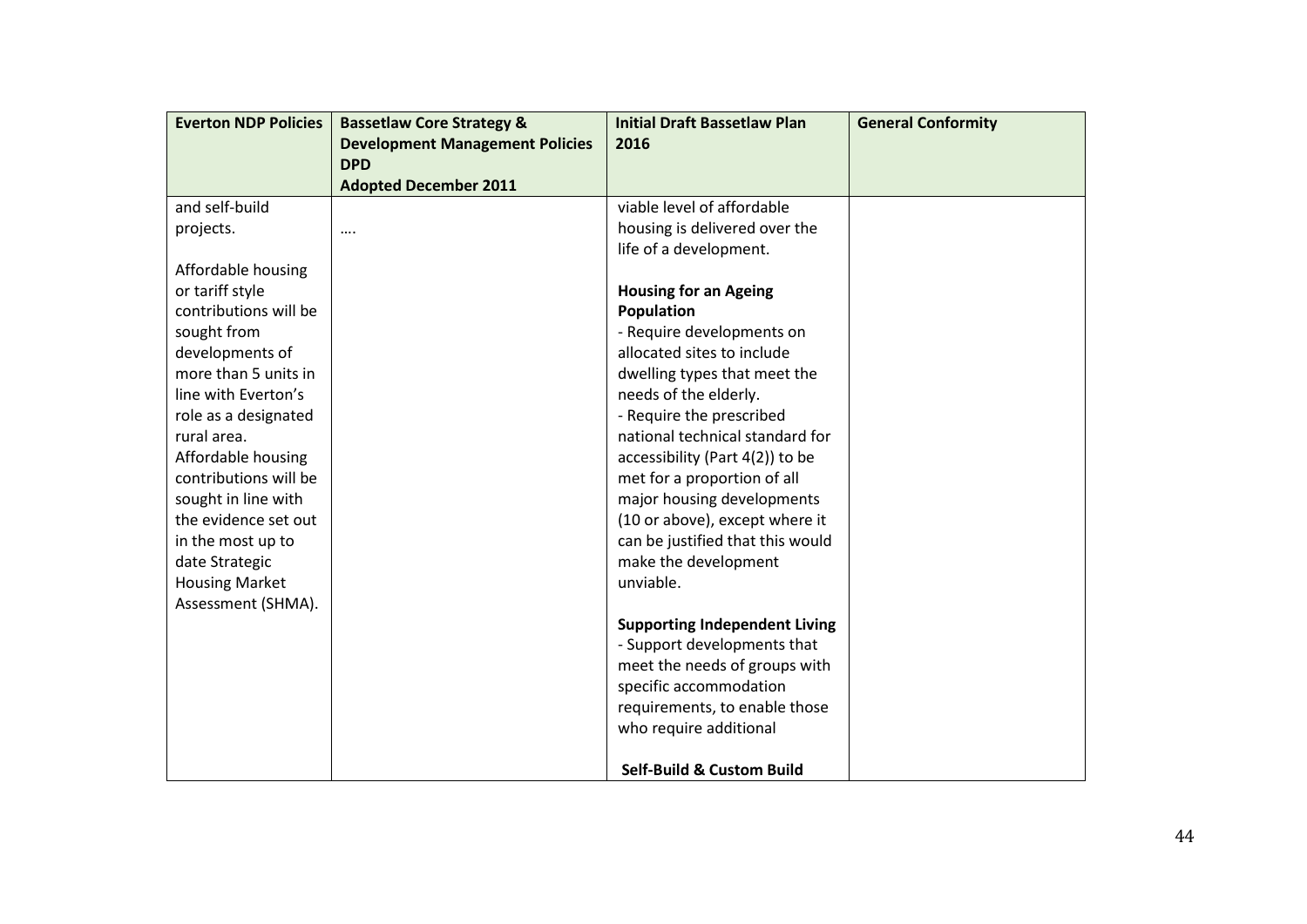| <b>Everton NDP Policies</b> | <b>Bassetlaw Core Strategy &amp;</b>   | <b>Initial Draft Bassetlaw Plan</b>                         | <b>General Conformity</b>      |
|-----------------------------|----------------------------------------|-------------------------------------------------------------|--------------------------------|
|                             | <b>Development Management Policies</b> | 2016                                                        |                                |
|                             | <b>DPD</b>                             |                                                             |                                |
|                             | <b>Adopted December 2011</b>           |                                                             |                                |
|                             |                                        | - Support custom and self-build                             |                                |
|                             |                                        | proposals where they are                                    |                                |
|                             |                                        | sustainably located and accord                              |                                |
|                             |                                        | with other policies set out in                              |                                |
|                             |                                        | the plan*.                                                  |                                |
|                             |                                        | - Require developments on                                   |                                |
|                             |                                        | allocated sites to include a                                |                                |
|                             |                                        | proportionate number of plots<br>of land for self-build and |                                |
|                             |                                        |                                                             |                                |
|                             |                                        | custom-build, integrated into                               |                                |
|                             |                                        | the development layout.<br>- Set a time period after which  |                                |
|                             |                                        | developers will be able to build                            |                                |
|                             |                                        | out allocated self-build plots                              |                                |
|                             |                                        | that remain unsold.                                         |                                |
| Policy E11                  | <b>POLICY DM4: DESIGN AND</b>          | 13 Affordable & Specialist                                  | Policy DM4 requires            |
| <b>Sustainable Design</b>   | <b>CHARACTER</b>                       | <b>Housing</b>                                              | development to demonstrate     |
| and Tackling Fuel           |                                        |                                                             | that careful consideration has |
| Poverty                     | <b>B. General Design Principles</b>    | <b>Self-Build &amp; Custom Build</b>                        | been given to minimising CO2   |
|                             | Individual development proposals,      | - Support custom and self-build                             | emissions and measures. There  |
| New housing                 | including single buildings, changes of | proposals where they are                                    | is a reference to the need to  |
| development is              | use or extensions                      | sustainably located and accord                              | consider conservation area and |
| encouraged to               | to existing buildings, will only be    | with other policies set out in                              | landscape appraisals.          |
| incorporate                 | accepted where they are of a high-     | the plan*.                                                  |                                |
| sustainable design          | quality design that addresses the      | - Require developments on                                   | <b>NDP Policy E11 promotes</b> |
| and energy efficiency       | relevant areas below:                  | allocated sites to include a                                | sustainable design and energy  |
| measures wherever           |                                        | proportionate number of plots                               | efficiency measures wherever   |
| possible, in order to       |                                        | of land for self-build and                                  | possible, in order to minimise |
| minimise carbon             |                                        |                                                             | carbon dioxide emissions       |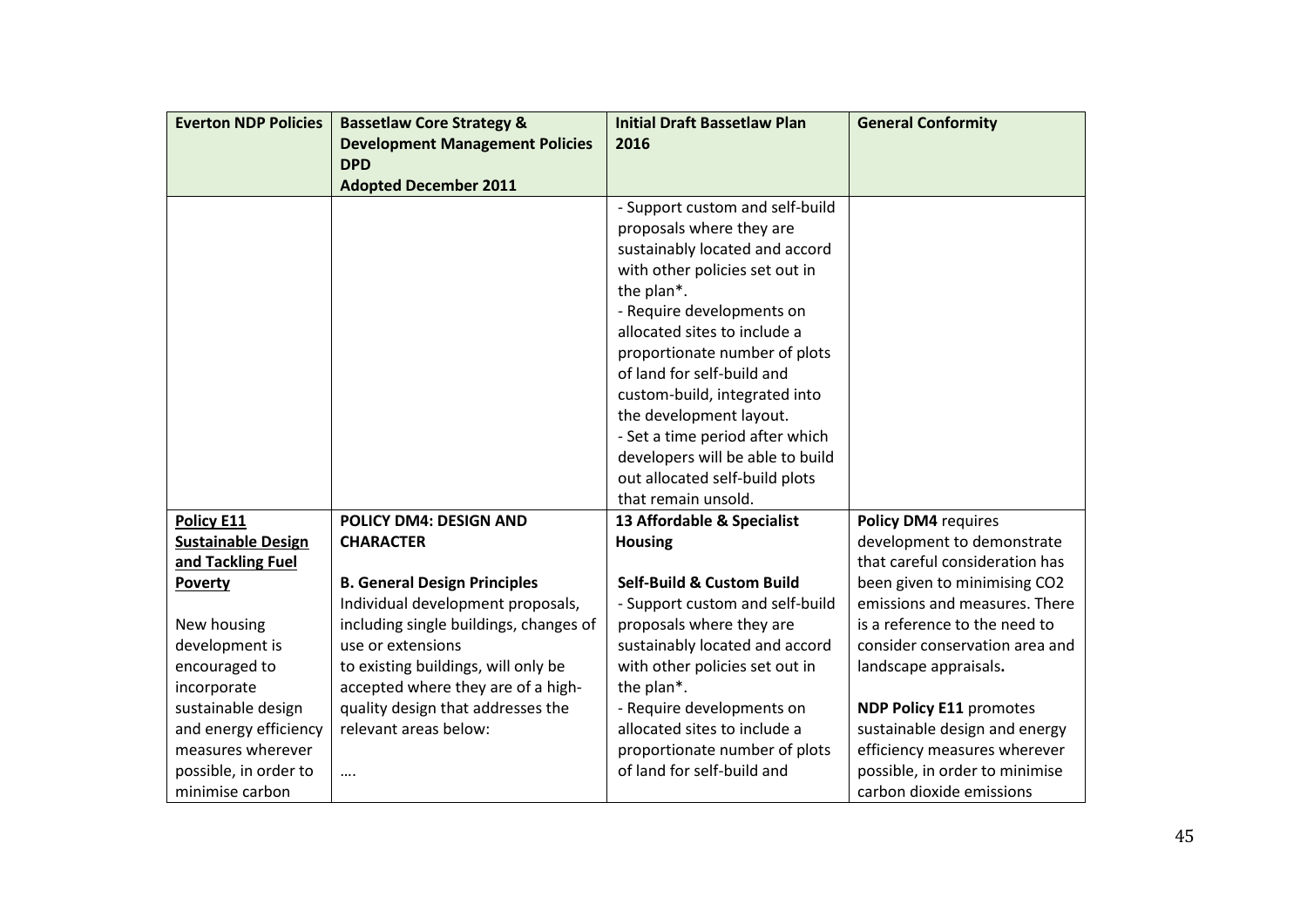| <b>Everton NDP Policies</b> | <b>Bassetlaw Core Strategy &amp;</b>   | <b>Initial Draft Bassetlaw Plan</b>    | <b>General Conformity</b>    |
|-----------------------------|----------------------------------------|----------------------------------------|------------------------------|
|                             | <b>Development Management Policies</b> | 2016                                   |                              |
|                             | <b>DPD</b>                             |                                        |                              |
|                             | <b>Adopted December 2011</b>           |                                        |                              |
| dioxide emissions           | vi. Carbon reduction                   | custom-build, integrated into          | which contribute to climate  |
| which contribute to         | New development will need to           | the development layout.                | change and water efficiency. |
| climate change.             | demonstrate that careful               | - Set a time period after which        |                              |
| Where there is a            | consideration has been given to        | developers will be able to build       |                              |
| potential conflict          | minimising CO2 emissions and           | out allocated self-build plots         |                              |
| between maximising          | measures that will allow all new       | that remain unsold.                    |                              |
| energy and resource         | buildings in Bassetlaw to              |                                        |                              |
| efficiency and              | adapt to climate change. Such          |                                        |                              |
| ensuring new                | measures include, but are not          | 15 Responding to a Changing            |                              |
| buildings are               | limited to: use of suitable            | <b>Climate</b>                         |                              |
| designed sensitively        | construction materials; site layout    |                                        |                              |
| in relation to local        | and building orientation that makes    | <b>Proposed Policy Approach:</b>       |                              |
| context, the priority       | best use of passive                    | <b>Sustainable Design &amp; Energy</b> |                              |
| will be given to visual     | heating and cooling, natural light     | <b>Efficiency</b>                      |                              |
| impact on local             | and natural ventilation; minimising    | Where appropriate and                  |                              |
| character.                  | water consumption                      | achievable, development                |                              |
|                             | and maximising water recycling;        | proposals should make clear            |                              |
| <b>Energy Saving</b>        | achieving the highest feasible level   | how they contribute towards:           |                              |
| <b>Materials</b>            | of energy efficiency; and              | - A passive design approach that       |                              |
|                             | maximising opportunities to            | will maximise the efficiency and       |                              |
| Where appropriate           | integrate renewable and low carbon     | energy performance of new              |                              |
| and subject to other        | energy infrastructure.                 | buildings, reducing lifetime           |                              |
| policy requirements         | Account will also be taken of any      | energy costs;                          |                              |
| schemes should              | relevant Village Design Statement,     | - Utilising sustainably sourced        |                              |
| incorporate the use         | Conservation Area Appraisal or         | materials;                             |                              |
| of energy saving            | character appraisal approved or        | - Efficient use of materials and       |                              |
| materials, and              | adopted by the District Council and    | give consideration to their            |                              |
| materials of high           | Bassetlaw's Landscape Character        | durability over the lifetime of a      |                              |
| quality, which have         | Assessment. Where there is obvious     | development;                           |                              |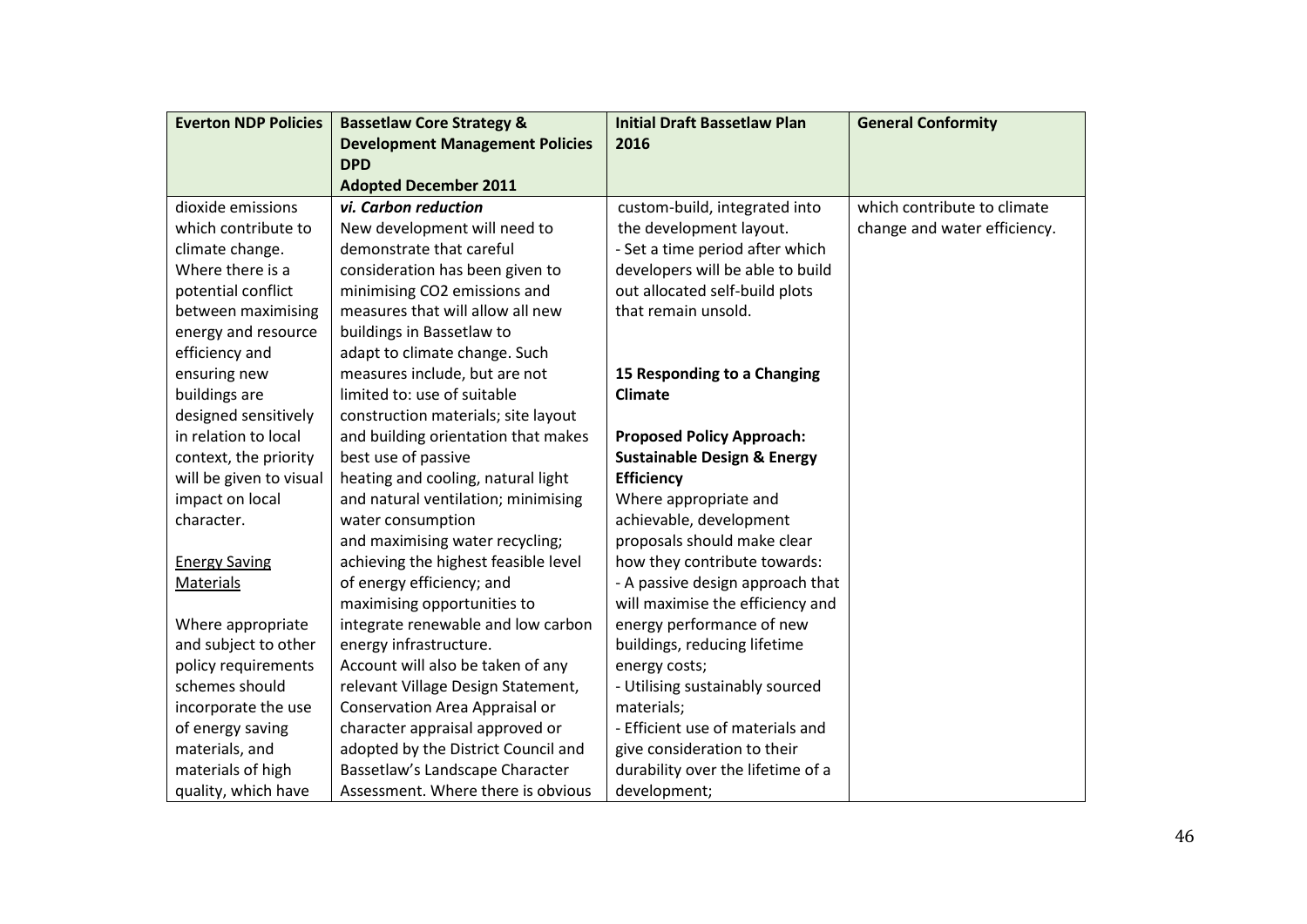| <b>Everton NDP Policies</b> | <b>Bassetlaw Core Strategy &amp;</b>    | <b>Initial Draft Bassetlaw Plan</b> | <b>General Conformity</b>     |
|-----------------------------|-----------------------------------------|-------------------------------------|-------------------------------|
|                             | <b>Development Management Policies</b>  | 2016                                |                               |
|                             | <b>DPD</b>                              |                                     |                               |
|                             | <b>Adopted December 2011</b>            |                                     |                               |
| been reclaimed,             | tension between the requirements        | - Minimising waste and              |                               |
| salvaged or recycled        | listed above, due to the sensitivity of | maximising recycling;               |                               |
| from appropriate            | the location of certain sites, the      | - Minimising water                  |                               |
| sources to support          | Council will work with applicants and   | consumption;                        |                               |
| resource efficiency.        | local residents to achieve a balanced   | - Minimising net greenhouse         |                               |
|                             | solution. Some factors are likely to    | gas emissions of the proposed       |                               |
|                             | outweigh others in reaching a           | development; and                    |                               |
|                             | decision in such cases.                 | - Maximising low or zero carbon     |                               |
|                             |                                         | energy generation.                  |                               |
|                             |                                         |                                     |                               |
| Policy E12                  | <b>POLICY CS8: RURAL SERVICE</b>        | <b>Strategic Proposal 5: Rural</b>  | Policy CS8 supports           |
| <b>Supporting Local</b>     | <b>CENTRES</b>                          | <b>Bassetlaw's Functional</b>       | economic development of a     |
| <b>Economic Growth</b>      |                                         | <b>Clusters - Sustainable Rural</b> | scale and type appropriate to |
| and Rural                   | (Everton)                               | <b>Settlements</b>                  | the settlement and            |
| <b>Diversification</b>      |                                         |                                     | surrounding land uses.        |
|                             | B. Economic Development                 | <b>Principles for Development</b>   |                               |
| Economic                    | Proposals that deliver rural            | and Growth                          | Policy DM1 supports           |
| development which           | employment opportunities, of a          |                                     | appropriate economic          |
| is appropriate to and       | scale and type appropriate to           | - Support opportunities for         | development in the wider      |
| in keeping with             | the settlement and surrounding land     | economic development                | countryside buildings where   |
| Everton Parish's            | uses, will be supported in line with    | proportionate to the scale and      | buildings are located and     |
| rural location,             | other material considerations and       | role of defined rural               | designed to minimise their    |
| setting and historic        | planning policy requirements.           | settlements                         | impact upon the character     |
| character, and              | Economic development proposals          |                                     | and appearance of the         |
| surrounding land            | will be supported within                | <b>8 Economic Development</b>       | countryside, scale and design |
| uses, will be               | Development Boundaries, in line         |                                     | is appropriate and            |
| supported.                  | with other material considerations      | <b>Proposed Policy Approach</b>     | environmental impacts are     |
| Economic                    | and planning policy requirements.       | - Assume a positive and             | minimised. Proposals for      |
| development which           |                                         | aspirational approach to            | farm diversification are      |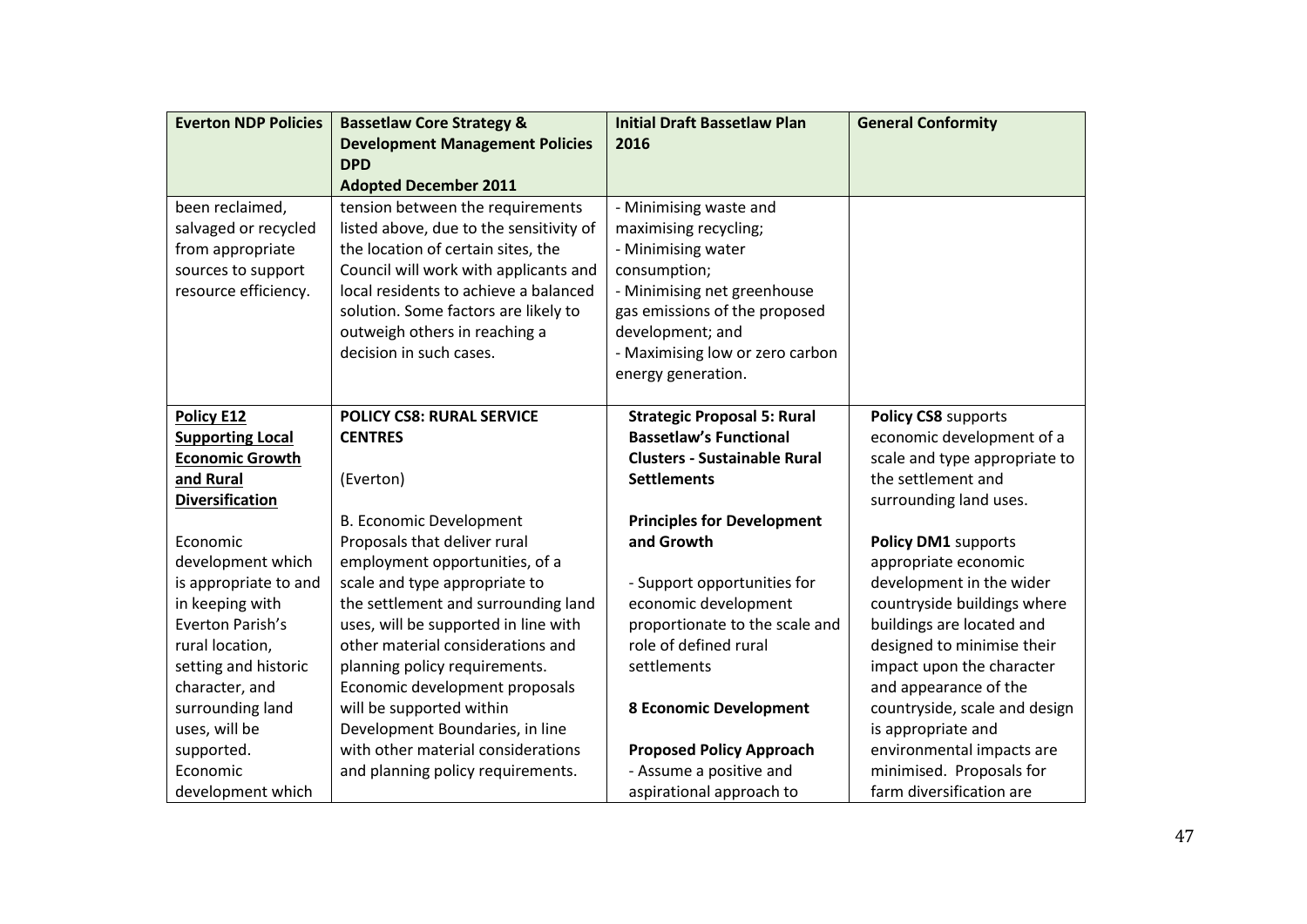| <b>Everton NDP Policies</b> | <b>Bassetlaw Core Strategy &amp;</b>      | <b>Initial Draft Bassetlaw Plan</b> | <b>General Conformity</b>      |
|-----------------------------|-------------------------------------------|-------------------------------------|--------------------------------|
|                             | <b>Development Management Policies</b>    | 2016                                |                                |
|                             | <b>DPD</b>                                |                                     |                                |
|                             | <b>Adopted December 2011</b>              |                                     |                                |
| is appropriate to and       | <b>POLICY DM1: ECONOMIC</b>               | economic growth in                  | supported subject to the       |
| in keeping with             | <b>DEVELOPMENT IN THE</b>                 | Bassetlaw, in particular            | criteria.                      |
| Everton's rural             | <b>COUNTRYSIDE</b>                        | encouraging sub-regional            |                                |
| location will be            |                                           | connectivity, enhancing the         | <b>NDP Policy E12 supports</b> |
| supported where:            | This policy applies to any area           | strength sectors of the             | appropriate economic           |
| It is<br>1.                 | outside a Development Boundary            | District's economy and              | development which is in        |
| appropriate to the          | (which includes those settlements         | promoting the rural economy         | keeping with Everton Parish's  |
| village setting in          | covered by policy CS9).                   |                                     | rural location, setting and    |
| terms of design and         |                                           |                                     | historic character and         |
| materials; and              | <b>A. General Principles</b>              | - Adopt a criteria based            | surrounding land uses and      |
|                             | Proposals for standalone economic         | approach to the management          | which meets various criteria   |
| 2.<br>It                    | development (e.g. tourist                 | of new economic                     | covering issues such as        |
| demonstrates                | attractions; equine enterprises; rural    | development, outside of             | design, infrastructure         |
| consideration of            | business) in rural areas will be          | allocated sites, to ensure that     | requirements and the visitor   |
| impact on                   | supported where they can                  | economic development                | economy. Re-use of former      |
| infrastructure and          | demonstrate that:                         | proposals:                          | agricultural buildings for     |
| incorporates                | i. any necessary built facilities will be | - Are appropriate in scale to       | appropriate business uses is   |
| appropriate                 | provided by the re-use of existing        | their location, either;             | encouraged.                    |
| mitigation measures         | buildings or, where the re-use of         | - within or demonstrably            |                                |
| to minimise any             | existing buildings is not feasible, new   | related to an existing              |                                |
| adverse impacts; and        | buildings are located and                 | settlement in the spatial           |                                |
|                             | designed to minimise their impact         | hierarchy, or;                      |                                |
| It provides<br>3.           | upon the character and appearance         | - for the re-use of an              |                                |
| adequate car parking        | of the countryside; ii. the               | appropriate rural building, or;     |                                |
| for employees and           | development requires the specific         | - for a new development in          |                                |
| visitors; and               | location proposed and there are no        | Wider Rural Bassetlaw where         |                                |
|                             | other suitable sites in, or close to,     | there is a justifiable purpose      |                                |
| It is for<br>4.             | settlements covered by policies CS2-      | for that location, and;             |                                |
| business / start up         | CS8 or on brownfield land;                |                                     |                                |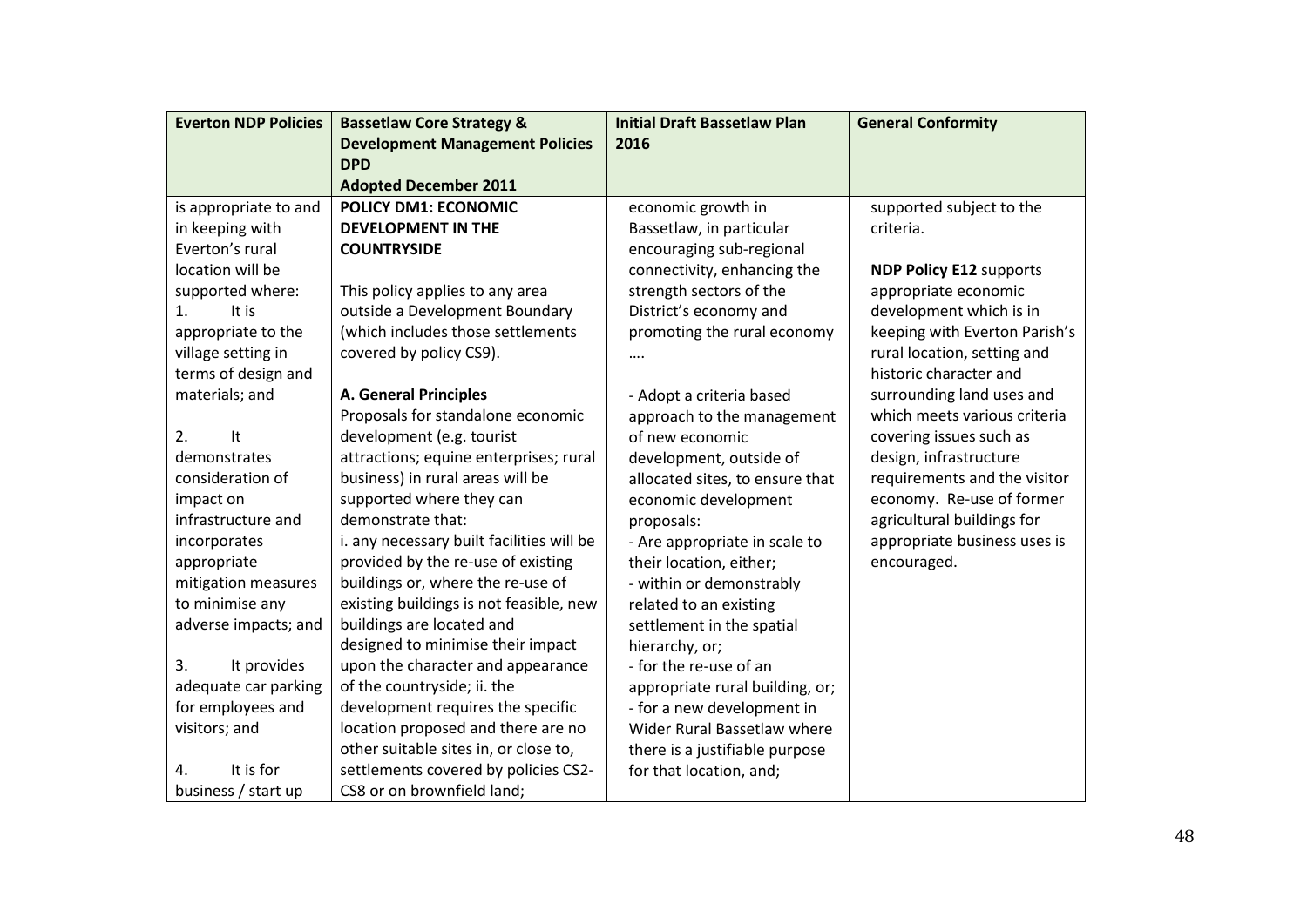| <b>Everton NDP Policies</b> | <b>Bassetlaw Core Strategy &amp;</b>    | <b>Initial Draft Bassetlaw Plan</b> | <b>General Conformity</b> |
|-----------------------------|-----------------------------------------|-------------------------------------|---------------------------|
|                             | <b>Development Management Policies</b>  | 2016                                |                           |
|                             | <b>DPD</b>                              |                                     |                           |
|                             | <b>Adopted December 2011</b>            |                                     |                           |
| units and facilities        | iii. they are viable as a long-term     | - Are of a form, design and         |                           |
| which support local         | business;                               | type appropriate to the             |                           |
| services and the            | iv. the scale, design and form of the   | character of their location and     |                           |
| visitor economy,            | proposal, in terms of both buildings    | current/surrounding land            |                           |
| particularly linked to      | and operation, will be appropriate      | uses, and;                          |                           |
| the enjoyment of the        | for its location and setting and be     | - Can be served by sustainable      |                           |
| countryside.                | compatible with surrounding             | infrastructure provision such       |                           |
|                             | land uses;                              | as surface water, waste water       |                           |
| Proposals which             | v. where the proposal includes a        | drainage and highways; and          |                           |
| include the                 | retail use, it is demonstrated that     | - Where applicable conserve         |                           |
| redevelopment or            | this will not have an adverse impact    | and enhance local heritage          |                           |
| re-use of existing          | on the vitality or viability of local   | and environmental                   |                           |
| former agricultural         | centres; rural service centres; and     | characteristics; and                |                           |
| buildings, workshops        | shops and services in surrounding       | - Satisfy the wider policies of     |                           |
| or previously used          | villages; and                           | the Bassetlaw Plan.                 |                           |
| sites in the                | vi. they will not create significant or | - Protect existing employment       |                           |
| countryside will be         | exacerbate existing environmental       | uses wherever possible and          |                           |
| encouraged for small        | or highway safety problems.             | viable to preserve the base of      |                           |
| scale retail (eg farm       |                                         | employment opportunities in         |                           |
| shops) and                  | <b>B. Farm Diversification</b>          | the District.                       |                           |
| professional                | Proposals to diversify the range of     |                                     |                           |
| services, and small         | activities operating on a farm will be  |                                     |                           |
| business studios            | supported where it can be               |                                     |                           |
| (B1).                       | demonstrated that they meet the         |                                     |                           |
|                             | above criteria and that the             |                                     |                           |
|                             | diversification proposal                |                                     |                           |
|                             | is required to support the continued    |                                     |                           |
|                             | viability of the existing farming       |                                     |                           |
|                             | enterprise.                             |                                     |                           |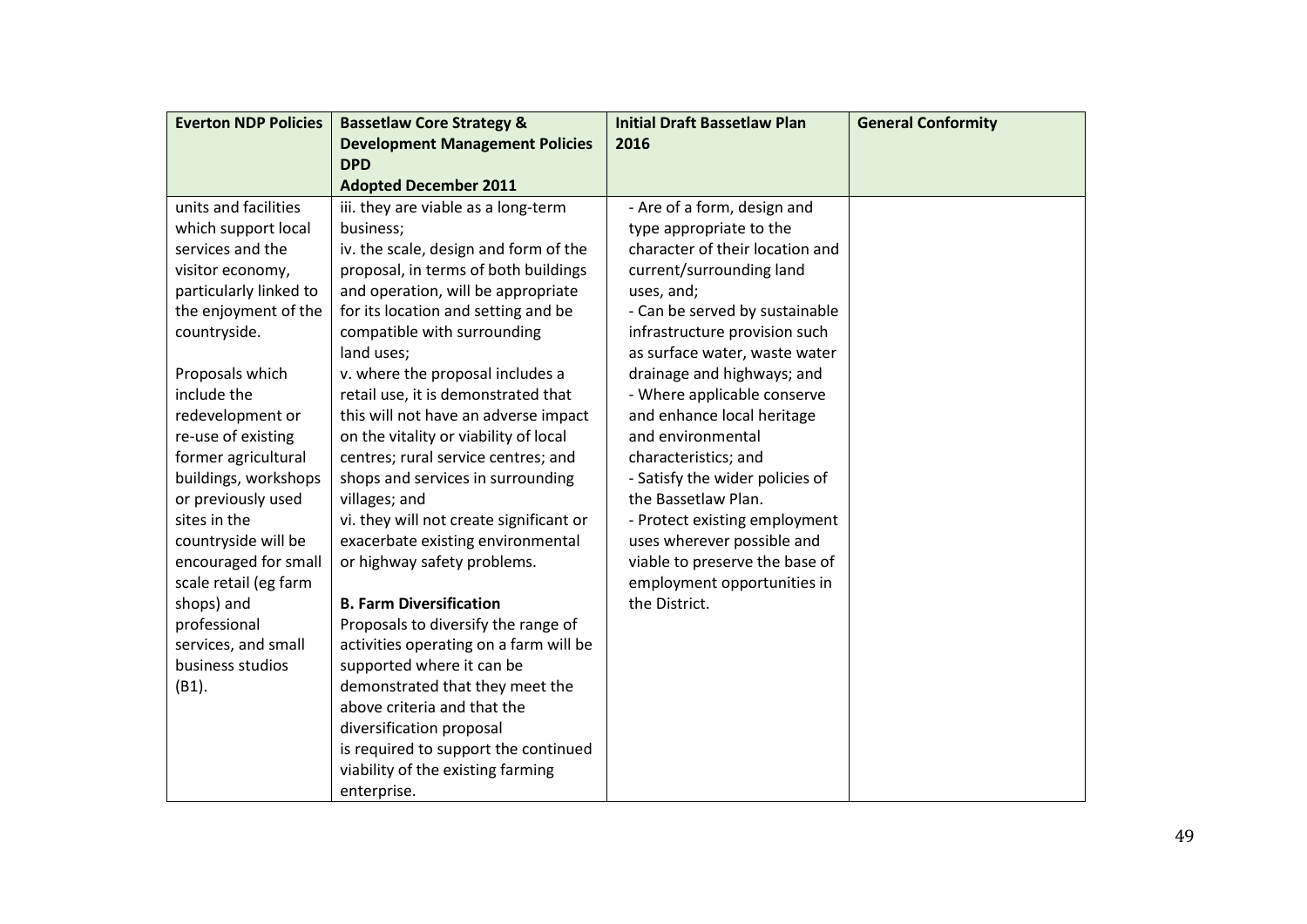| <b>Everton NDP Policies</b> | <b>Bassetlaw Core Strategy &amp;</b>    | <b>Initial Draft Bassetlaw Plan</b>    | <b>General Conformity</b>          |
|-----------------------------|-----------------------------------------|----------------------------------------|------------------------------------|
|                             | <b>Development Management Policies</b>  | 2016                                   |                                    |
|                             | <b>DPD</b>                              |                                        |                                    |
|                             | <b>Adopted December 2011</b>            |                                        |                                    |
| <b>Policy E13</b>           | <b>POLICY CS8: RURAL SERVICE</b>        | <b>Strategic Proposal 5: Rural</b>     | Policy CS8 supports investment     |
| <b>Supporting</b>           | <b>CENTRES</b>                          | <b>Bassetlaw's Functional Clusters</b> | in rural community services        |
| <b>Investment in New</b>    |                                         | - Sustainable Rural Settlements        | and facilities and protects        |
| <b>Facilities</b>           | <b>C. Community Infrastructure</b>      |                                        | existing facilities.               |
|                             | Applications for the provision of       | <b>Principles for Development and</b>  |                                    |
| Proposals to build a        | rural community services and            | Growth                                 | Policy DM8 protects existing       |
| new village hall or         | facilities will be supported where      |                                        | open space and sports              |
| sports club and             | they are of a scale appropriate to,     | - Support opportunities for the        | facilities. Such loss will only be |
| associated car              | and accord with the role of, the        | creation of new community              | acceptable when alternative        |
| parking will be             | village.                                | infrastructure, facilities and         | provision is required, or there    |
| supported.                  |                                         | services.                              | is no reasonable prospect of       |
| If the facilities are re-   | Where no available sites exist within   | - Require the retention of             | the facility being resurrected,    |
| configured within           | Development Boundaries, proposals       | community facilities and               | and it is no longer viable and     |
| the existing site, the      | for standalone community services       | services unless it can be              | used.                              |
| play area should            | and facilities will be supported on     | satisfactorily demonstrated to         |                                    |
| continue to have a          | sites outside of, but adjoining, these  | be no longer economically              | <b>NDP Policy E13 supports</b>     |
| road frontage and be        | Boundaries where need and long-         | viable.                                | improvements in local facilities   |
| overlooked by               | term viability is proven to the         |                                        | for a new village hall / sports    |
| housing. Re-                | Council's satisfaction and where        |                                        | club and car parking. The          |
| configuration of            | there is explicit community support     |                                        | details are not yet known but      |
| other uses such as          | for the proposal.                       |                                        | there may be some                  |
| the tennis courts to        | Development that will result in the     |                                        | reconfiguration of the existing    |
| provide improved            | loss of sites or premises currently, or |                                        | site, including re-location / re-  |
| access to a new             | previously, used for services and       |                                        | provision of the play area and     |
| community building          | facilities will not be supported        |                                        | tennis courts.                     |
| and car parking will        | unless:                                 |                                        |                                    |
| be supported.               | i. alternative provision, with explicit |                                        |                                    |
|                             | community support, of equivalent or     |                                        |                                    |
|                             | better quality will be provided and     |                                        |                                    |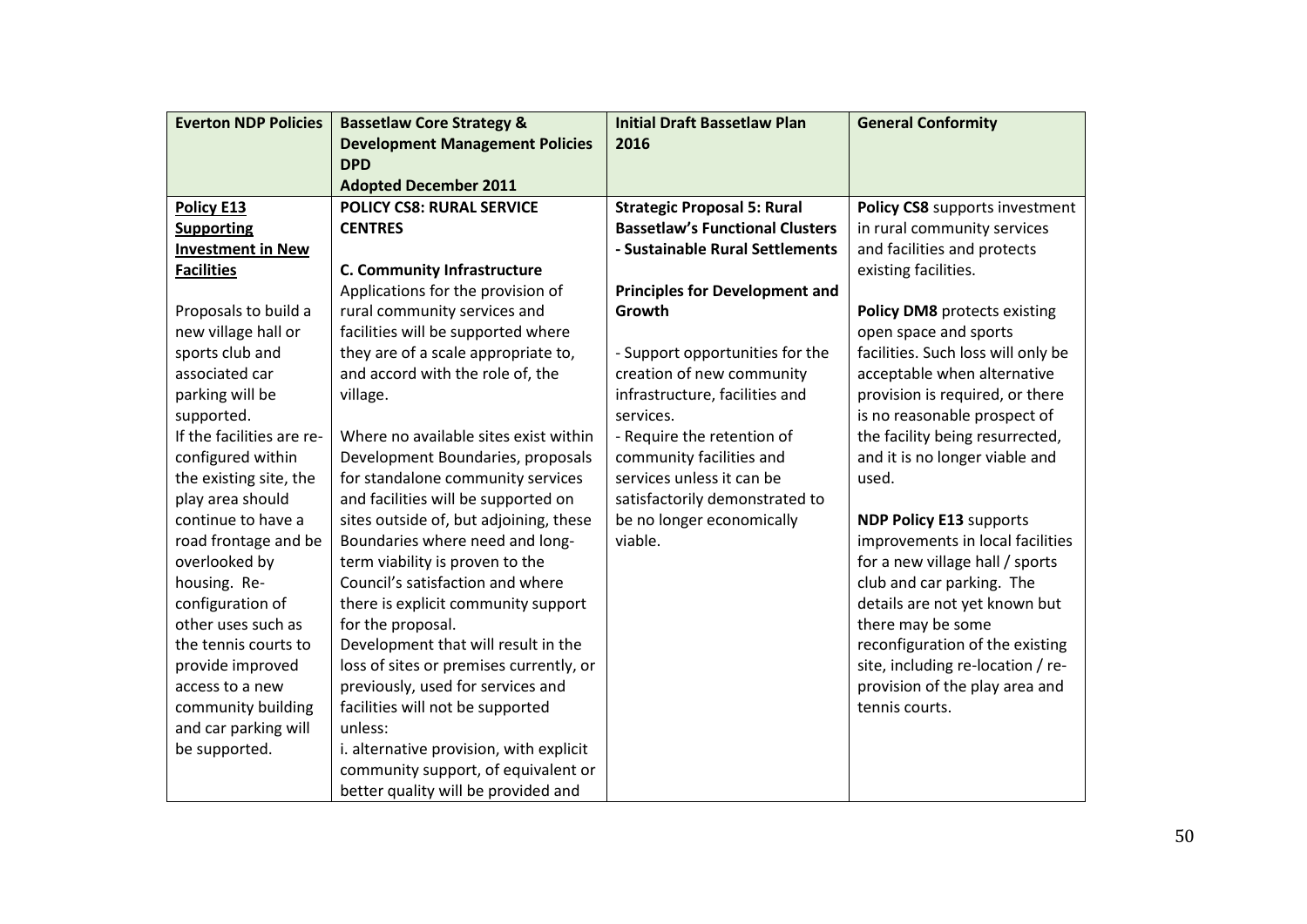| <b>Development Management Policies</b><br>2016<br><b>DPD</b><br><b>Adopted December 2011</b><br>made available prior to<br>commencement of redevelopment; |
|-----------------------------------------------------------------------------------------------------------------------------------------------------------|
|                                                                                                                                                           |
|                                                                                                                                                           |
|                                                                                                                                                           |
|                                                                                                                                                           |
|                                                                                                                                                           |
| or                                                                                                                                                        |
| ii. it is evident that there is no                                                                                                                        |
| reasonable prospect of the service or                                                                                                                     |
| facility being retained or                                                                                                                                |
| resurrected; and                                                                                                                                          |
| iii. it is evident that the service or                                                                                                                    |
| facility is no longer viable; and                                                                                                                         |
| iv. there is little evidence of local use                                                                                                                 |
| of that service or facility.                                                                                                                              |
|                                                                                                                                                           |
| Applicants will be expected to                                                                                                                            |
| demonstrate to the Council's                                                                                                                              |
| satisfaction that all reasonable                                                                                                                          |
| efforts have been made to sell and                                                                                                                        |
| let the site or premises for its                                                                                                                          |
| existing use or another                                                                                                                                   |
| service/facility use at a realistic price                                                                                                                 |
| for a period of at least 12 months.                                                                                                                       |
|                                                                                                                                                           |
| <b>POLICY DM9: GREEN</b>                                                                                                                                  |
| <b>INFRASTRUCTURE; BIODIVERSITY &amp;</b>                                                                                                                 |
| <b>GEODIVERSITY;</b>                                                                                                                                      |
| <b>LANDSCAPE; OPEN SPACE AND</b>                                                                                                                          |
| <b>SPORTS FACILITIES</b>                                                                                                                                  |
| D. Open Space and Sports Facilities                                                                                                                       |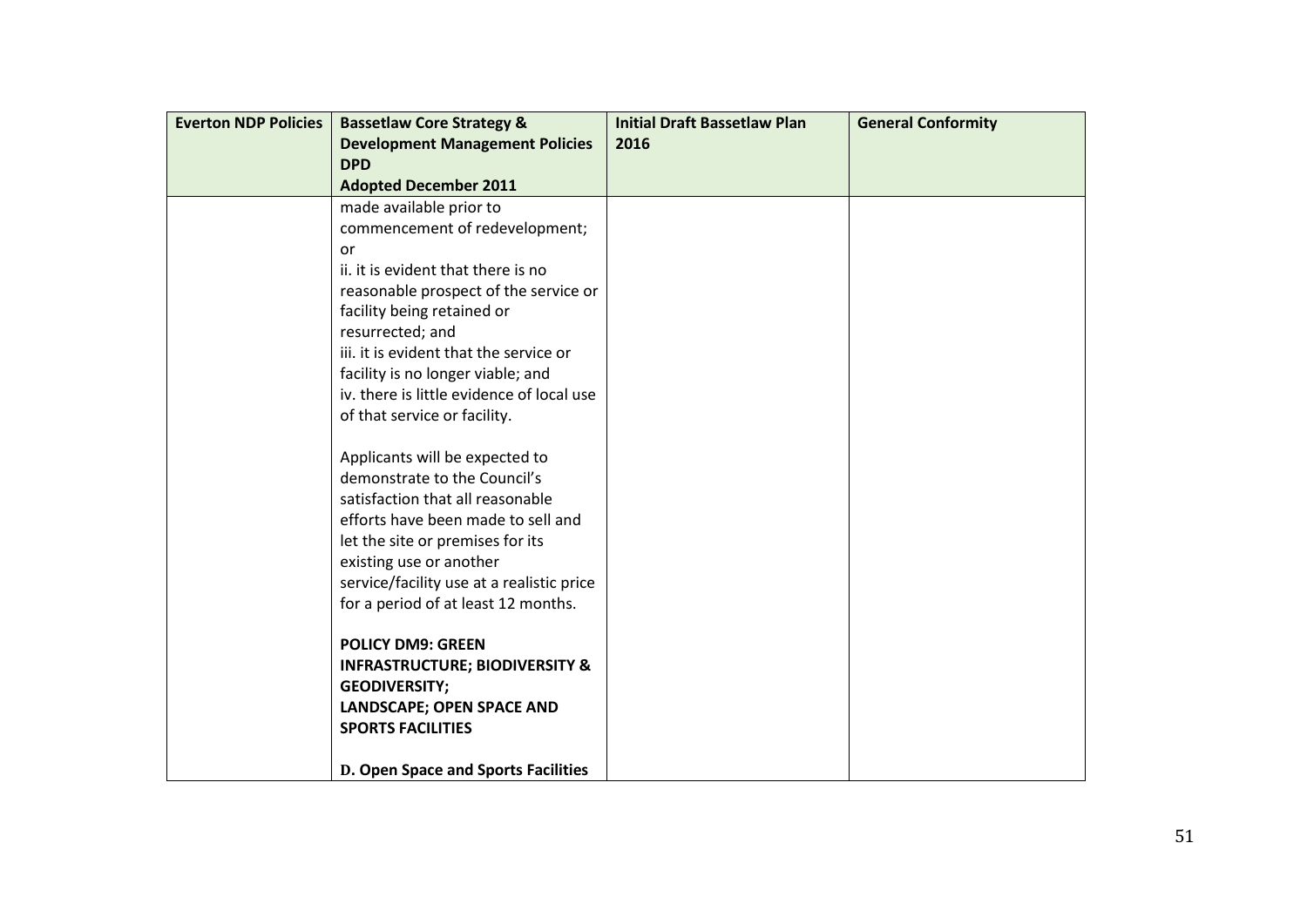| <b>Everton NDP Policies</b> | <b>Bassetlaw Core Strategy &amp;</b>    | <b>Initial Draft Bassetlaw Plan</b> | <b>General Conformity</b> |
|-----------------------------|-----------------------------------------|-------------------------------------|---------------------------|
|                             | <b>Development Management Policies</b>  | 2016                                |                           |
|                             | <b>DPD</b>                              |                                     |                           |
|                             | <b>Adopted December 2011</b>            |                                     |                           |
|                             | Development proposals will be           |                                     |                           |
|                             | expected to demonstrate that they       |                                     |                           |
|                             | will not adversely affect or result in  |                                     |                           |
|                             | the loss of open spaces and sports      |                                     |                           |
|                             | facilities. Exceptions may be made if   |                                     |                           |
|                             | the open spaces or facilities are       |                                     |                           |
|                             | identified as surplus to demand in a    |                                     |                           |
|                             | given location and that alternative     |                                     |                           |
|                             | provision, or a contribution towards    |                                     |                           |
|                             | new or improved facilities              |                                     |                           |
|                             | elsewhere, would be preferable.         |                                     |                           |
|                             | Alternative scheme designs that         |                                     |                           |
|                             | minimise impact should be               |                                     |                           |
|                             | considered before the use of            |                                     |                           |
|                             | mitigation (on-site, off-site or        |                                     |                           |
|                             | through contributions as                |                                     |                           |
|                             | appropriate).                           |                                     |                           |
|                             | New development proposals will be       |                                     |                           |
|                             | expected to provide functional on-      |                                     |                           |
|                             | site open space and/or sports           |                                     |                           |
|                             | facilities, or to provide contributions |                                     |                           |
|                             | towards new or improved facilities      |                                     |                           |
|                             | elsewhere locally, as well as           |                                     |                           |
|                             | contributions for on-going              |                                     |                           |
|                             | maintenance, to meet any                |                                     |                           |
|                             | deficiencies in local provision (when   |                                     |                           |
|                             | assessed against locally defined        |                                     |                           |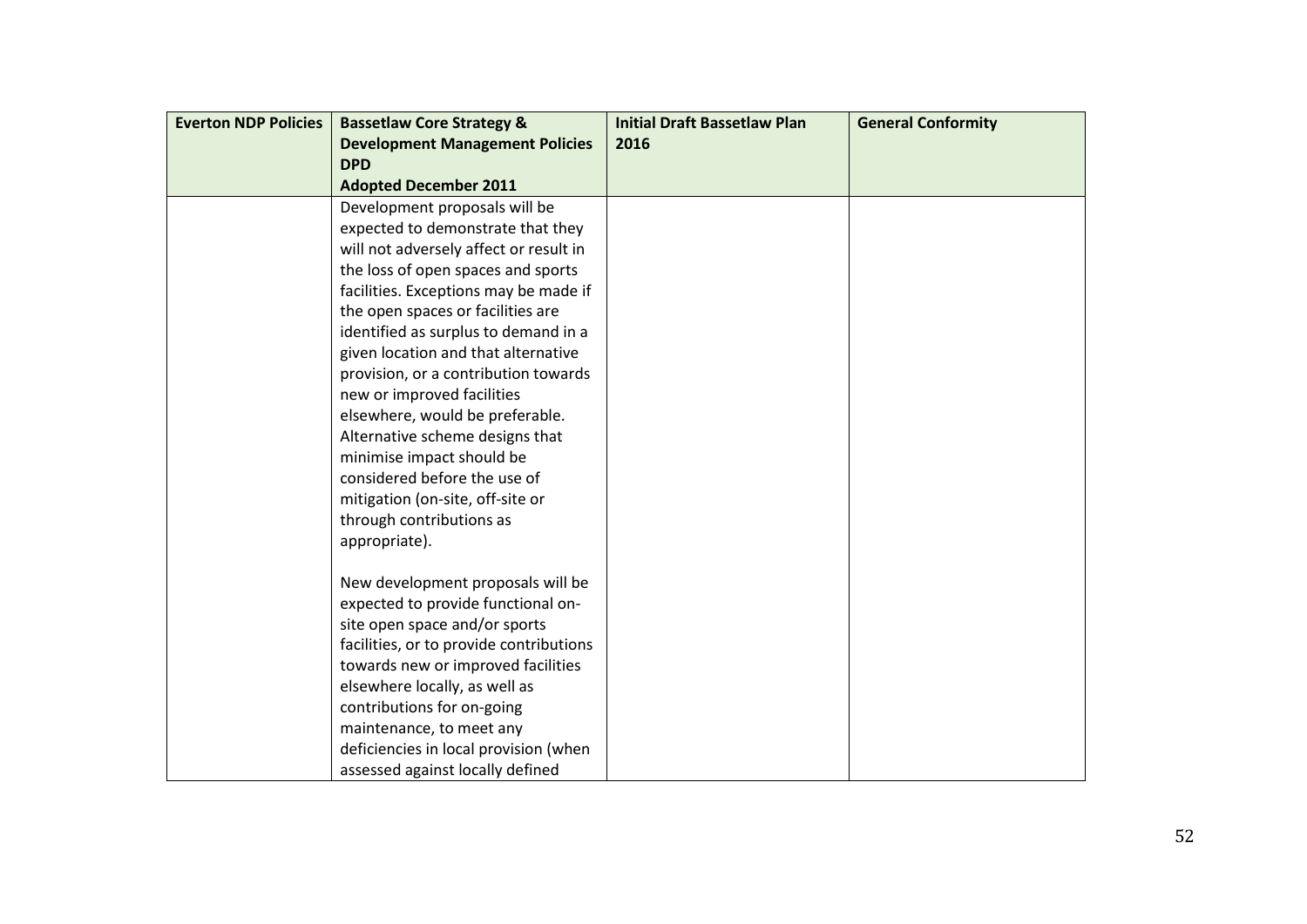| <b>Everton NDP Policies</b> | <b>Bassetlaw Core Strategy &amp;</b>      | <b>Initial Draft Bassetlaw Plan</b>    | <b>General Conformity</b>          |
|-----------------------------|-------------------------------------------|----------------------------------------|------------------------------------|
|                             | <b>Development Management Policies</b>    | 2016                                   |                                    |
|                             | <b>DPD</b>                                |                                        |                                    |
|                             | <b>Adopted December 2011</b>              |                                        |                                    |
|                             | standards) that will be caused by the     |                                        |                                    |
|                             | development.                              |                                        |                                    |
|                             |                                           |                                        |                                    |
|                             | Areas of protected open space will        |                                        |                                    |
|                             | be identified in the Site Allocations     |                                        |                                    |
|                             | Development Plan                          |                                        |                                    |
|                             | Document.                                 |                                        |                                    |
|                             |                                           |                                        |                                    |
| Policy E14                  | <b>POLICY CS8: RURAL SERVICE</b>          | <b>Strategic Proposal 5: Rural</b>     | Policy CS8 supports investment     |
| <b>Protecting Existing</b>  | <b>CENTRES</b>                            | <b>Bassetlaw's Functional Clusters</b> | in rural community services        |
| Recreational                |                                           | - Sustainable Rural Settlements        | and facilities and protects        |
| <b>Facilities and</b>       | <b>C. Community Infrastructure</b>        |                                        | existing facilities.               |
| <b>Supporting</b>           |                                           | <b>Principles for Development and</b>  |                                    |
| <b>Investment in New</b>    | As above.                                 | Growth                                 | Policy DM8 protects existing       |
| <b>Facilities</b>           |                                           |                                        | open space and sports              |
|                             | <b>POLICY DM9: GREEN</b>                  | As above.                              | facilities. Such loss will only be |
| Provision of<br>А.          | <b>INFRASTRUCTURE; BIODIVERSITY &amp;</b> |                                        | acceptable when alternative        |
| new and                     | <b>GEODIVERSITY;</b>                      |                                        | provision is required, or there    |
| enhancement of              | <b>LANDSCAPE; OPEN SPACE AND</b>          |                                        | is no reasonable prospect of       |
| existing facilities         | <b>SPORTS FACILITIES</b>                  |                                        | the facility being resurrected,    |
| Development which           |                                           |                                        | and it is no longer viable and     |
| contributes towards         | D. Open Space and Sports Facilities       |                                        | used.                              |
| the improvement of          | As above.                                 |                                        |                                    |
| existing, or provision      |                                           |                                        | <b>NDP Policy E14 protects</b>     |
| of new recreational,        |                                           |                                        | existing facilities and provides   |
| community and               |                                           |                                        | support for proposals for new      |
| educational facilities      |                                           |                                        | facilities.                        |
| will be encouraged.         |                                           |                                        |                                    |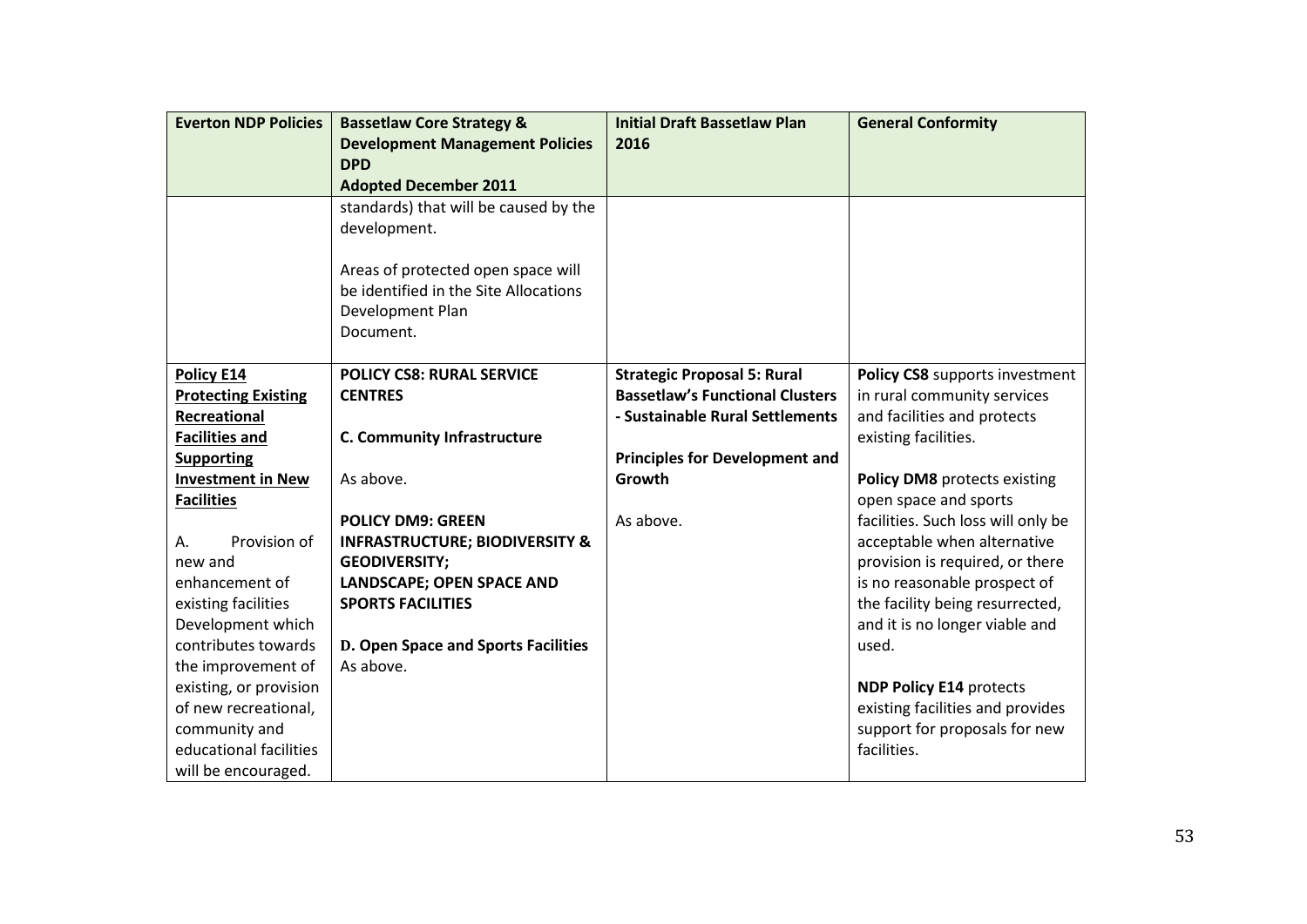| <b>Everton NDP Policies</b>  | <b>Bassetlaw Core Strategy &amp;</b>   | <b>Initial Draft Bassetlaw Plan</b> | <b>General Conformity</b> |
|------------------------------|----------------------------------------|-------------------------------------|---------------------------|
|                              | <b>Development Management Policies</b> | 2016                                |                           |
|                              | <b>DPD</b>                             |                                     |                           |
|                              | <b>Adopted December 2011</b>           |                                     |                           |
| The following local          |                                        |                                     |                           |
| recreational facilities      |                                        |                                     |                           |
| are of recognised            |                                        |                                     |                           |
| importance:                  |                                        |                                     |                           |
| Village hall<br>$\bullet$    |                                        |                                     |                           |
| Football<br>$\bullet$        |                                        |                                     |                           |
| pitch                        |                                        |                                     |                           |
| Cricket pitch<br>٠           |                                        |                                     |                           |
| Children's<br>$\bullet$      |                                        |                                     |                           |
| playground                   |                                        |                                     |                           |
| <b>Bowling</b><br>$\bullet$  |                                        |                                     |                           |
| green<br>Tennis<br>$\bullet$ |                                        |                                     |                           |
| courts                       |                                        |                                     |                           |
| Allotments.<br>$\bullet$     |                                        |                                     |                           |
|                              |                                        |                                     |                           |
| There will be a              |                                        |                                     |                           |
| presumption in               |                                        |                                     |                           |
| favour of the re-use         |                                        |                                     |                           |
| of the above                 |                                        |                                     |                           |
| facilities for               |                                        |                                     |                           |
| recreational, health,        |                                        |                                     |                           |
| and community type           |                                        |                                     |                           |
| uses.                        |                                        |                                     |                           |
|                              |                                        |                                     |                           |
| <b>B.</b>                    |                                        |                                     |                           |
| Developmen                   |                                        |                                     |                           |
| t resulting in loss of       |                                        |                                     |                           |
| existing facilities          |                                        |                                     |                           |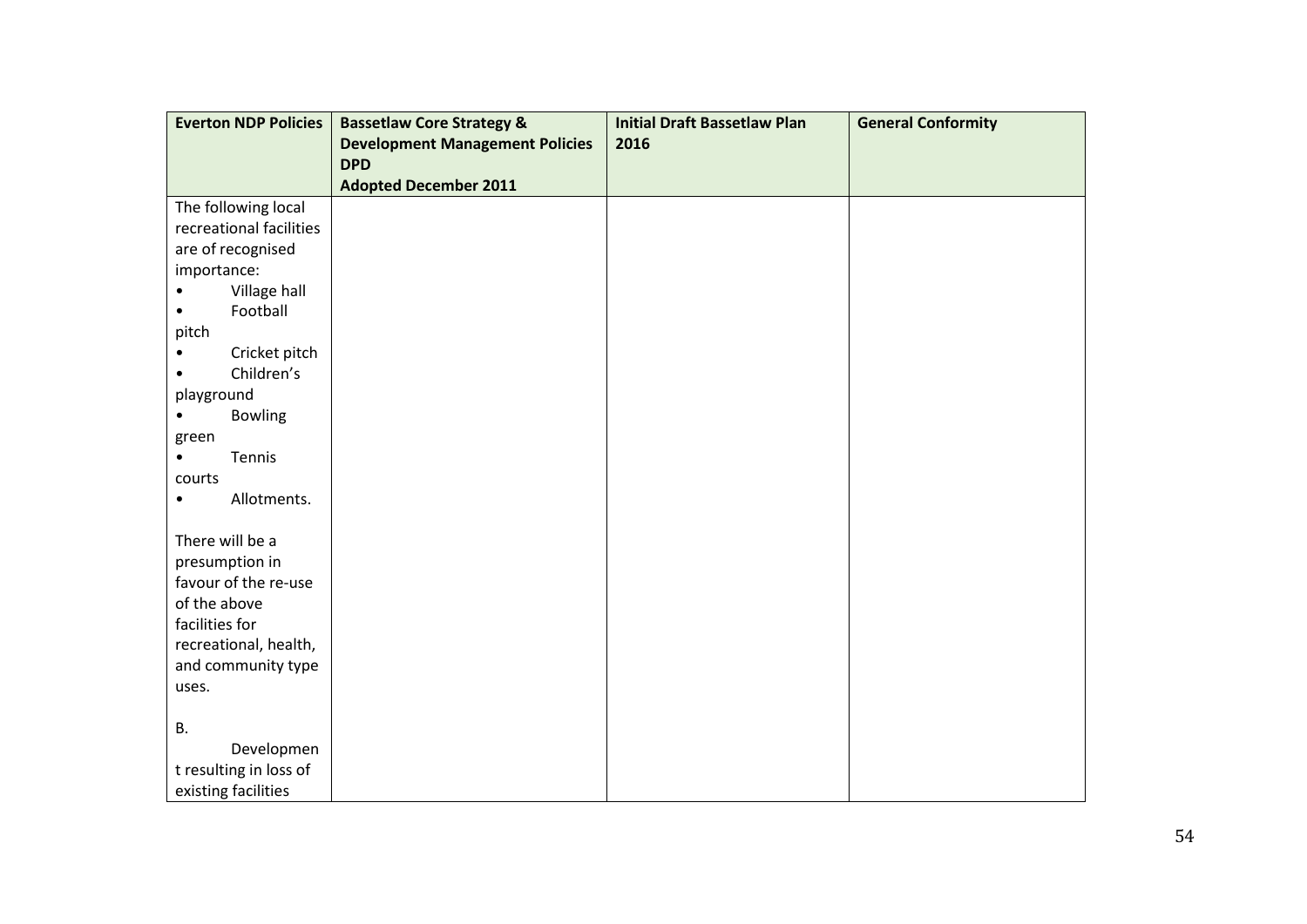| <b>Everton NDP Policies</b>               | <b>Bassetlaw Core Strategy &amp;</b>   | <b>Initial Draft Bassetlaw Plan</b> | <b>General Conformity</b> |
|-------------------------------------------|----------------------------------------|-------------------------------------|---------------------------|
|                                           | <b>Development Management Policies</b> | 2016                                |                           |
|                                           | <b>DPD</b>                             |                                     |                           |
|                                           | <b>Adopted December 2011</b>           |                                     |                           |
| The change of use of                      |                                        |                                     |                           |
| existing facilities to                    |                                        |                                     |                           |
| other uses will only                      |                                        |                                     |                           |
| be supported where                        |                                        |                                     |                           |
| the following can be                      |                                        |                                     |                           |
| demonstrated:                             |                                        |                                     |                           |
| The proposal<br>1.                        |                                        |                                     |                           |
| includes alternative                      |                                        |                                     |                           |
| provision, on a site                      |                                        |                                     |                           |
| within the village of                     |                                        |                                     |                           |
| Everton, of                               |                                        |                                     |                           |
| equivalent or                             |                                        |                                     |                           |
| enhanced facilities,                      |                                        |                                     |                           |
| which are accessible                      |                                        |                                     |                           |
| by walking and                            |                                        |                                     |                           |
| cycling and which                         |                                        |                                     |                           |
| have adequate car                         |                                        |                                     |                           |
| parking; or                               |                                        |                                     |                           |
| Proposals<br>2.                           |                                        |                                     |                           |
| provide evidence of                       |                                        |                                     |                           |
| local community                           |                                        |                                     |                           |
| support; and                              |                                        |                                     |                           |
| There is no<br>3.                         |                                        |                                     |                           |
| longer a need for the                     |                                        |                                     |                           |
| facility or there is<br>evidence that the |                                        |                                     |                           |
|                                           |                                        |                                     |                           |
| facility is no longer<br>viable.          |                                        |                                     |                           |
|                                           |                                        |                                     |                           |
|                                           |                                        |                                     |                           |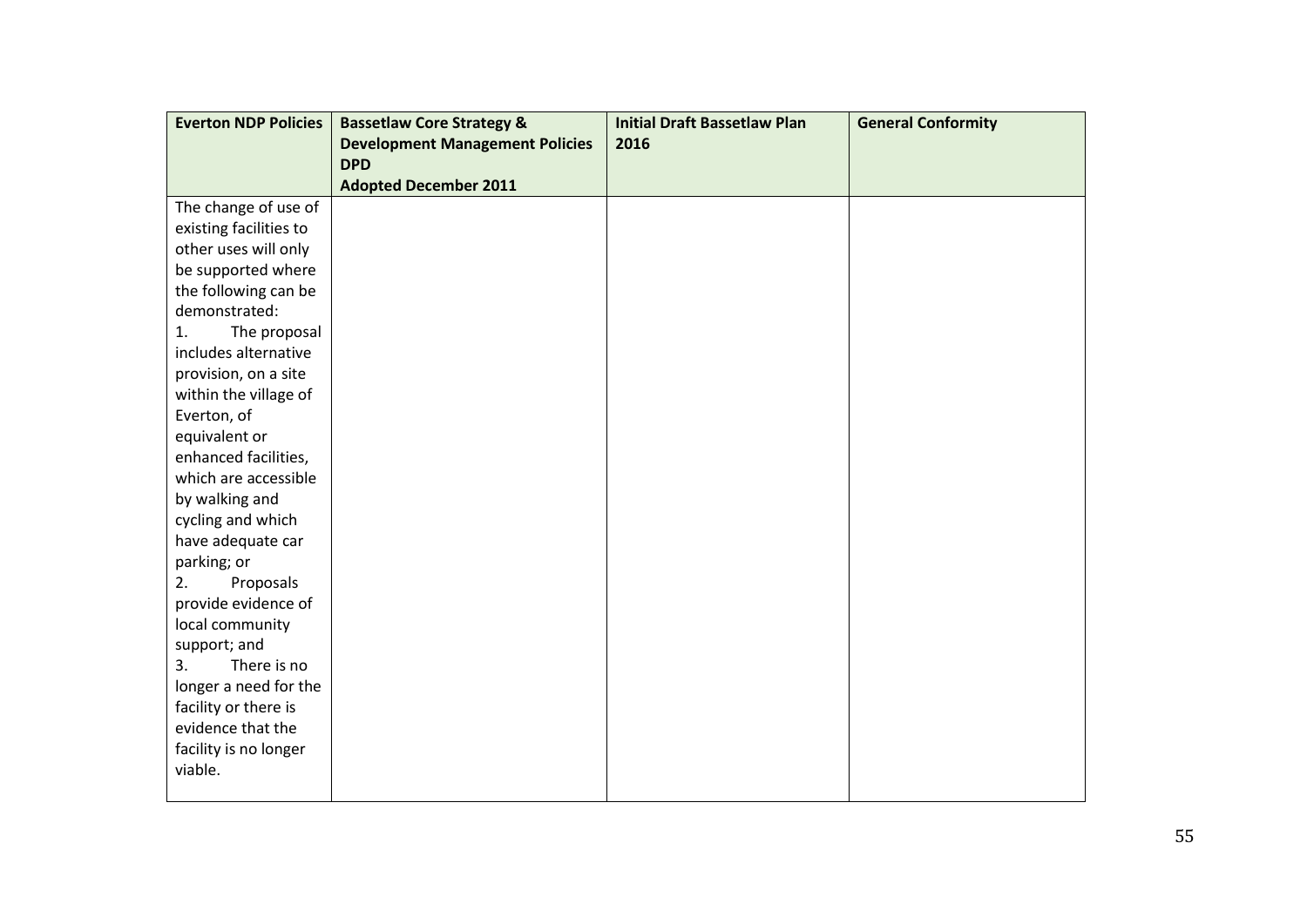| <b>Everton NDP Policies</b>      | <b>Bassetlaw Core Strategy &amp;</b>   | <b>Initial Draft Bassetlaw Plan</b>    | <b>General Conformity</b>      |
|----------------------------------|----------------------------------------|----------------------------------------|--------------------------------|
|                                  | <b>Development Management Policies</b> | 2016                                   |                                |
|                                  | <b>DPD</b>                             |                                        |                                |
|                                  | <b>Adopted December 2011</b>           |                                        |                                |
| Policy E15                       | <b>POLICY CS8: RURAL SERVICE</b>       | <b>Strategic Proposal 5: Rural</b>     | Policy CS8 supports investment |
| <b>Supporting a New or</b>       | <b>CENTRES</b>                         | <b>Bassetlaw's Functional Clusters</b> | in rural community services    |
| <b>Extended Cemetery</b>         |                                        | - Sustainable Rural Settlements        | and facilities and protects    |
|                                  | <b>C. Community Infrastructure</b>     |                                        | existing facilities.           |
| Proposals for a new              |                                        | <b>Principles for Development and</b>  |                                |
| or extended                      | As above.                              | Growth                                 | NDP Policy C3 supports a new   |
| cemetery will be                 |                                        |                                        | or expanded cemetery.          |
| supported where:                 |                                        | As above.                              |                                |
| The site is in<br>$\mathbf{1}$ . |                                        |                                        |                                |
| a suitable and                   |                                        |                                        |                                |
| accessible location,             |                                        |                                        |                                |
| within the Parish;               |                                        |                                        |                                |
| <b>The</b><br>2.                 |                                        |                                        |                                |
| proposed location                |                                        |                                        |                                |
| has been subjected               |                                        |                                        |                                |
| to local community               |                                        |                                        |                                |
| consultation and                 |                                        |                                        |                                |
| demonstrates                     |                                        |                                        |                                |
| support among local              |                                        |                                        |                                |
| people; and                      |                                        |                                        |                                |
| 3.<br>Local                      |                                        |                                        |                                |
| residential amenity is           |                                        |                                        |                                |
| protected.                       |                                        |                                        |                                |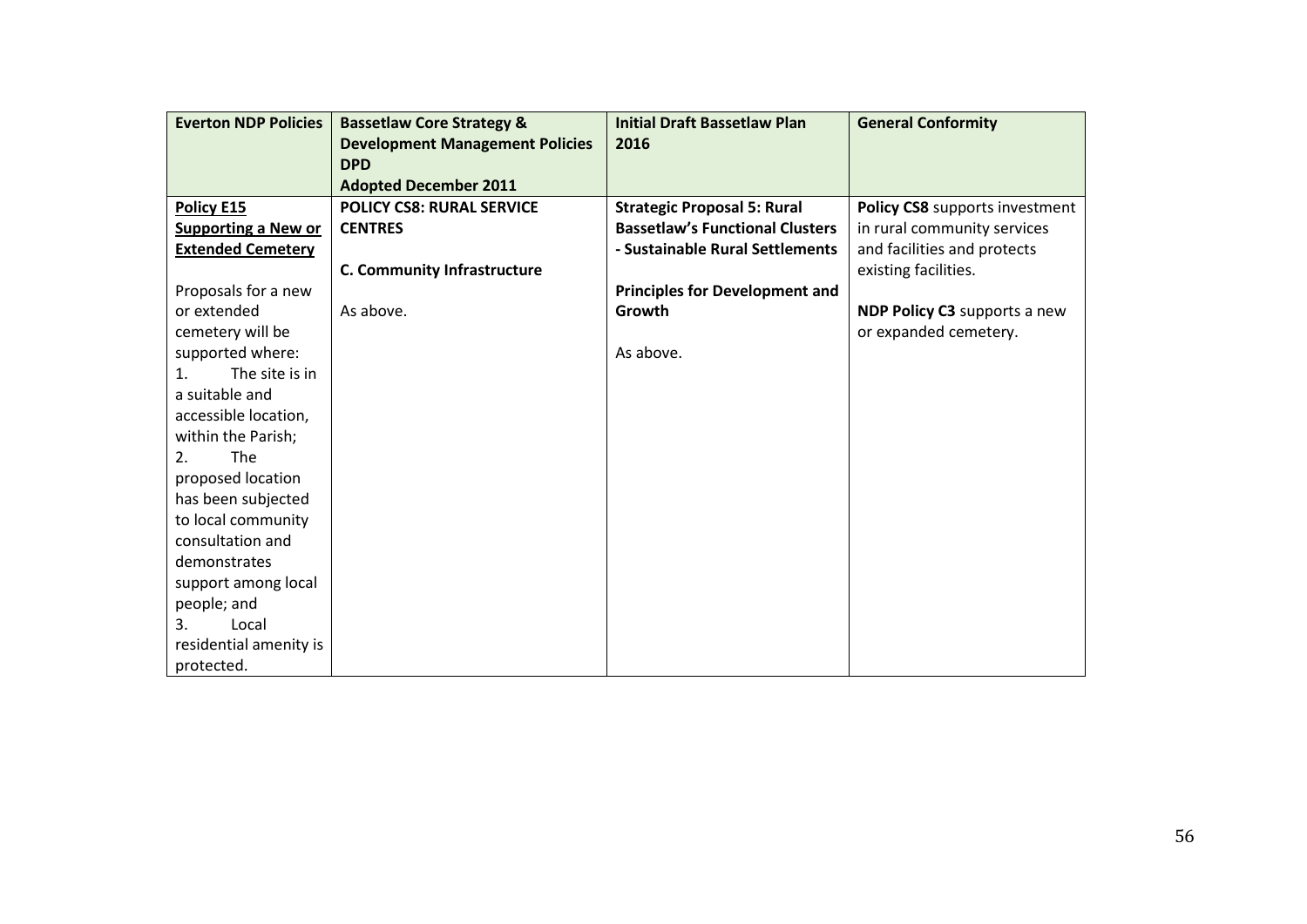## **3.6 f. Be Compatible with EU Obligations**

The Submission Neighbourhood Plan is fully compatible with EU Obligations.

**The making of the neighbourhood development plan is not likely to have a significant effect on a European site (as defined in the Conservation of Habitats and Species Regulations 2010(2)) or a European offshore marine site (as defined in the Offshore Marine Conservation (Natural Habitats, &c.) Regulations 2007(3)) (either alone or in combination with other plans or projects).**

## **Strategic Environmental Assessment (SEA)**

To meet the 'basic conditions' which are specified by law a Neighbourhood Development Plan must be compatible with EU obligations. Furthermore, as at 9th February 2015 Regulation 15 of the 2012 Neighbourhood Planning Regulations was amended to require that when a plan is submitted to the Local Planning Authority it should include either an environmental report prepared in accordance with the applicable regulations or where it has been determined as unlikely to have significant environmental effects, a statement of reasons for the determination.

A SEA Screening Report was prepared by Bassetlaw District Council to determine whether or not the content of the draft Everton Neighbourhood Plan requires a Strategic Environmental Assessment (SEA) in accordance with the European Directive 2001/42/EC and associated Environmental Assessment of Plans and Programmes Regulations 2004.

## **Requirement for Habitats Regulations Assessment (HRA)**

Article 6 (3) of the EU Habitats Directive (Council Directive 92/43/EEC) and Regulation 61 of the Conservation of Habitats and Species Regulations 2010 (as amended) requires that an appropriate assessment of plans and programmes is carried out with regard to the conservation objectives of European Sites (Natura 2000 sites) and that other plans and projects identify any significant effect that is likely for any European Site. In the context of neighbourhood planning, a Habitats Regulation Assessment (HRA) is required where a Neighbourhood Plan is deemed likely to result in significant negative effects occurring on protected European Sites (Natura 2000 sites) as a result of the plan's implementation.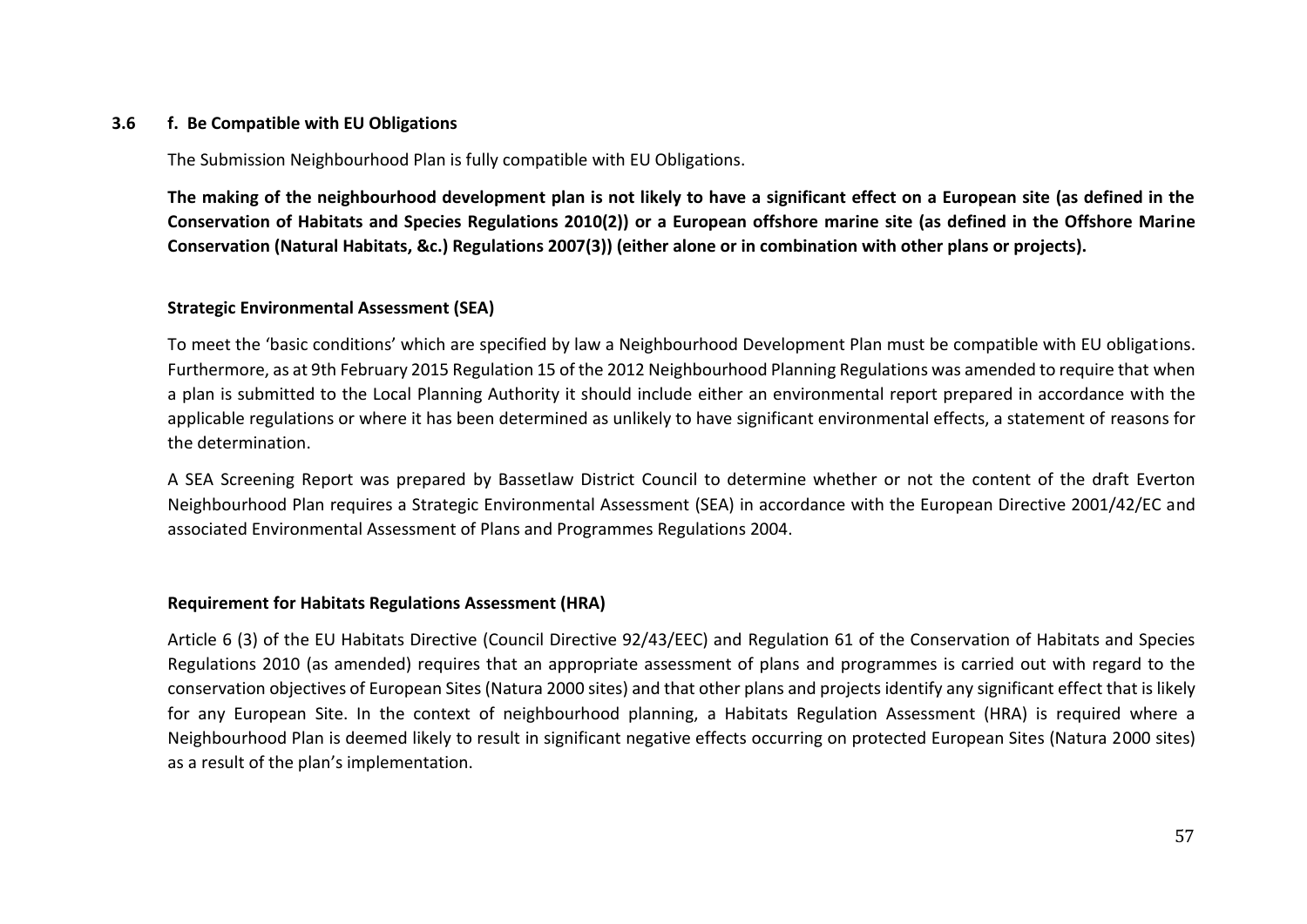A Habitat Regulations Assessment Screening Report was undertaken for the Neighbourhood Plan to determine whether a Habitats Regulations Assessment (HRA) is required in accordance with Article 6(3) of the EU Habitats Directive and with Regulation 61 of the Conservation of Habitats and Species Regulations 2010 (as amended).

The Screening Report was published for consultation with the three consultation bodies, Historic England, Environment Agency and Natural England from 6<sup>th</sup> May to 10<sup>th</sup> June 2017.

The Screening Assessment Report set out a summary of findings:

## *"Summary of Findings*

*1.10 Following the undertaking of the Screening Assessments it has been shown that the Plan in its current form will not have any significant negative effects on the environment or any identified European sites. It is considered therefore that a full environmental assessment and habitat regulations assessment is not necessary. This determination has been reached by assessing the contents of the Draft Plan against criteria provided in Schedule 1 of the 2004 Regulations and with regard to Regulation 32 of the 2015 Neighbourhood Planning Regulations & the Habitat Regulations."*

The Report went on to conclude:

## "*6 Conclusions*

## *SEA Screening*

*6.1 On the basis of the SEA Screening Assessment set out in this document, the conclusion is that the Everton Neighbourhood Plan will not have significant environmental effects in relation to any of the criteria set out in Schedule 1 of the SEA Regulations, and therefore does not need to be subject to a full SEA.* 

## *HRA Screening*

*6.2 The Screening Assessment concludes that no significant effects are likely to occur with regards to the integrity of the SAC and SPA to the north of Everton, due to the implementation of the Plan. As such the Plan does not require a full HRA to be undertaken.*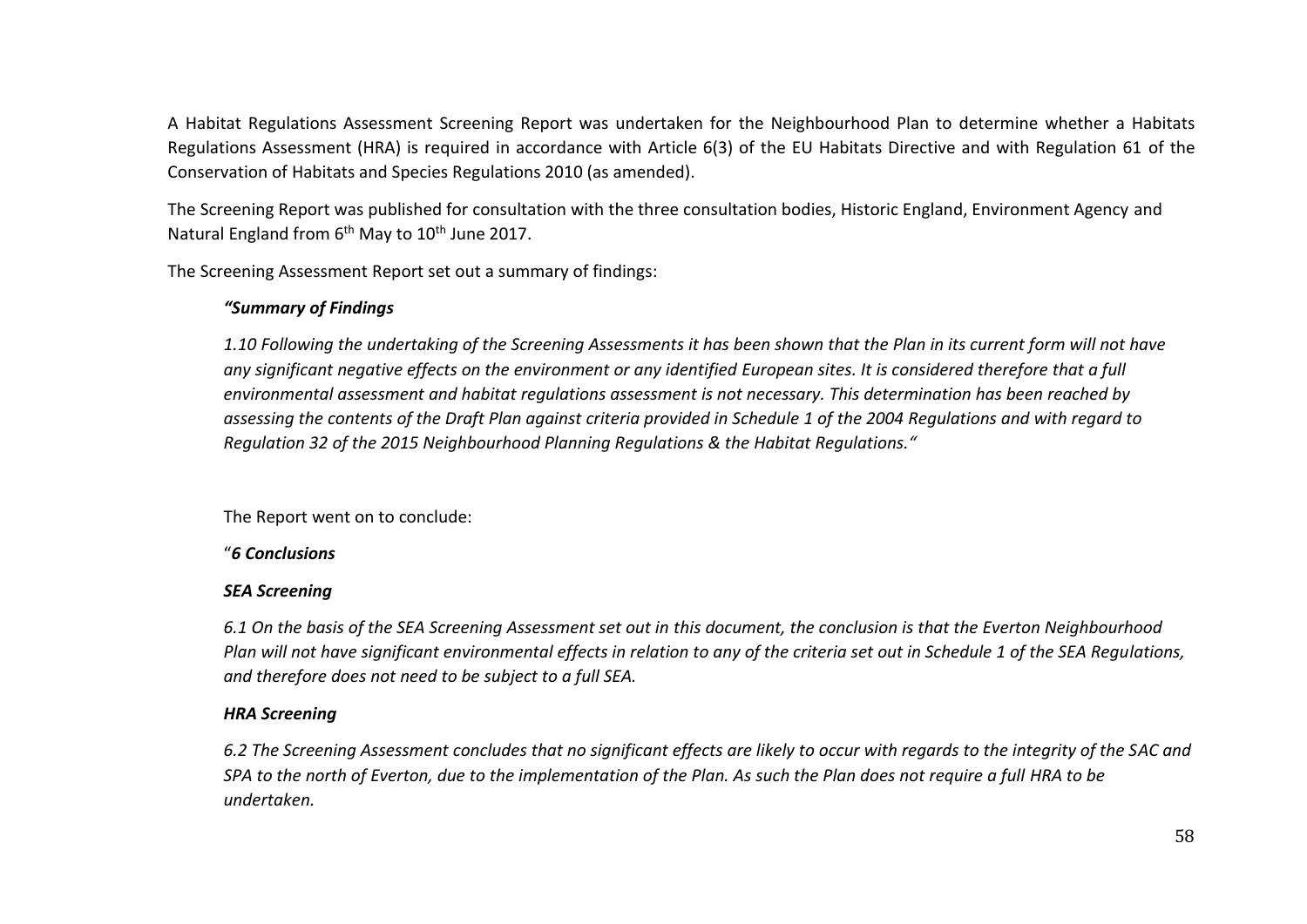*6.3 The main reasons for these conclusions are:* 

*• The effects on the SAC and SPA of the allocated development sites are not deemed to be significant,* 

• The development supported in the Plan which may have some effect on the environment, is determined to be local in scale and *these local impacts will be addressed and mitigated through Policies contained in the Plan and at the planning application stage."*

The responses from the Consultation Bodies are set out in Table 3.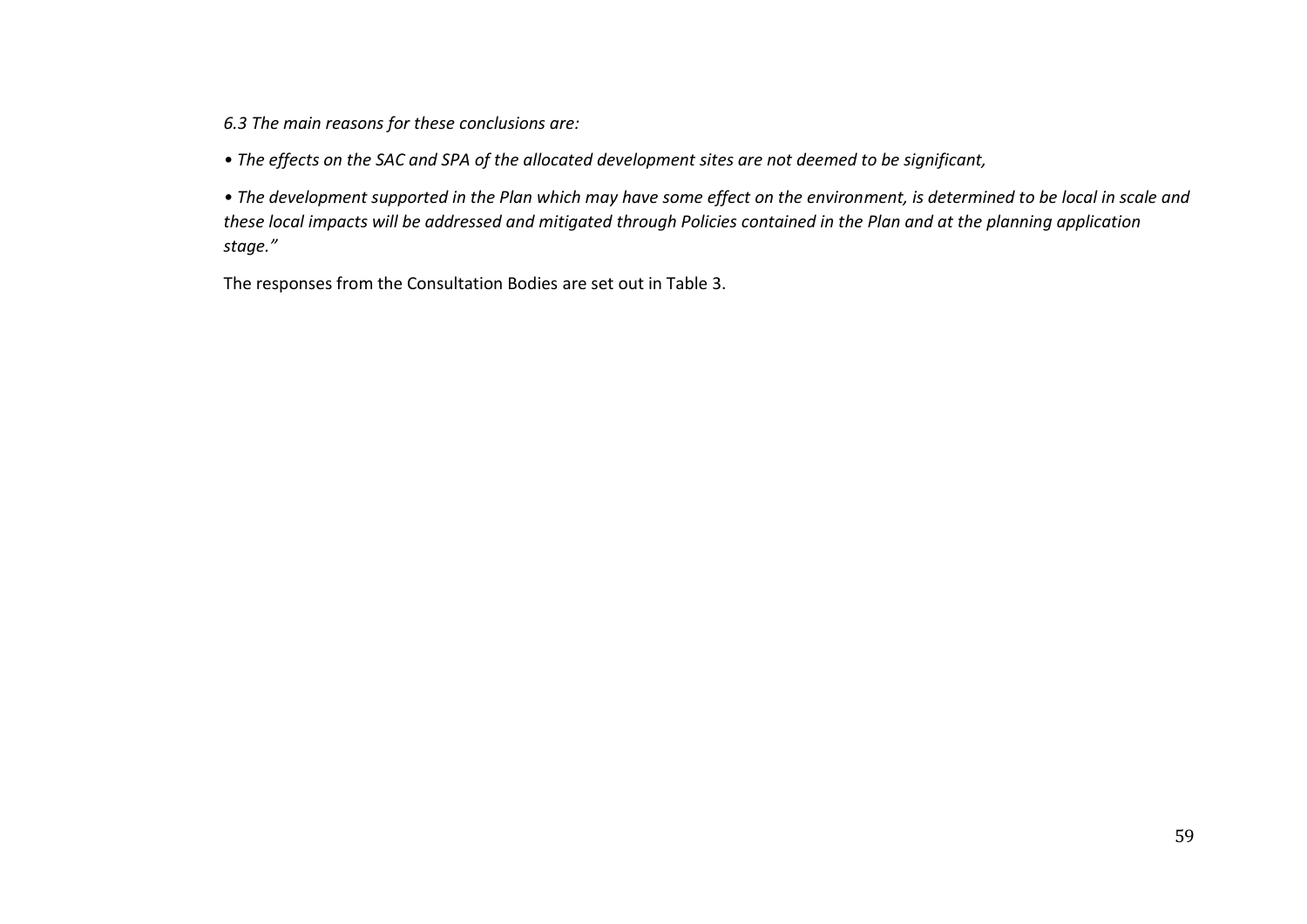## **Table 3 Responses to Strategic Environmental Assessment & Habitat Regulations Assessment Screening Statement**

| <b>Consultation Body</b>  | Response                                                                                                                                                                                                                                                                                                                                                                                                                                                                                                                                                                                                                                                                                                                  |  |
|---------------------------|---------------------------------------------------------------------------------------------------------------------------------------------------------------------------------------------------------------------------------------------------------------------------------------------------------------------------------------------------------------------------------------------------------------------------------------------------------------------------------------------------------------------------------------------------------------------------------------------------------------------------------------------------------------------------------------------------------------------------|--|
| <b>Environment Agency</b> | Our ref: LT/2006/000221/OR-30/PO1-L01<br>Your ref:<br>Date: 10 May 2017<br>(Extract)<br>SEA Screening & Sustainability Appraisal<br>The Environment Agency has no comments to make on the SEA Screening and Sustainability<br>Appraisal.                                                                                                                                                                                                                                                                                                                                                                                                                                                                                  |  |
| <b>Natural England</b>    | From: Cox, Kristina (NE) Sent: 06 June 2017 12:07 To: James Green<br>(James.Green@bassetlaw.gov.uk) Subject: Attn. James Green ref.214633 Everton Neighbourhood<br>Plan - Sustainability Documents<br>Our ref. 214633<br>Planning Consultation: Everton Neighbourhood Plan -SEA & HRA screening statement<br>Thank you for the attached consultation.<br>Natural England is a non-departmental public body. Our statutory purpose is to ensure that the<br>natural environment is conserved, enhanced, and managed for the benefit of present and future<br>generations, thereby contributing to sustainable development.<br>We welcome the Strategic Environmental Assessment & Habitat Regulations Assessment Screening |  |
|                           | Statement for the emerging Everton Neighbourhood Plan and consider that the methodology and                                                                                                                                                                                                                                                                                                                                                                                                                                                                                                                                                                                                                               |  |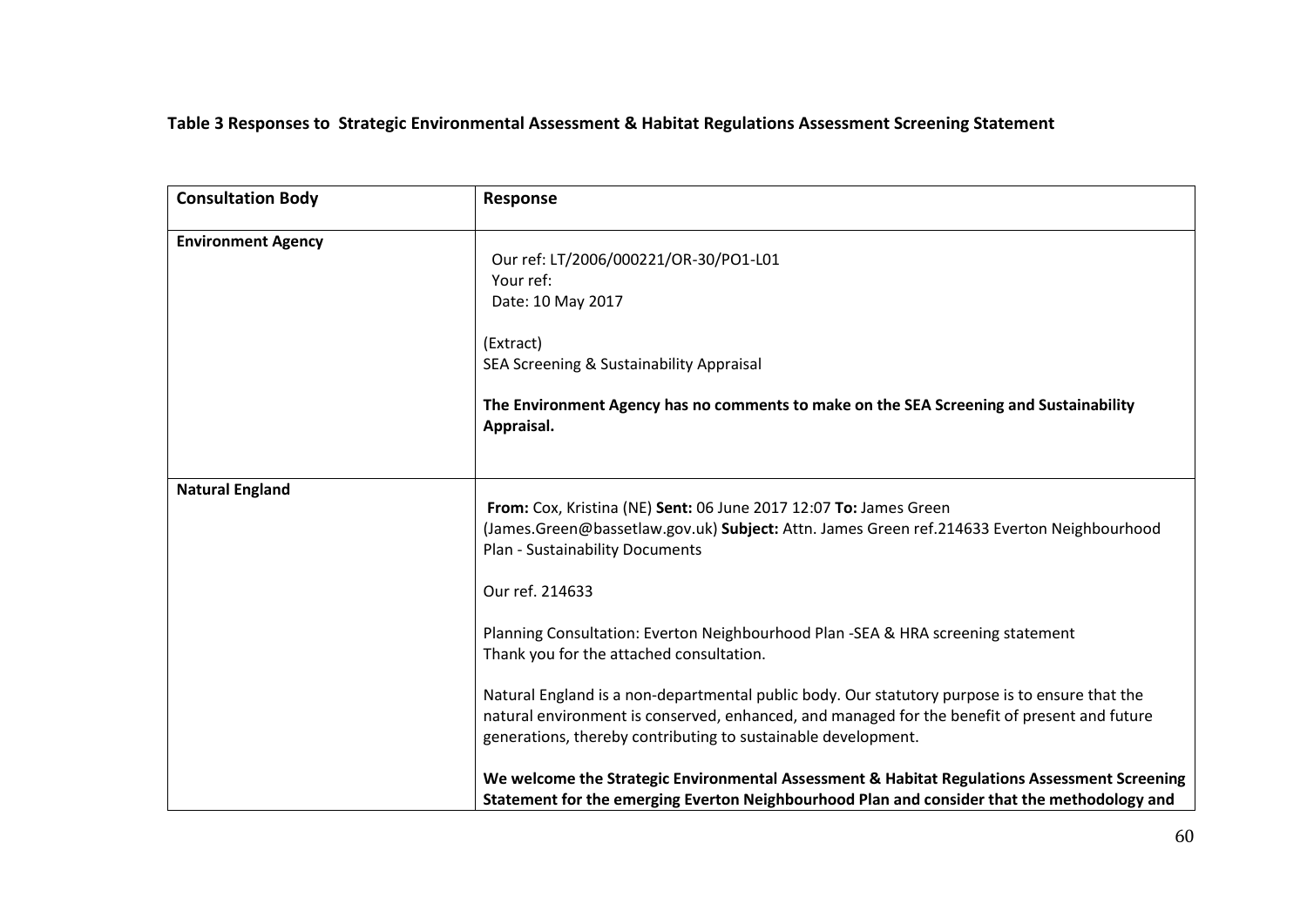| <b>Consultation Body</b> | <b>Response</b>                                                                                                                                                                                                                                                                                                                                                                                                                                                                                                            |  |
|--------------------------|----------------------------------------------------------------------------------------------------------------------------------------------------------------------------------------------------------------------------------------------------------------------------------------------------------------------------------------------------------------------------------------------------------------------------------------------------------------------------------------------------------------------------|--|
|                          | baseline information used to inform the report appears to meet the requirements of the SEA<br>Directive (2001/42/EC) and associated guidance.                                                                                                                                                                                                                                                                                                                                                                              |  |
|                          | We are pleased to note that the impacts on biodiversity, wildlife habitats and designated sites of<br>*Barrow Hills Sandpit SSSI<br>*River Idle Washlands SSSI                                                                                                                                                                                                                                                                                                                                                             |  |
|                          | *Chesterfield Canal SSSI Sites of Special Scientific Interest have been taken into account within the<br>report.                                                                                                                                                                                                                                                                                                                                                                                                           |  |
|                          | We agree with the Council's conclusion of no likely significant effect upon the named European<br>designated sites Thorne & Hatfield Moors SPA and Hatfield Moor SAC in the screening statement.                                                                                                                                                                                                                                                                                                                           |  |
|                          | In relation to the Draft Sustainability Appraisal Scoping Report-we are pleased to see that you have<br>included the Natural Environment.                                                                                                                                                                                                                                                                                                                                                                                  |  |
|                          | There are opportunities to look further at opportunities in relation to Green Infrastructure.<br>We would be happy to comment further should the need arise but if in the meantime you have any<br>queries please do not hesitate to contact us. For any queries relating to the specific advice in this<br>email only please contact me on 020822 58987. For any new consultations, or to provide further<br>information on this consultation please send your correspondences to<br>consultations@naturalengland.org.uk. |  |
| <b>Historic England</b>  | 25 July 2017                                                                                                                                                                                                                                                                                                                                                                                                                                                                                                               |  |
|                          | Thank you for your consultation of 3 July 2017 and the request for a Screening Opinion in respect of<br>the Everton Neighbourhood Plan. We refer also to our earlier response, to a previous consultation on<br>the same matter, dated 30 May 2017.                                                                                                                                                                                                                                                                        |  |
|                          | For the purposes of consultations on SEA Screening Opinions, Historic England confines its advice to<br>the question, "Is it likely to have a significant effect on the environment?" in respect of our area of                                                                                                                                                                                                                                                                                                            |  |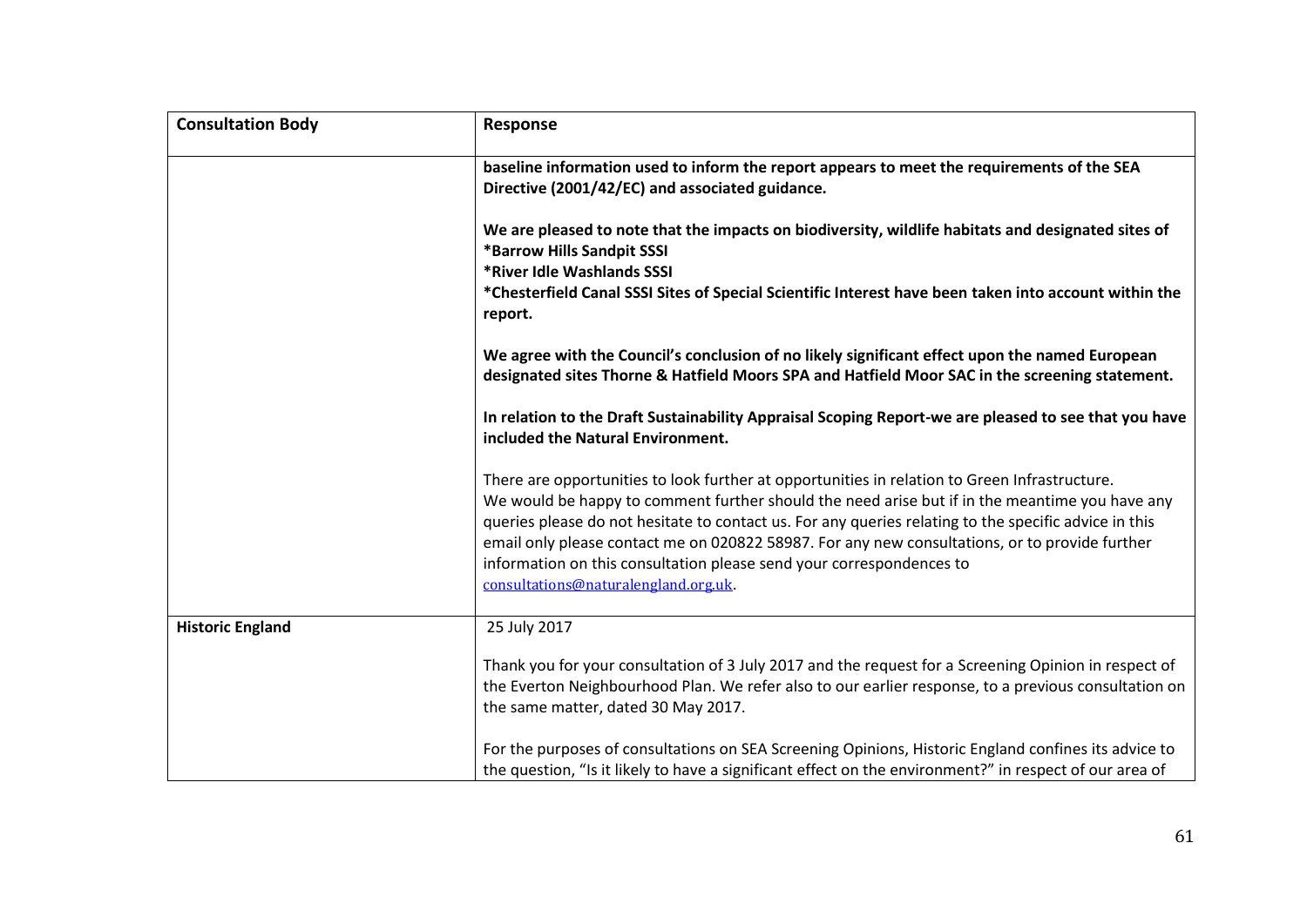| <b>Consultation Body</b> | Response                                                                                                                                                                                                                                                                                                                                                                                                                              |
|--------------------------|---------------------------------------------------------------------------------------------------------------------------------------------------------------------------------------------------------------------------------------------------------------------------------------------------------------------------------------------------------------------------------------------------------------------------------------|
|                          | concern, cultural heritage. Our comments are based on the information supplied with the screening<br>request.                                                                                                                                                                                                                                                                                                                         |
|                          | On the basis of the information supplied and in the context of the criteria set out in Schedule 1 of<br>the Environmental Assessment Regulations [Annex II of 'SEA' Directive], Historic England is of the<br>view that the preparation of a Strategic Environmental Assessment is not likely to be required.                                                                                                                         |
|                          | The views of the other statutory consultation bodies should be taken into account before the overall<br>decision on the need for a SEA is made. If a decision is made to undertake a SEA, please note that<br>Historic England has published guidance on Sustainability Appraisal / Strategic Environmental<br>Assessment and the Historic Environment that is relevant to both local and neighbourhood planning<br>and available at: |
|                          | https://historicengland.org.uk/images-books/publications/sustainability-appraisal-and-strategic-<br>environmental-assessment-advice-note-8/                                                                                                                                                                                                                                                                                           |
|                          | Should it be concluded that, overall, a SEA will be required for the Plan, Historic England would be<br>pleased to discuss the scope of the assessment in relation to the historic environment in due course.                                                                                                                                                                                                                         |
|                          | I hope that this information is of use to you at this time. Should you have any queries, please do not<br>hesitate to contact me.                                                                                                                                                                                                                                                                                                     |
|                          | Yours sincerely,                                                                                                                                                                                                                                                                                                                                                                                                                      |
|                          | <b>Rosamund Worrall</b><br><b>Historic Environment Planning Adviser</b>                                                                                                                                                                                                                                                                                                                                                               |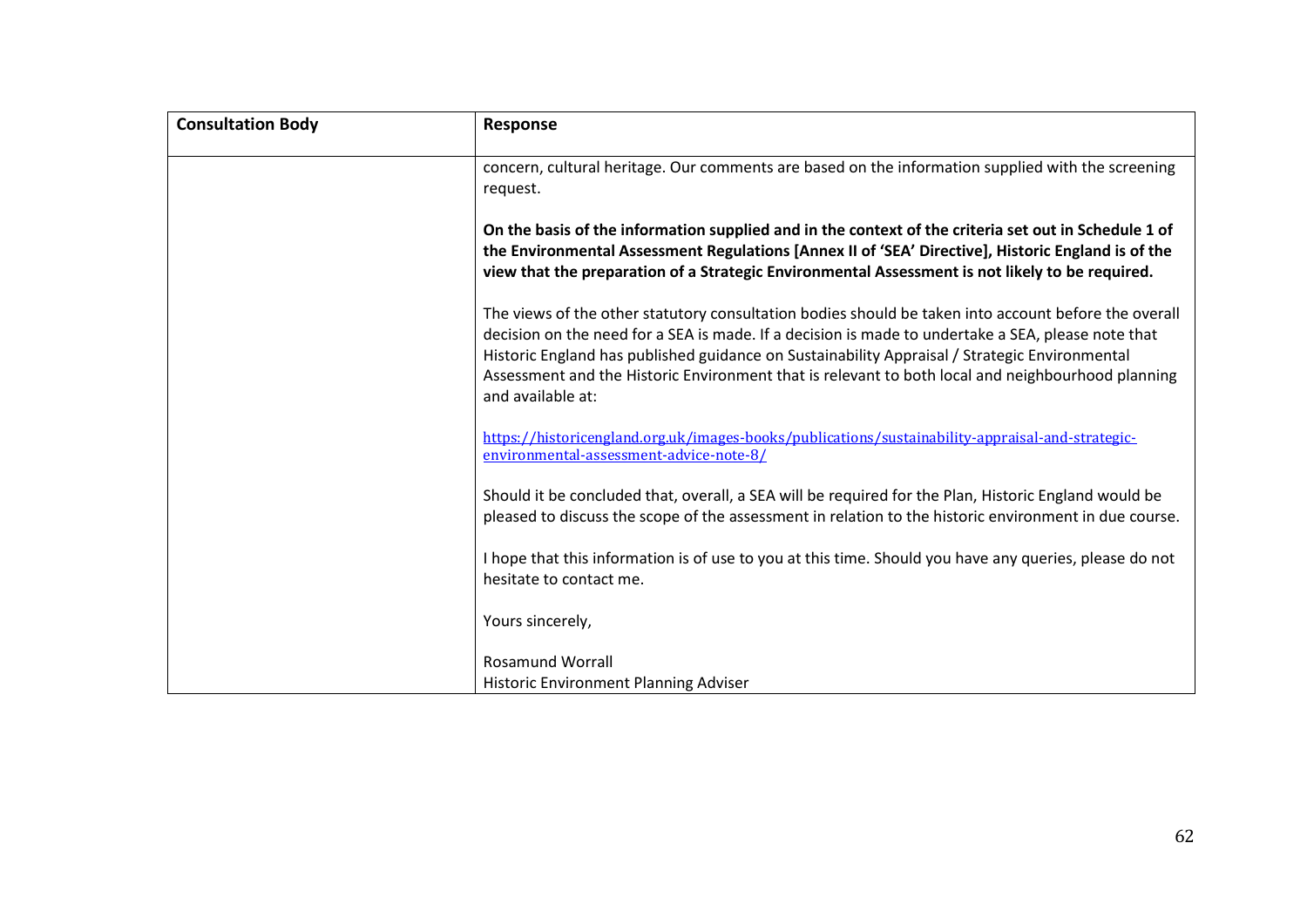#### **European Convention on Human Rights**

The Submission Neighbourhood Plan is fully compatible with the European Convention on Human Rights. It has been prepared with full regard to national statutory regulation and policy guidance, which are both compatible with the Convention. The Plan has been produced in full consultation with the local community. The Plan does not contain policies or proposals that would infringe the human rights of residents or other stakeholders over and above the existing strategic policies at national and district-levels, as demonstrated below.

The Human Rights Act 1998 incorporated into UK law the European Convention on Human Rights ("The Convention"). The Convention includes provision in the form of Articles, the aim of which is to protect the rights of the individual.

Section 6 of the Act prohibits public bodies from acting in a manner, which is incompatible with the Convention. Various rights outlined in the Convention and its First Protocol are to be considered in the process of making and considering planning decisions, namely:

Article 1 of the First Protocol protects the right of everyone to the peaceful enjoyment of possessions. No one can be deprived of possessions except in the public interest and subject to the conditions provided by law and by the general principles of international law. The Submission Neighbourhood Plan is fully compatible with the rights outlined in this Article. Although the Submission Plan includes policies that would restrict development rights to some extent, this does not have a greater impact than the general restrictions on development rights provided for in national law, namely the Planning and Compulsory Purchase Act 2004 and the Localism Act 2011. The restriction of development rights inherent in the UK's statutory planning system is demonstrably in the public interest by ensuring that land is used in the most sustainable way, avoiding or mitigating adverse impacts on the environment, community and economy.

Article 6 protects the right to a fair and public hearing before an independent tribunal in determination of an individual's rights and obligations. The process for Neighbourhood Plan production is fully compatible with this Article, allowing for extensive consultation on its proposals at various stages, and an independent examination process to consider representations received.

Article 14 provides that "The enjoyment of the rights and freedoms set forth in … [the] … European Convention on Human Rights shall be secured without discrimination on any ground such as sex, race, colour, language, religion, political or other opinion, national or social origin, association with a national minority, property, birth or other status." The Parish Council has developed the policies and proposals within the Plan in full consultation with the community and wider stakeholders to produce as inclusive a document as possible. In general, the policies and proposals will not have a discriminatory impact on any particular group of individuals.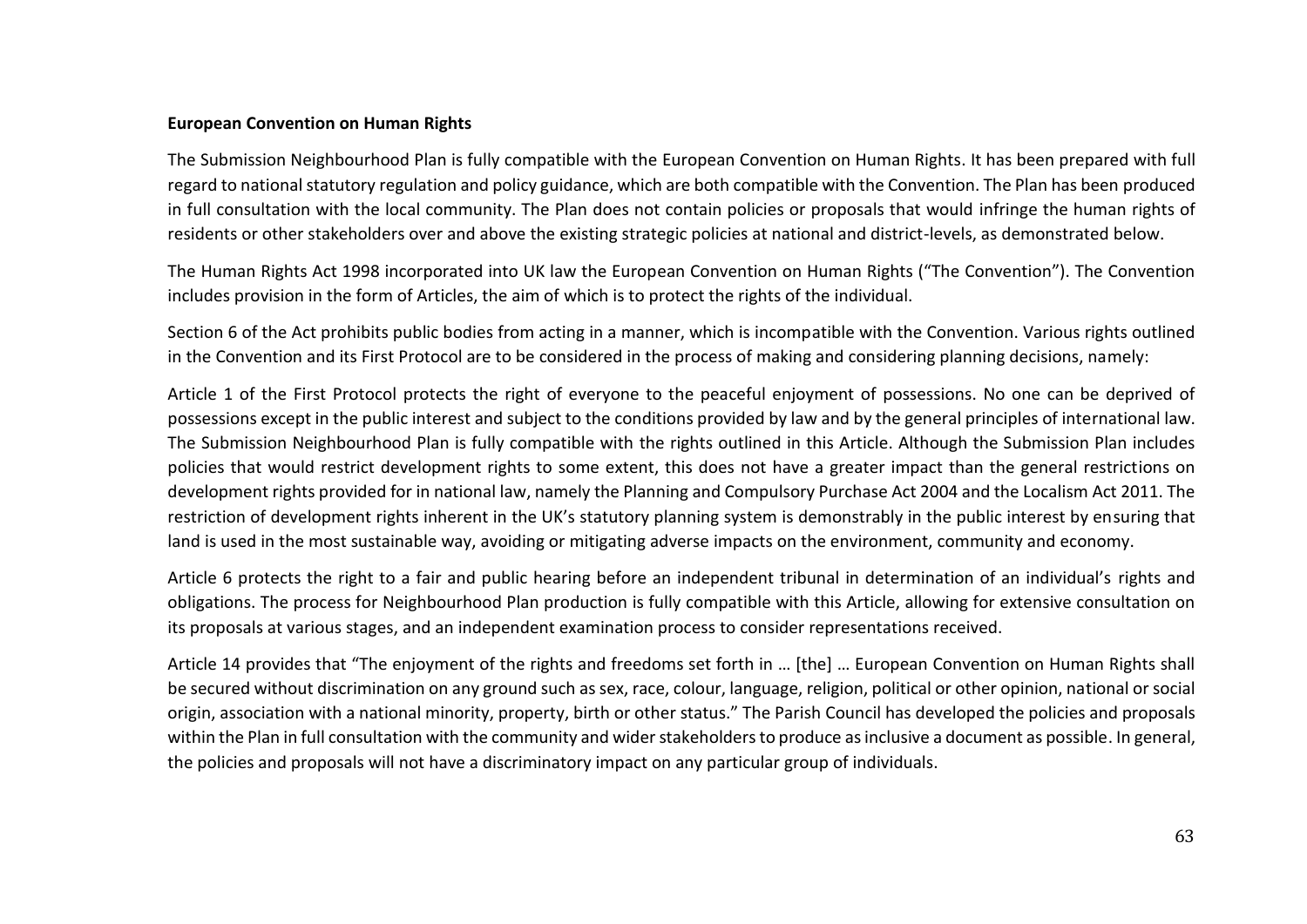## **3.7 g. Prescribed conditions are met in relation to the Order (or plan) and prescribed matters have been complied with in connection with the proposal for the order (or neighbourhood plan).**

The prescribed conditions have therefore been met in relation to the Neighbourhood Development Plan (NDP) and prescribed matters have been complied with in connection with the proposal for the Plan.